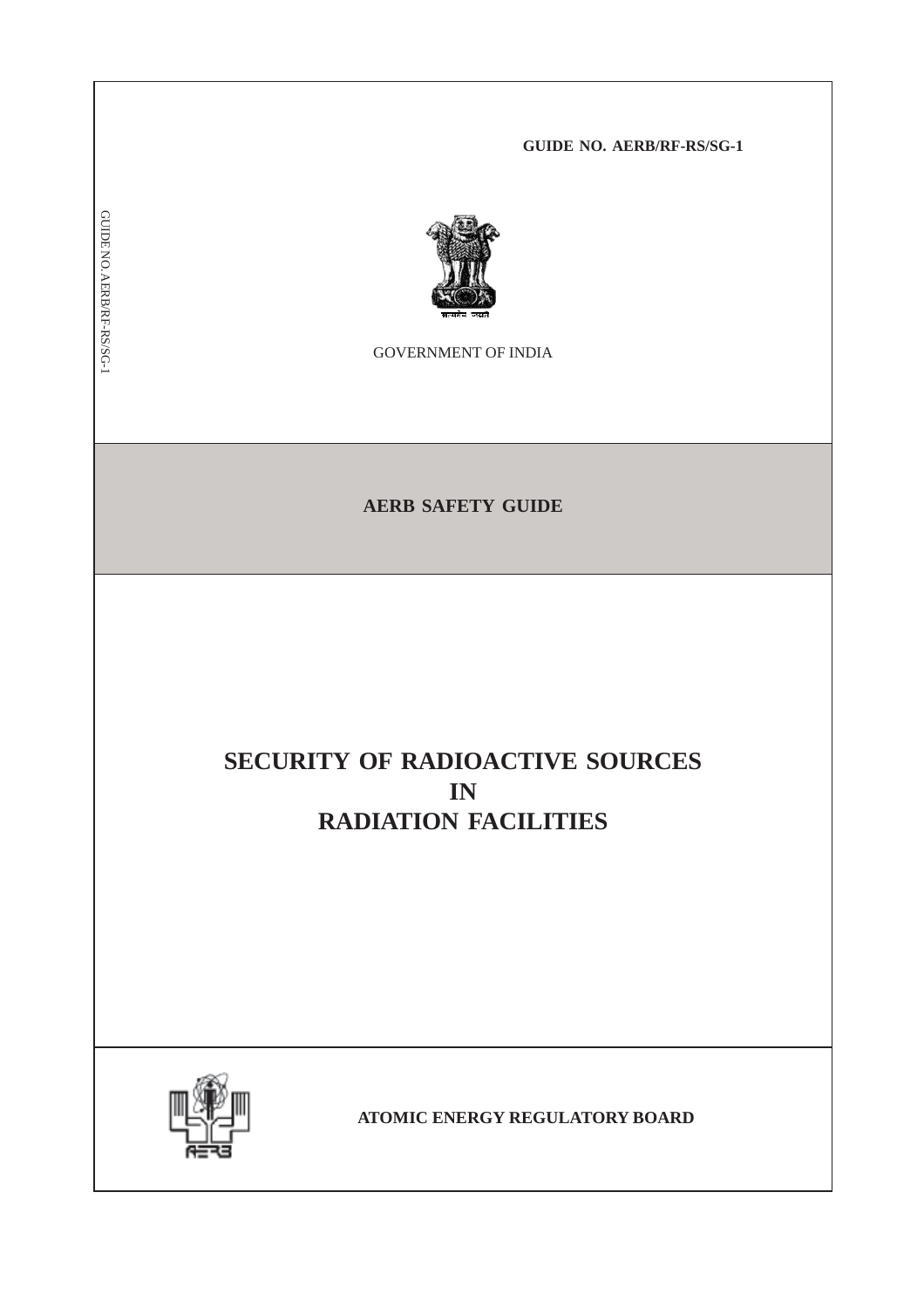**AERB SAFETY GUIDE NO. AERB/RF-RS/SG-1**

# **SECURITY OF RADIOACTIVE SOURCES IN RADIATION FACILITIES**

**Atomic Energy Regulatory Board Mumbai-400 094 India**

**March 2011**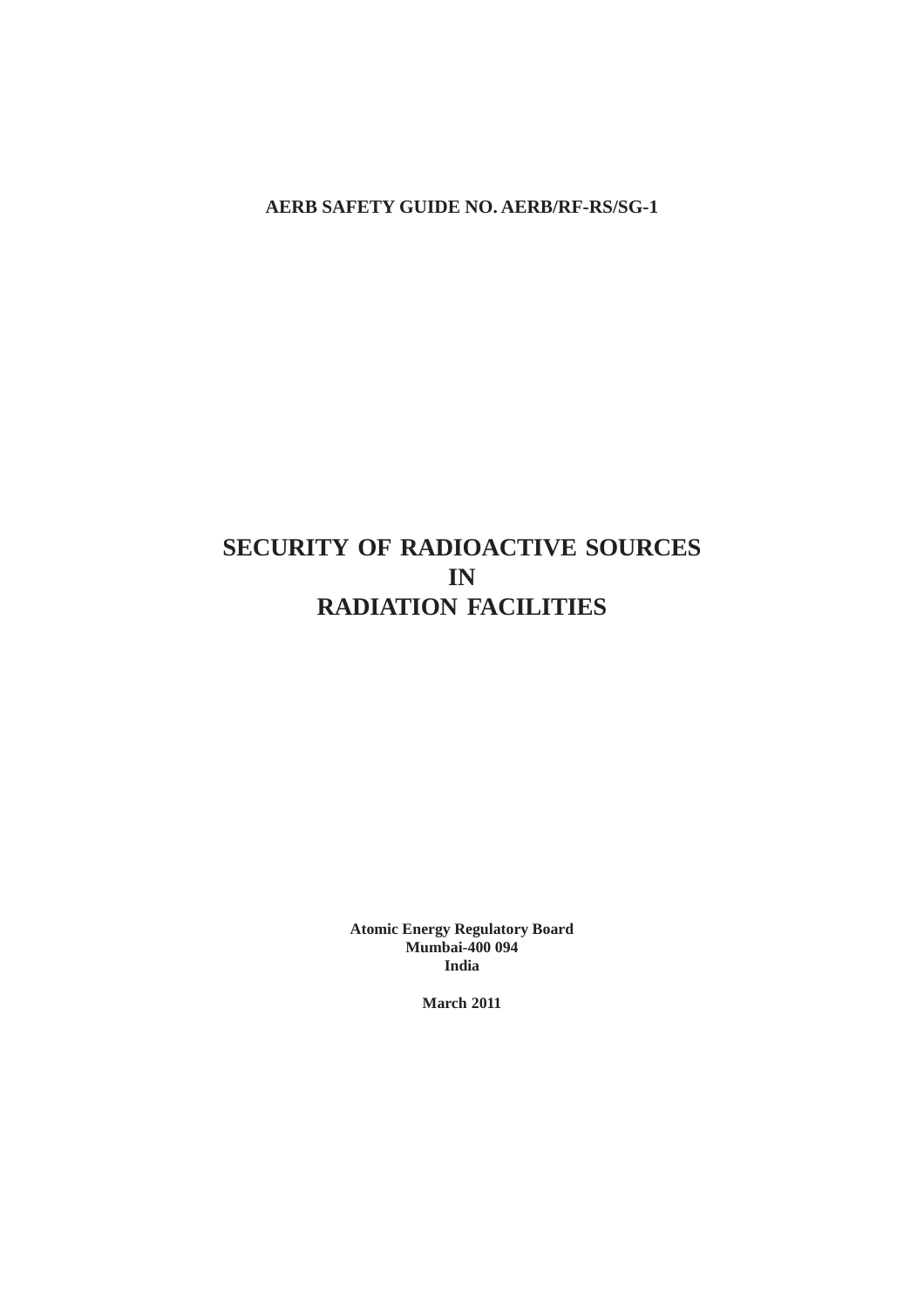Price

Order for this guide should be addressed to:

The Administrative Officer Atomic Energy Regulatory Board Niyamak Bhavan Anushaktinagar Mumbai-400 094 India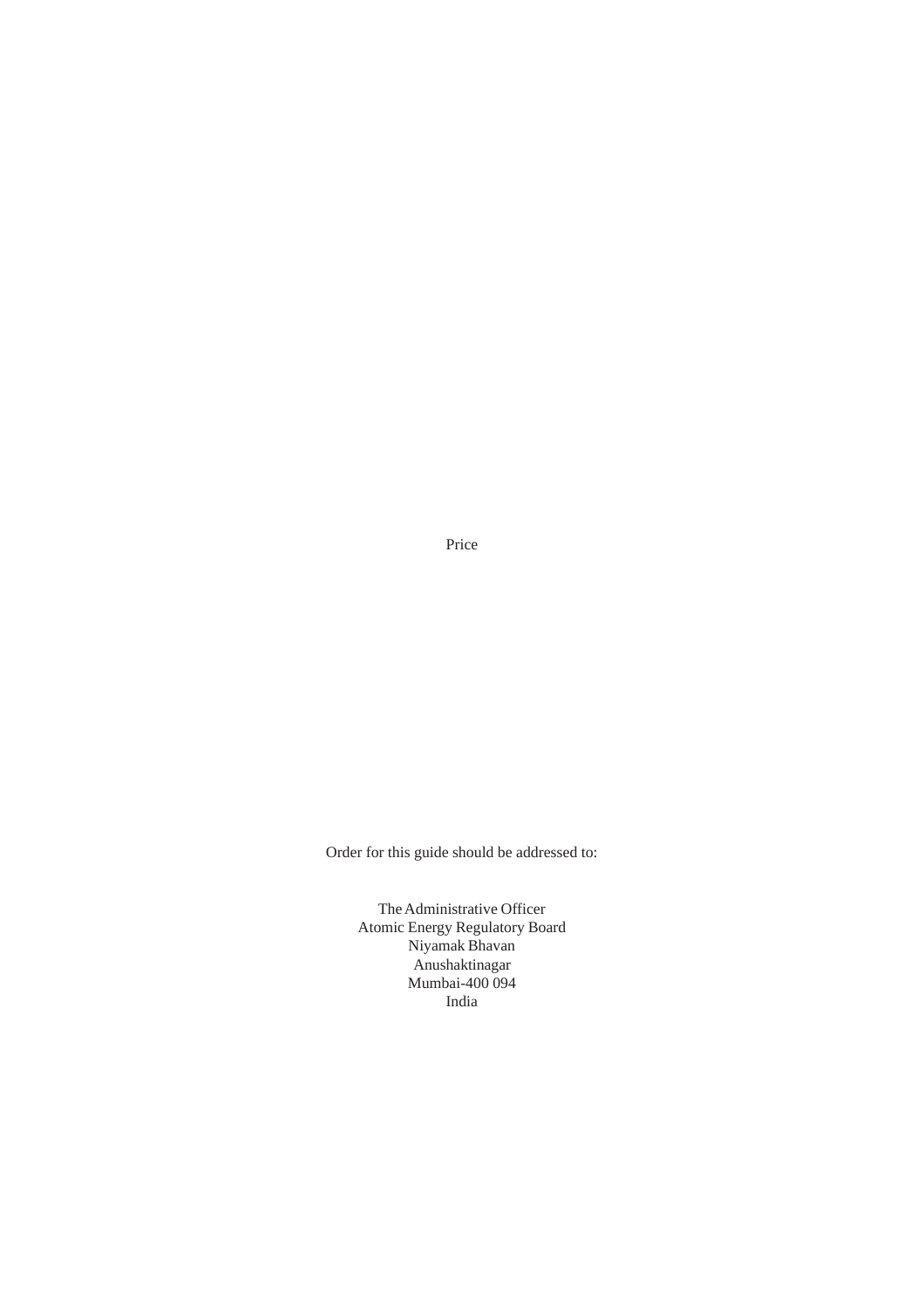## **FOREWORD**

Activities concerning establishment and utilisation of nuclear facilities and use of radioactive sources are to be carried out in India in accordance with the provisions of the Atomic Energy Act, 1962. In pursuance of ensuring safety of members of the public and occupational workers as well as protection of environment, the atomic energy regulatory board (AERB) has been entrusted with the responsibility of laying down safety standards and enforcing rules for such activities. The Board has, therefore, undertaken a programme of developing safety standards, safety codes, related guides and manuals. While some of these documents cover aspects such as siting, design, construction, operation, quality assurance and decommissioning of nuclear and radiation facilities, other documents cover regulatory aspects of these facilities.

Safety codes and safety standards are formulated on the basis of internationally accepted safety criteria for design, construction and operation of specific equipment, systems, structures and components of nuclear and radiation facilities. Safety codes establish the objectives and set requirements that shall be fulfilled to provide adequate assurance for safety. Safety guides and guidelines elaborate various requirements and furnish approaches for their implementation. Safety manuals deal with specific topics and contain detailed scientific and technical information on the subject. These documents are prepared by experts in the relevant fields and are extensively reviewed by advisory committees of the Board before they are published. The documents are revised when necessary, in the light of experience and feedback from users as well as new developments in the field.

In India, radiation sources are being widely used for societal benefits in industry, medical practices, research, training and agriculture. It has been reported from all over the world that unsecured radioactive sources caused serious radiological accidents involving radiation injuries and fatalities. Particular concern was expressed regarding radioactive sources that have become orphaned (not under regulatory control) or vulnerable (under weak regulatory control and about to be orphaned). There is a concern about safety and security of radioactive sources and hence the need of stringent regulatory control over the handling of the sources and their security. In view of this, this guide is prepared which gives provisions necessary to safeguard radiation installations against theft of radioactive sources and other malevolent acts that may result in radiological consequences. It is, therefore, required that the radiation sources are used safely and managed securely by only authorised personnel. This guide is intended to be used by users of radiation sources in developing the necessary security plan for sources.

Consistent with the accepted practice, 'shall' and 'should' are used in the guide to distinguish between a firm requirement and desirable option respectively. Appendices and bibliography are included to provide further information on the subject that might be helpful to the user. Approaches for implementation, different to those set out in the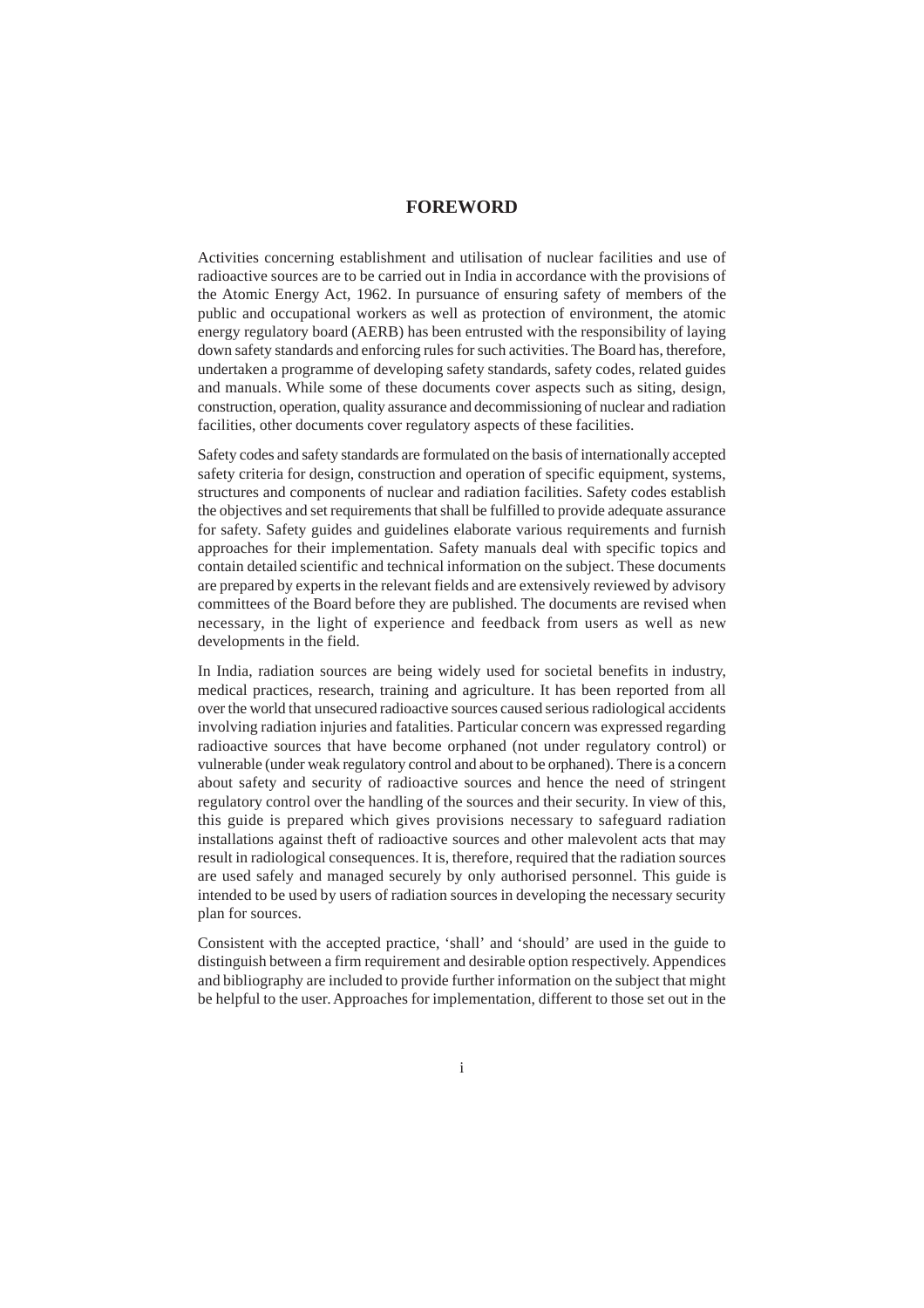guide may be acceptable, if they provide comparable assurance against undue risk to the health and safety of the occupational workers and the general public, and protection of the environment.

Specialists in the field drawn from the Atomic Energy Regulatory Board, the Bhabha Atomic Research Centre, the Board of Radiation & Isotope Technology, the Department of Atomic Energy and other consultants have prepared this guide. It has been reviewed by experts and relevant AERB Advisory Committee on Codes and Guides.

AERB wishes to thank all individuals and organisations who have prepared and reviewed the draft and helped to finalise it. The list of persons, who have participated in this task, along with their affiliations, is included for information.

Stan

 (S.S. Bajaj) Chairman, AERB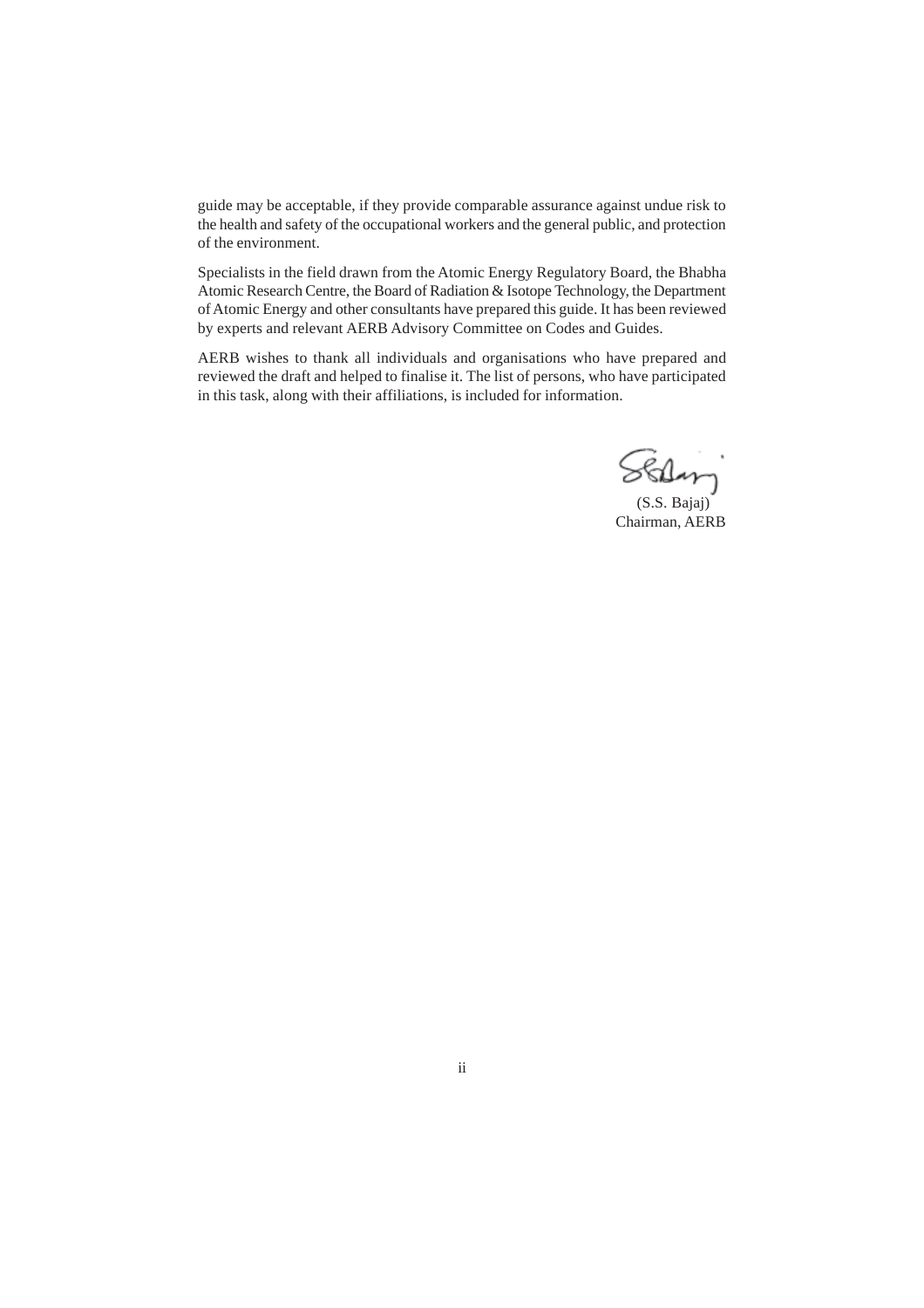## **DEFINITIONS**

#### **Atomic Energy Regulatory Board (AERB)**

A national authority designated by the Government of India having the legal authority for issuing regulatory consent for various activities related to the nuclear and radiation facility and to perform safety and regulatory functions, including their enforcement for the protection of site personnel, the public and the environment against undue radiation hazards.

#### **Design Basis Threat (DBT)**

The attributes and characteristics of potential insider and/or external adversaries, who might attempt unauthorised removal of nuclear material or sabotage, against which a physical protection system is designed and evaluated.

#### **Radiation Facility**

Any installation/equipment or a practice involving use of radiation-generating units or use of radioisotopes in the field of research, industry, medicine and agriculture.

#### **Radiation Surveillanc**e

Measures that may be specified by the competent authority to provide adequate protection either generally or in any individual case.

## **Radioactive Material/Radioactive Substance**

Any substance or material, which spontaneously emits radiation in excess of the levels prescribed by notification by the Central Government.

#### **Sealed Source**

Radioactive source material that is (a) permanently sealed in a capsule, or (b) closely bounded and in a solid form. The capsule or material of a sealed source shall be strong enough to maintain leak tightness under the conditions of use and wear for which the source was designed, as also under foreseeable mishaps.

#### **Source**

Anything that may cause radiation exposure, either by emitting ionising radiation or releasing radioactive substances or materials.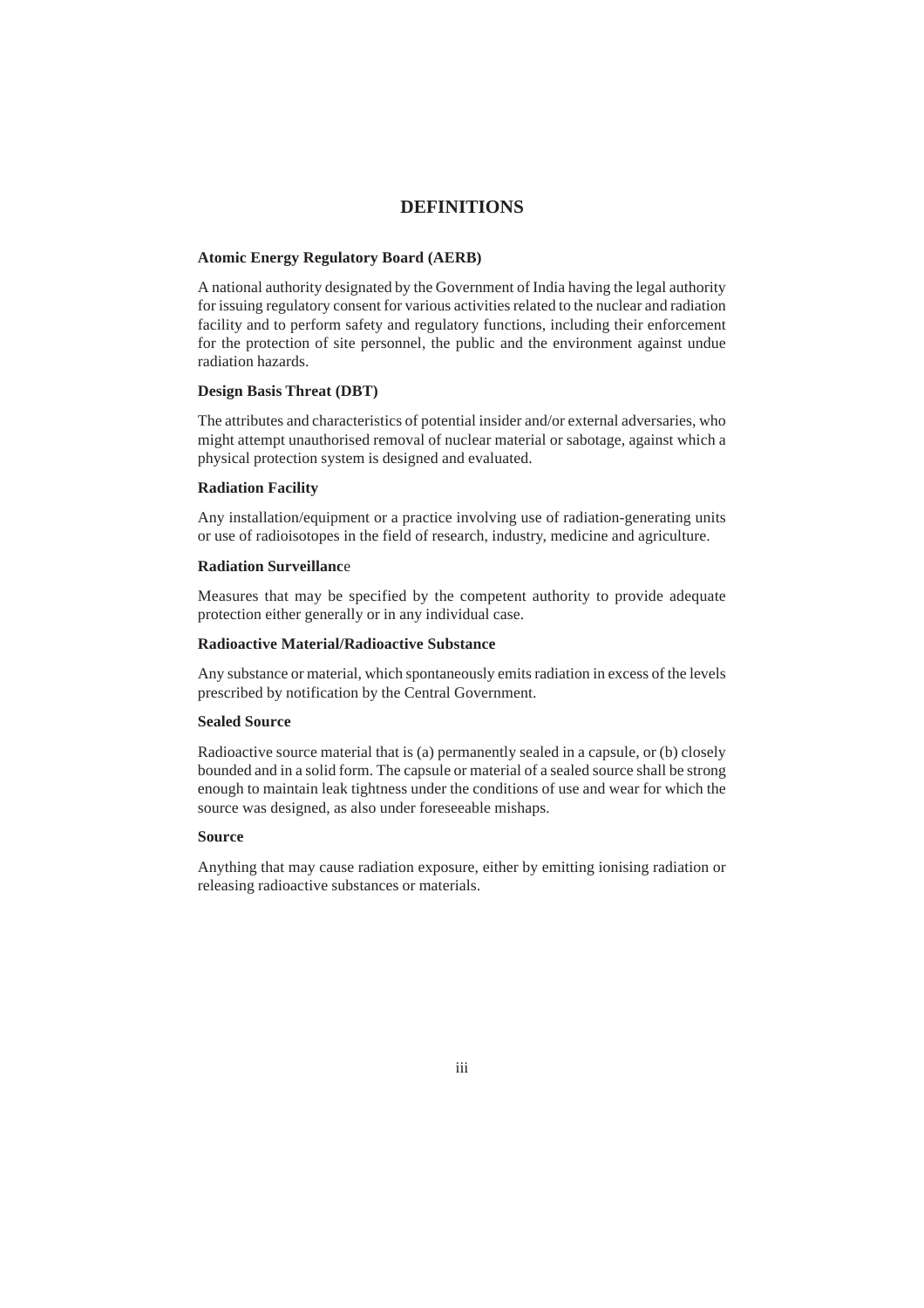## **CONTENTS**

| <b>FOREWORD</b> |                    |                                                  | $\mathbf{i}$   |
|-----------------|--------------------|--------------------------------------------------|----------------|
|                 | <b>DEFINITIONS</b> |                                                  | iii            |
| 1.              |                    |                                                  | 1              |
|                 | 1.1                |                                                  | 1              |
|                 | 1.2                |                                                  | $\overline{2}$ |
|                 | 1.3                |                                                  | $\overline{2}$ |
| 2.              |                    |                                                  | 4              |
|                 | 2.1                |                                                  | 4              |
|                 | 2.2                |                                                  | 5              |
|                 | 2.3                |                                                  | 5              |
|                 | 2.4                | Assessment of Threat and Vulnerability           | 6              |
|                 | 2.5                | Dynamic Nature of Security Threat Perceptions    | 7              |
| 3.              |                    | SECURITY LEVELS BASED ON CATEGORIZATION          | 9              |
|                 | 3.1                |                                                  | 9              |
|                 | 3.2                |                                                  | 9              |
|                 | 3.3                |                                                  | 9              |
|                 | 3.4                | Security Levels and Security Objectives          | 12             |
| 4.              |                    | SECURITY MEASURES FOR RADIATION FACILITIES       | 13             |
|                 | 4.1                |                                                  | 13             |
|                 | 4.2                |                                                  | 14             |
|                 | 4.3                |                                                  | 14             |
|                 | 4.4                | Security of Radioactive Sources during their     |                |
|                 |                    |                                                  | 15             |
|                 | 4.5                | Measures Common to Security Levels A and B       | 15             |
|                 | 4.6                | <b>Additional Measures Required for Security</b> |                |
|                 |                    |                                                  | 17             |
|                 | 4.7                | <b>Additional Measures Required for Security</b> |                |
|                 |                    |                                                  | 20             |
|                 | 4.8                | Measures Required for Security Level C           | 23             |
|                 | 4.9                | Measures Required for Security Level D           | 25             |
|                 | 4.10               |                                                  | 25             |
|                 | 4.11               | Temporary Storage of Recovered Sources           | 25             |
|                 | 4.12               | Preparation and Submission of Security Plan      |                |
|                 |                    |                                                  | 25             |
|                 |                    |                                                  |                |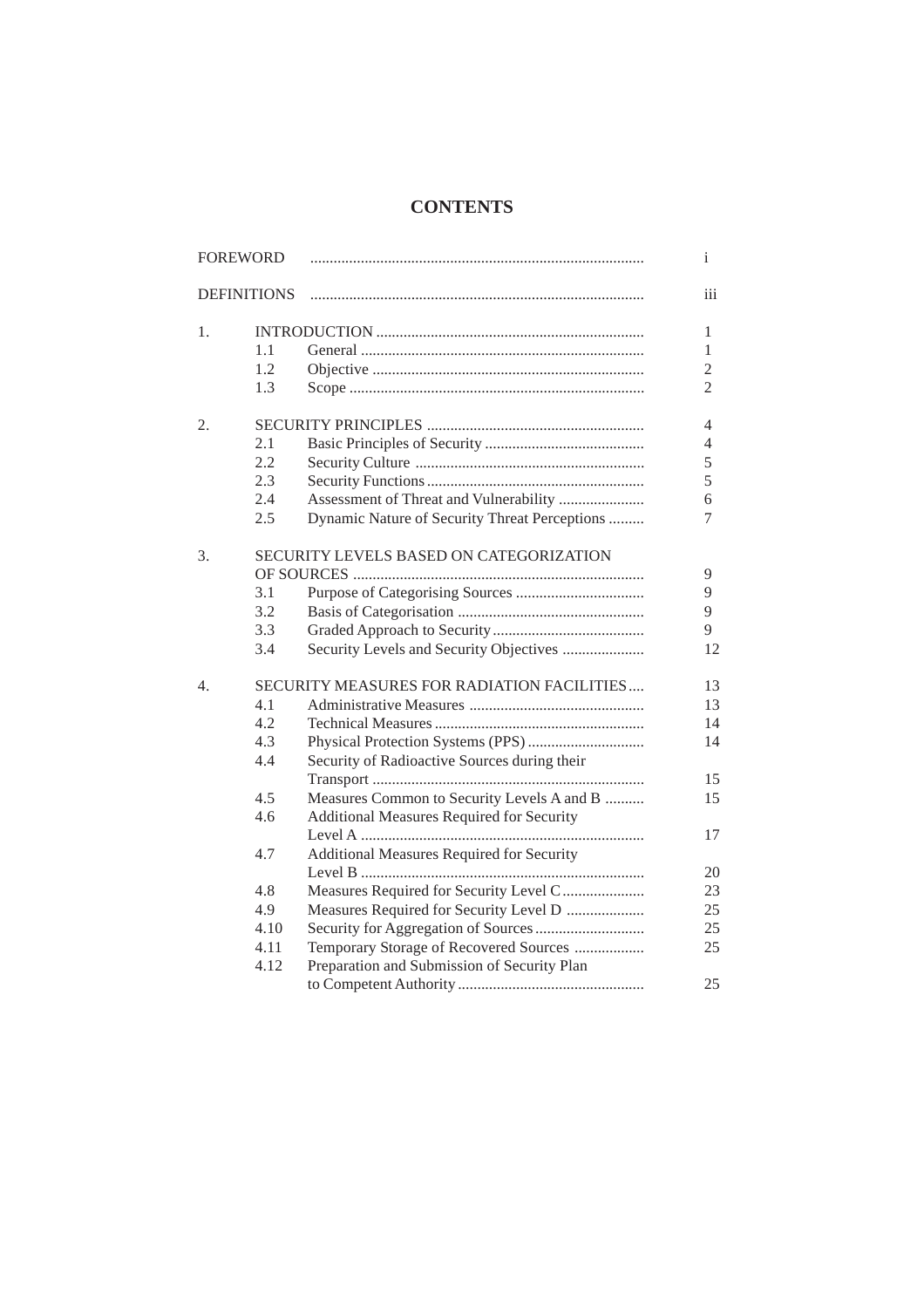| 5. |             |                                                  | 28 |
|----|-------------|--------------------------------------------------|----|
|    | 5.1         |                                                  | 28 |
|    | 5.2         |                                                  | 28 |
|    |             |                                                  | 28 |
|    |             |                                                  | 29 |
|    |             | 5.2.3 Radiological Safety Officer (RSO)          | 30 |
|    |             |                                                  | 30 |
|    |             |                                                  | 30 |
|    | 5.3         |                                                  | 31 |
|    |             |                                                  |    |
|    | 5.4         |                                                  | 31 |
|    |             | APPENDIX-I: DOSE CRITERIA USED IN THE DERIVATION |    |
|    |             |                                                  | 32 |
|    |             | APPENDIX- II : CATEGORIES OF COMMONLY USED       |    |
|    |             |                                                  | 36 |
|    |             |                                                  |    |
|    |             | APPENDIX-III : SECURITY LEVELS AND SECURITY      |    |
|    |             |                                                  | 41 |
|    |             |                                                  |    |
|    |             | APPENDIX-IV : DESCRIPTION OF SECURITY MEASURES   | 43 |
|    |             | APPENDIX-V: PHYSICAL PROTECTION SYSTEMS (PPS)    | 47 |
|    |             | APPENDIX-VI : SPECIMEN FORMAT FOR REGISTRATION   |    |
|    |             | OF SECURITY PLAN FOR CATEGORY-1                  |    |
|    |             |                                                  | 50 |
|    |             | APPENDIX-VII : KEY ISSUES TO BE CONSIDERED IN A  |    |
|    |             |                                                  | 51 |
|    |             |                                                  |    |
|    |             | APPENDIX-VIII : GUIDELINES TO PREPARE SECURITY   |    |
|    |             | PLAN FOR GAMMA IRRADIATOR                        |    |
|    |             | FACILITY/TELETHERAPY FACILITY                    | 53 |
|    |             |                                                  |    |
|    |             | APPENDIX-IX : GUIDELINES TO PREPARE SECURITY     |    |
|    |             | PLAN FOR INDUSTRIAL GAMMA                        |    |
|    |             | RADIOGRAPHY/HDR BRACHYTHERAPY                    |    |
|    |             |                                                  | 55 |
|    | APPENDIX-X: | <b>GUIDELINES TO PREPARE SECURITY</b>            |    |
|    |             | PLAN FOR FACILITY HANDLING WELL                  |    |
|    |             | LOGGING SOURCES/FIXED NUCLEONIC                  |    |
|    |             |                                                  |    |
|    |             |                                                  | 57 |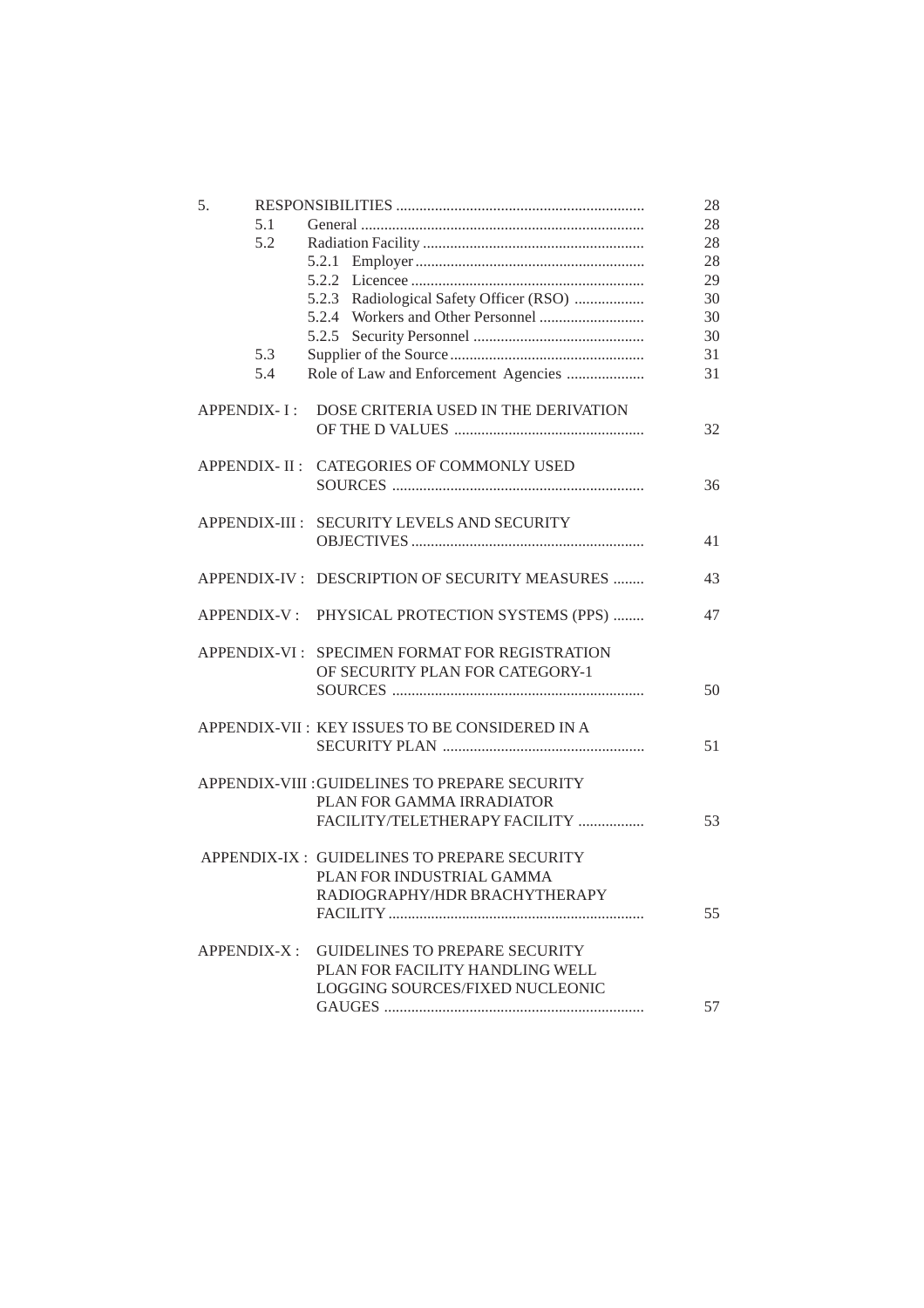|          | APPENDIX-XI : GUIDELINES TO PREPARE SECURITY<br>PLAN FOR FACILITY HANDLING<br>PORTABLE GAUGES/TECHNETIUM |    |
|----------|----------------------------------------------------------------------------------------------------------|----|
|          |                                                                                                          | 59 |
|          |                                                                                                          | 60 |
|          |                                                                                                          | 61 |
| (CDGSRS) | <b>COMMITTEE TO DEVELOPE GUIDELINES ON SECURITY</b><br>OF RADIOACTIVE SOURCES IN RADIATION FACILITIES    | 61 |
| (ACRS)   | ADVISORY COMMITTEE ON RADIOLOGICAL SAFETY                                                                | 62 |
|          |                                                                                                          | 63 |
|          | PROVISIONAL LIST OF REGULATORY DOCUMENTS                                                                 | 64 |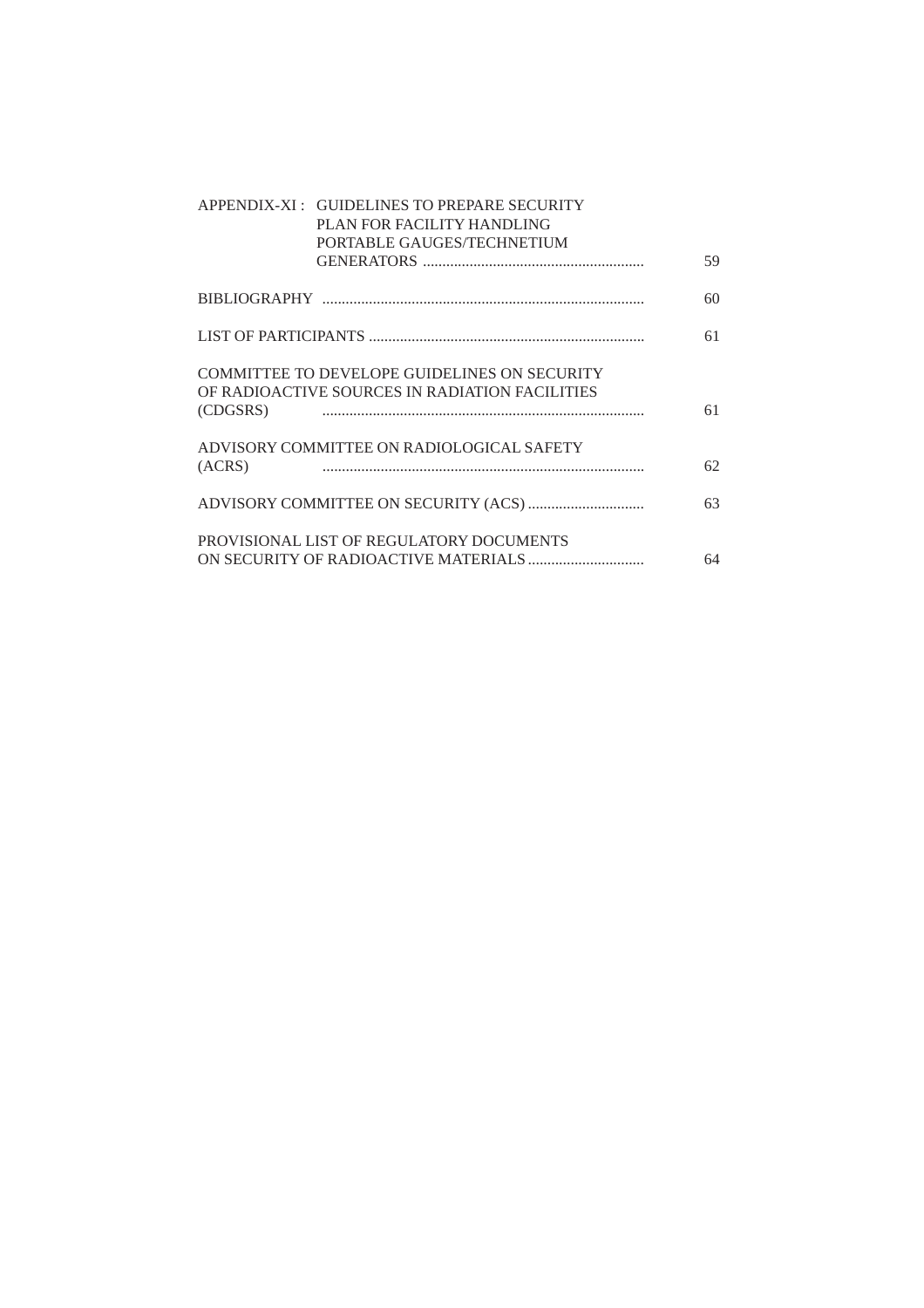## **1. INTRODUCTION**

#### **1.1 General**

Radioactive sources are widely used in various applications in medicine, industry and research. These sources are supplied by authorised manufacturers to authorised users and the Atomic Energy Regulatory Board (AERB) is the authority empowered to issue such authorisations.

Unsecured sources can cause serious injuries and could even result in fatalities. Further they could also result in damage to the environment and lead to significant economic losses. In India, this issue of security of sources was addressed as early as in 1980, when a notification titled 'The Industrial Radiography (Radiation Surveillance) Procedures [1]' was issued under the Radiation Protection Rules, 1971 [2], which identified the licencee as being responsible for the security<sup>1</sup> of the source. As per the Atomic Energy (Radiation Protection) Rules, 2004 [3] issued under the Atomic Energy Act, 1962, a licence needs to be obtained from the Competent Authority for handling such sources. The Atomic Energy (Radiation Protection) Rules, 2004 also emphasise the importance of the security of radioactive material, in addition to radiological safety.2

International Atomic Energy Agency (IAEA) in 1996, published the International Basic Safety Standards for Protection against Ionising Radiation and for the Safety of Radiation Sources (BSS) [4], which specifically requires that sources shall be kept secure so as to prevent theft or damage. The IAEA code of conduct on the safety and security of radioactive sources [5] addresses the matter of security of sources extensively and recommends that appropriate measures be taken to ensure that the radioactive sources are safely managed and securely protected during and till their useful lives, and until their safe disposal. It also recommends that safety culture<sup>3</sup> and security culture<sup>4</sup> should be promoted.

Any breach in security during the handling of radioactive material, could have safety consequences resulting in radiation exposure to workers and/or

<sup>1</sup> Security means measures to prevent unauthorised access or damage to, and loss, theft or unauthorised transfer of, radioactive sources.

<sup>2</sup> Radiological safety means measures intended to minimise the likelihood of accidents with radioactive sources and, should such an accident occur, to mitigate its consequences.

<sup>3</sup> Safety culture means the assembly of characteristics and attitudes in organisations and individuals, which establishes that, as an overriding priority, protection and safety issues receive the attention warranted by their significance.

<sup>4</sup> Security culture means characteristics and attitudes in organisations and of individuals, which establish that security issues receive the attention warranted by their significance.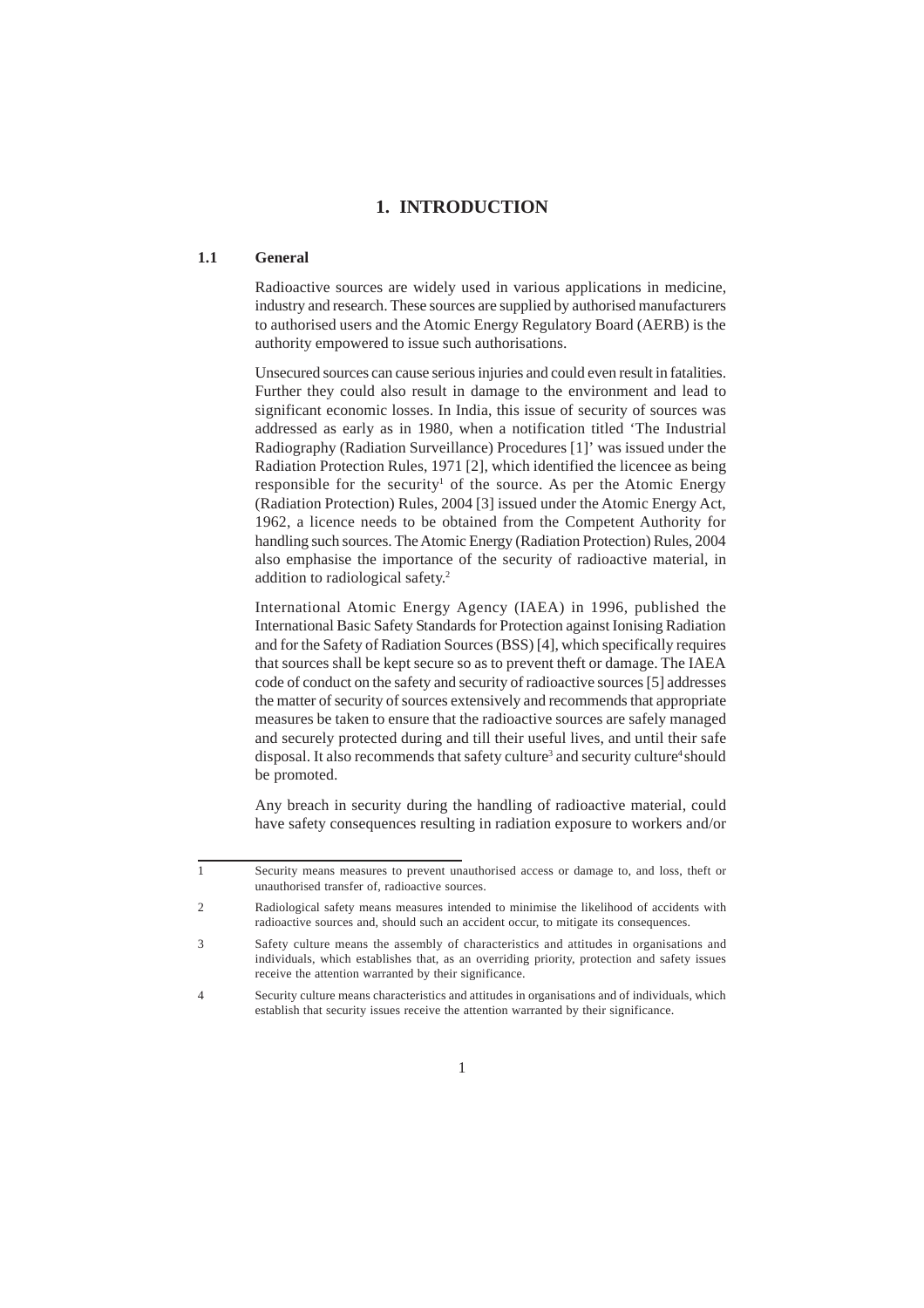the public, in excess of the regulatory dose limits. Accordingly, the AERB has taken up the task of developing the technical basis to establish security levels for ensuring the safety of radioactive materials during all stages of their handling. Recognizing the need to ensure appropriate use of the sources for beneficial purposes it is intended that the level of security should be commensurate with the potential hazard posed by the sources. Towards this, measures have to be applied to prevent unauthorised access, loss, theft and unauthorised transfer of radioactive sources at all stages of their life cycle. Safety and security aspects of sources are intimately linked and many of the measures designed to address safety would also address security. However, in the current context, consideration needs to be given to the possibility that these may not be sufficient to address the threat of deliberate attempts to acquire control of a radioactive source for malevolent purposes. Based on the potential hazard and vulnerability of a source or device, as well as the potential consequences of any malevolent action, a graded concept of security measures is outlined in this guide. Implementation of these measures is expected to significantly lower the risk associated with such sources.

#### **1.2 Objective**

The security of radioactive sources includes measures required to protect the sources from unintentional access by inappropriately qualified personnel or attempts of theft for financial gain. The objective of this guide is to recommend to the employer and the licencee security measures which are aimed at prevention and countering of deliberate and malevolent acts that could result in significant radiological consequences. The recommended measures include a combination of deterrence, early detection and delay of attempts at unauthorised acquisition, mitigation of consequences and response to a loss of authorised control including recovery.

## **1.3 Scope**

The guidance provided in this document address the radiological concerns / hazards associated with the unauthorised removal, sabotage and other intentional malicious acts during the handling of radioactive material which are used in medical, industrial and research applications. This document covers the processes to determine the level of security required for preventing malevolent use of sources throughout their lifecycle, and the assignment of security measures to sources based on graded performance requirements to deter, detect, and, if necessary respond to theft of radioactive material. In doing so, it is recognised that such measures will also minimise inadvertent or negligent losses of sources.

While security considerations for all radioactive sources are outlined in this document, the main focus is on radioactive sources that could be dangerous if they are not under control (primarily Categories 1 to 3 in Ref. [6]). The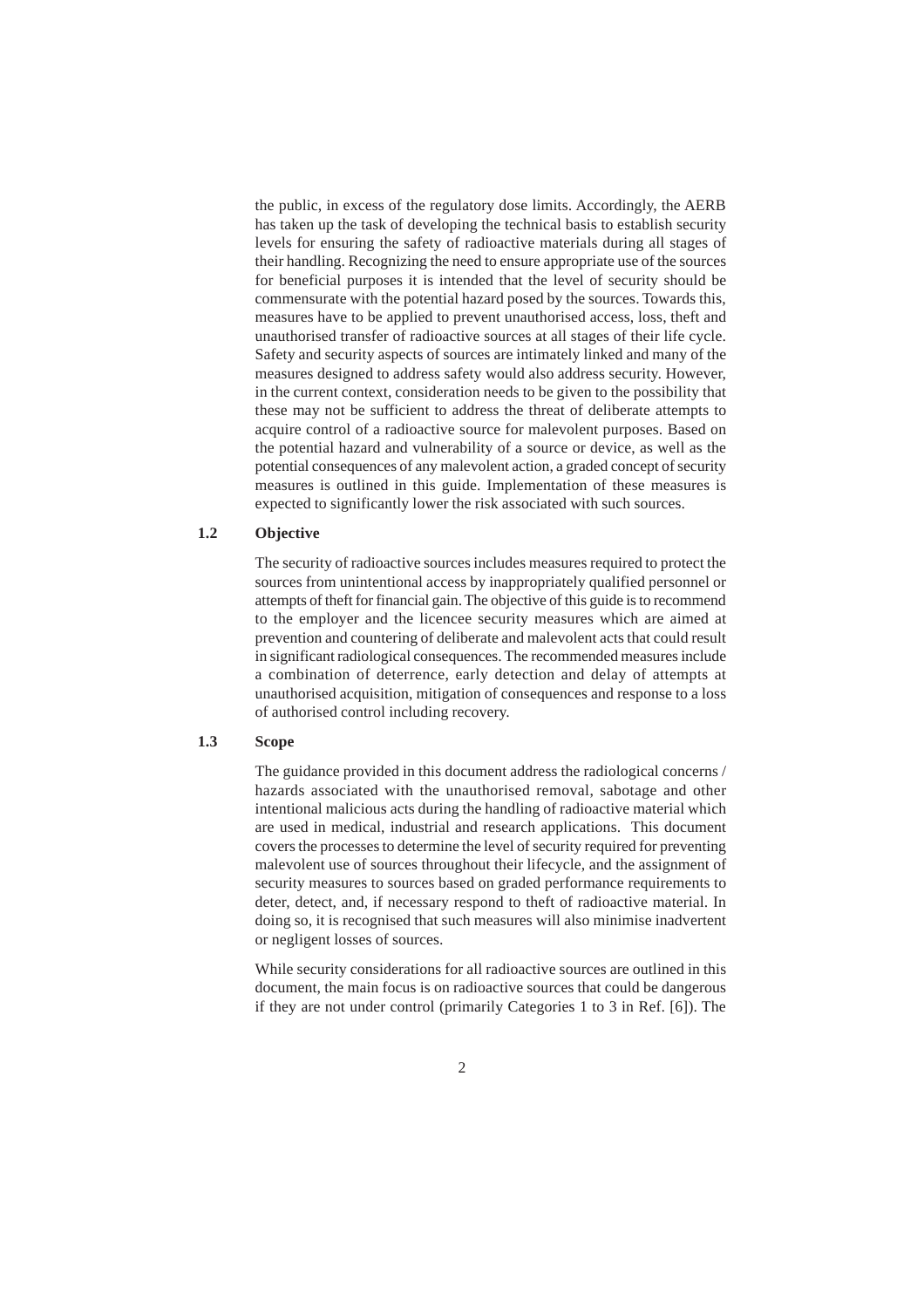security concerns addressed in this guide relate primarily to sealed sources. However, consistent with the code of conduct, the scope of this document includes unsealed sources also. This guidance applies to all medical, industrial and research institutions, nuclear facilities and radioactive waste disposal facilities. This guide is not applicable to nuclear material.<sup>5</sup>

This guidance has been drawn up for the following radioactive sources used by the above radiation and nuclear facilities:

- (i) Reference sources
- (ii) Consumer products (e.g. smoke detectors, luminous painted dials, tritium light sources)
- (iii) Radiopharmaceuticals
- (iv) Nucleonic gauge sources
- (v) Calibration sources
- (vi) Sources used in well logging
- (vii) Industrial radiography sources
- (viii) LDR Brachytherapy sources
- (ix) HDR Brachytherapy sources
- (x) Teletherapy sources
- (xi) Gamma irradiator sources
- (xii) Decayed sealed sources for disposal

The guidance specified in this report are applicable to the complete life cycle of sources covering manufacture, supply, receipt, storage, use, transfer, import, export, transport, operation, maintenance or disposal of radioactive sources. Since the security of radioactive sources in the public domain merit separate consideration, the guidance for the same are addressed in another AERB publication [7].

This document does not discuss radiation safety requirements for specific applications. These practice specific guidance outlined in other AERB publications should also be followed in addition to the guidance given in this document.

<sup>5</sup> Nuclear material means plutonium except that with isotopic concentration exceeding 80% in  $^{238}Pu$ ;  $^{233}U$ ; uranium enriched in isotope 235 or, uranium containing the mixture of isotopes as occurring in nature other than in the form of ore or ore-residue; any material containing one or more of the foregoing.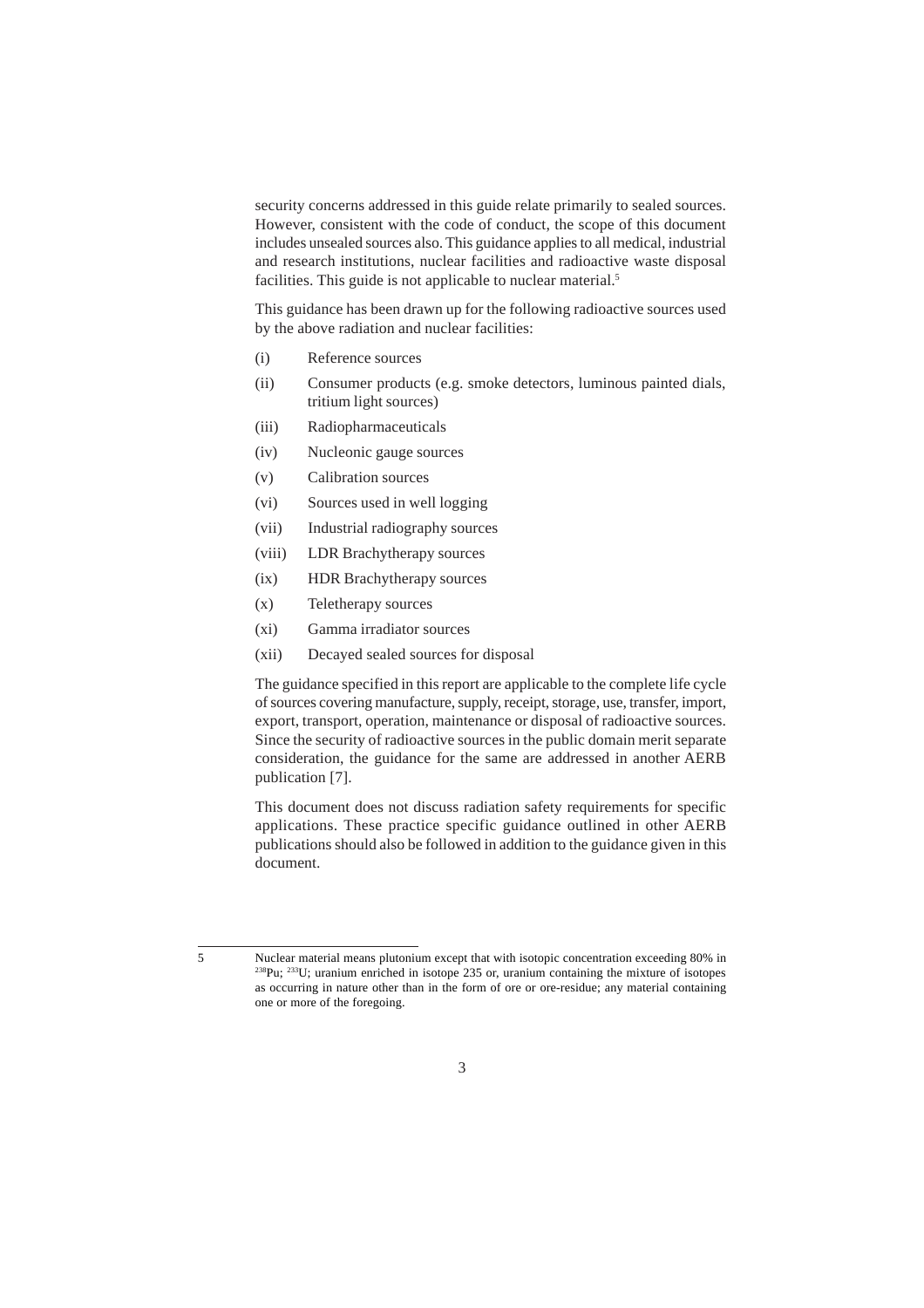## **2. SECURITY PRINCIPLES**

#### **2.1 Basic Principles of Security**

In attempting to address the threats from malevolent acts involving radioactive sources, it is clear that sources of certain magnitudes and types are more vulnerable to such acts than others. Therefore, the approach to security needs to be graded accordingly. Following are components which would influence the strategy to be adopted while drawing up a specific security plan:

- (a) Management<sup>6</sup> of sources only within an authorised, regulated, legal framework.
- (b) Appropriate design and manufacture of sources and design features incorporated in the equipment housing the sources, to minimise the feasibility of malicious actions and maximise security.
- (c) Prevention of acquisition of radioactive sources by those with malevolent intent. This includes measures to:
	- (i) deter unauthorized access to the source or source location, in order to deter theft;
	- (ii) detect any such attempts at unauthorised access;
	- (iii) delay unauthorised access or theft;
	- (iv) provide rapid response to attempts at unauthorised access or theft; and
	- (v) ensure the reliability of personnel involved in managing sources.
- (d) Detection of actual theft or loss in order to appropriately respond and allow recovery efforts to start as soon as possible. This includes:
	- (i) the provision of radiation, or other alarms; and
	- (ii) accounting<sup>7</sup> and inventory<sup>8</sup>.
- (e) Efforts to recover any stolen or lost sources and bring them into secure regulatory control.

<sup>6</sup> Management means all activities, administrative and operational, that are involved in the manufacture, supply, receipt, storage, use, transfer, import, export, transport, maintenance or disposal of radioactive sources.

<sup>7</sup> Accounting means physically checking that all sources are present in their expected location. This may be satisfied by an appropriate radiation survey.

<sup>8</sup> Inventory means a campaign to physically check all sources possessed, by specifically and uniquely identifying each individual source using appropriate means such as serial numbers.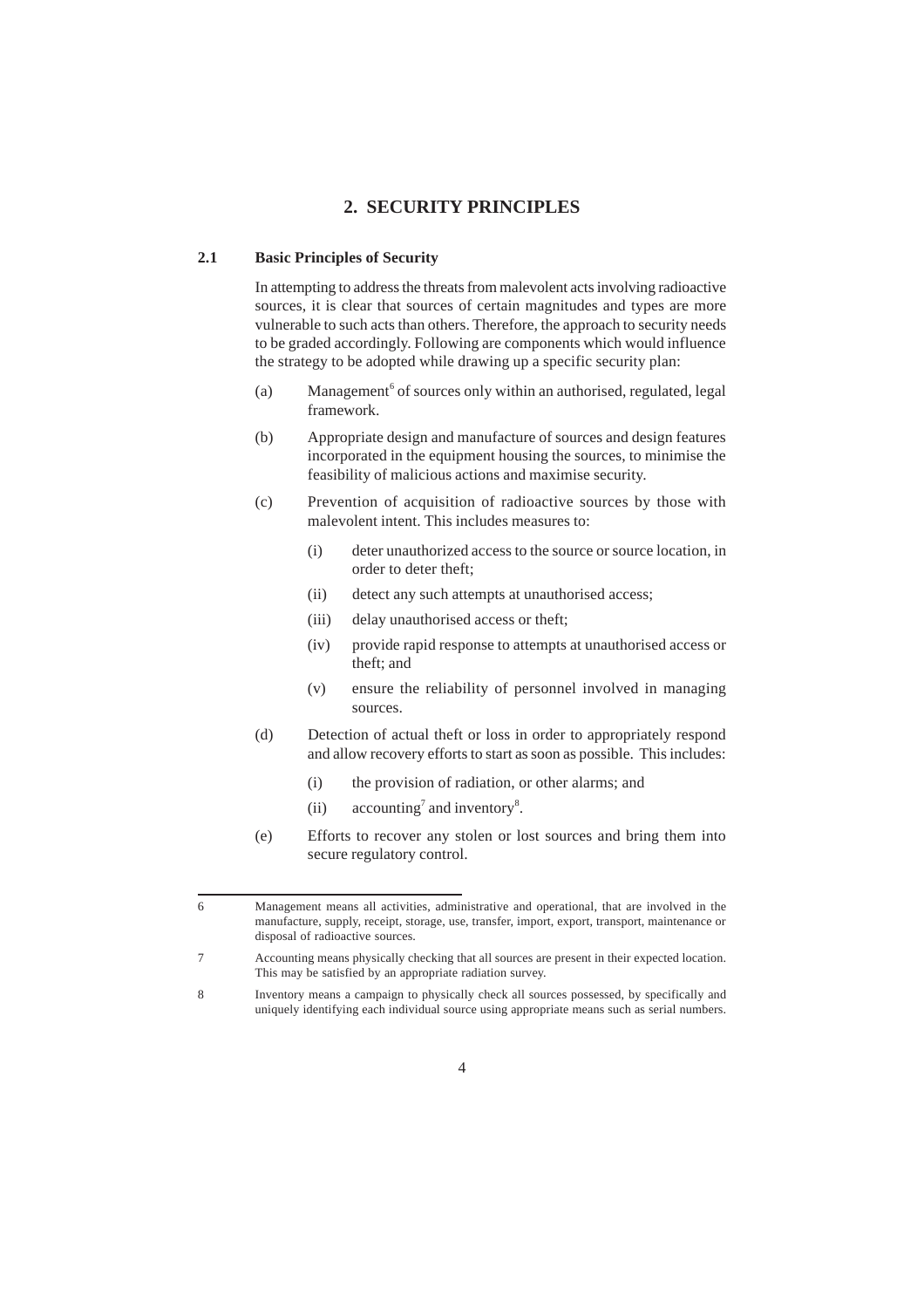- (f) Prevention of unauthorised use of sources.
- (g) Minimisation of the consequences of any malevolent use of a source.

#### **2.2 Security Culture**

It is necessary that the radiation facility develops and maintains a security culture, which can be achieved by various means such as:

- (i) identifying the personnel and their roles in ensuring the security of radioactive sources in the facility;
- (ii) documenting a security plan which will also assign security responsibilities, and informing all the concerned employees and contractors of their specific roles;
- (iii) providing security instructions and ongoing security awareness briefings to staff and contractor and training and evaluation of the lessons learned;
- (iv) ensuring threat awareness and training security managers, response personnel and all personnel with secondary responsibilities for security; and
- (v) conducting regular performance testing and preventive maintenance.

The security culture should be inculcated amongst all employees. This should be done by means of training and awareness programmes, security drills, etc. It is not only the persons who are occupationally exposed to radiation in the facility but also the general employees working in the facility should be included in such programmes. The employer, the licencee, the radiological safety officer (RSO) and the general security personnel have important roles to play in developing the security culture amongst all employees in the facility.

### **2.3 Security Functions**

The security functions cover the entire gamut of activities required to ensure that radioactive sources are always under regulatory control. These functions range from simple safe management and protection of the sources to the establishment of systems that would prevent unauthorised access to the sources. The security functions deter and delay unauthorised access to sources, detect should such access occur and ensure that measures to mitigate the radiological consequences and recover the sources are implemented without delay. The basic security functions are deterrence, detection, delay, response and security management.

#### 2.3.1 *Measures of Deterrence*

The measures of deterrence are aimed at convincing that act of getting unauthorised access to a source would be too difficult, that the success of the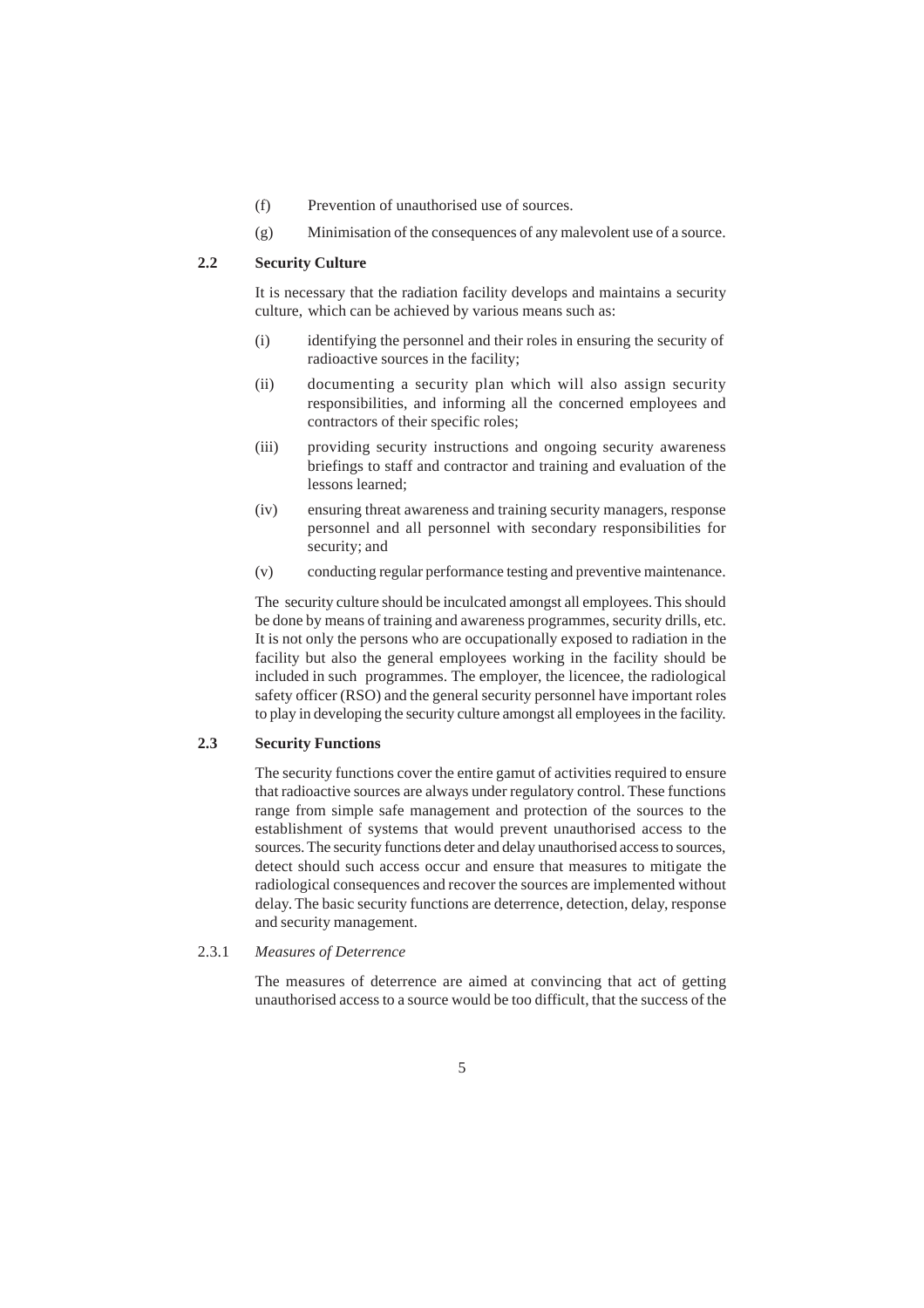act would be uncertain and that the consequences would not justify the risk of undertaking the act. Communicating the existence of such measures would to a large extent serve the purpose of such deterrence. In this regard, implementing specific measures for detection, delay, response and security management would themselves function as a deterrent.

#### 2.3.2 *Measures of Detection*

The measures of detection are aimed at discovering an actual or an attempted intrusion, which could have the objective of theft or sabotage involving a radioactive source. Means of detection include visual observation, electronic surveillance (which include video surveillance like CCTVs, electric sensors, IR sensors, etc), periodic source accounting, seals and other tamper-indicating devices.

2.3.3 *Measures of Delay*

The measures of delay are aimed at impeding an adversary's attempt to gain unauthorized access or removal or sabotage of a radioactive source. This is generally achieved through barriers or other physical means. The effectiveness of delay is measured by the time required by the adversary to gain unauthorised access to the source and commit the intended malicious act.

#### 2.3.4 *Measures of Response*

The measures of response are aimed at preventing a malicious act and if it occurs, mitigating the severity of the consequences of such an act. These measures have to be implemented by security personnel or the law enforcing personnel. The actions include interrupting and subduing an adversary while the malicious act is being committed or preventing the adversary from using a stolen radioactive source for committing a malicious act or mitigating the severity of the consequences of such an act.

#### 2.3.5 *Measures of Security Management*

The measures of security management are aimed at developing procedures, policies, records and plans for the security of radioactive sources, proper handling of sensitive information and protecting it against unauthorised disclosure.

### **2.4 Assessment of Threat and Vulnerability**

It is recommended that the best method to design security measures for specific sources is the use of a 'design basis threat (DBT) assessment' methodology. The DBT will vary quite widely from one location to another within the country, one type of facility and another and from source to source. The associated security measures should be commensurate with the threat and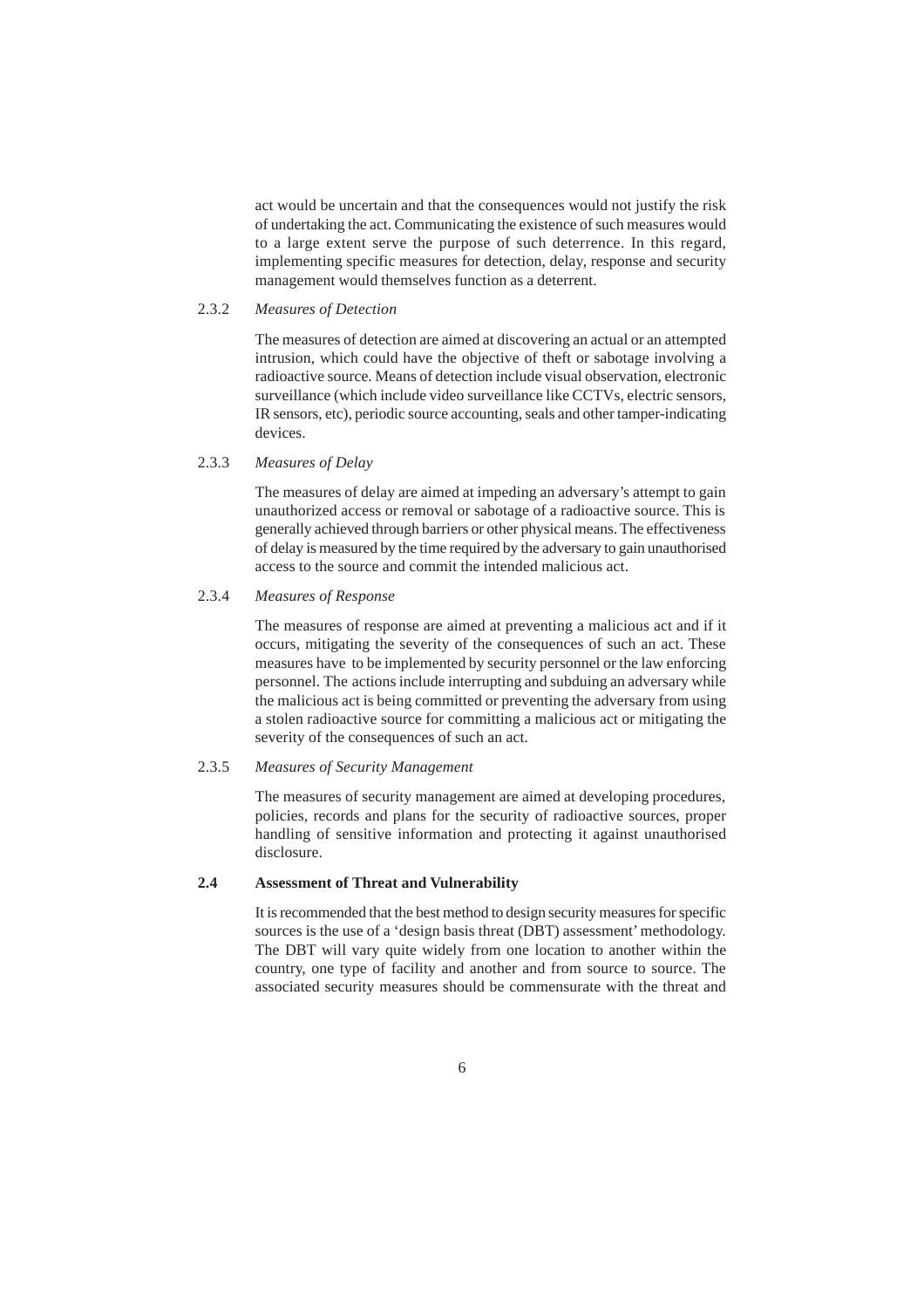the level of risk acceptance. The assessment of threat could range from being a generic one to a very detailed assessment.

Likewise, security measures could be based on generic assessments performed at the government level or at an organisational level or could be very specific in nature. At one extreme, security requirements might be based only on the consequences of malevolent acts without an assessment of the likelihood of the threat. A detailed threat assessment provides the means of adjusting security provisions in accordance with the results of that analysis and more specifically for addressing the potential consequences associated with loss of control over each specific source. A detailed DBT assessment methodology to define the appropriate level of security would consist of the following activities:

- (i) Characterise the source, its type, nature and application (identify the target).
- (ii) Perform an assessment of the potential threat within the country as a whole, based on information from security and intelligence experts.
- (iii) Evaluate the potential consequences of successful actions to acquire the source. These could range from simple theft for monetary gains to deliberate acquisition of a source and threatening to use it and cause panic or even deploying it as a radiological dispersal device (RDD).
- (iv) Determine, based on the assessment of threat and potential consequences, a DBT against which the security plan should be designed and evaluated. For example, the threat assessment may range from attempts to gain access by an un-armed and un-equipped person to a major attempt by an armed and well-equipped group.
- (v) Based on the above, perform a vulnerability analysis for the specific source, or sources, against this DBT.
- (vi) If there is a requirement to reduce the risk associated with unauthorised access and acquisition, then first optimise existing measures and then implement the additional measures. Many of these additional measures may be in the form of just extensions or enhancement of the existing safety measures.

## **2.5 Dynamic Nature of Security Threat Perceptions**

It has to be recognised that security threats are dynamic in nature and would vary with space and time. For example, at a given place, the security threat could be different at different times. On the other hand, at a given time, the security threat may be different in different places. It is therefore necessary that the threat perception is under constant review. If the threat perception indicates deterioration in the security situation, the licencee should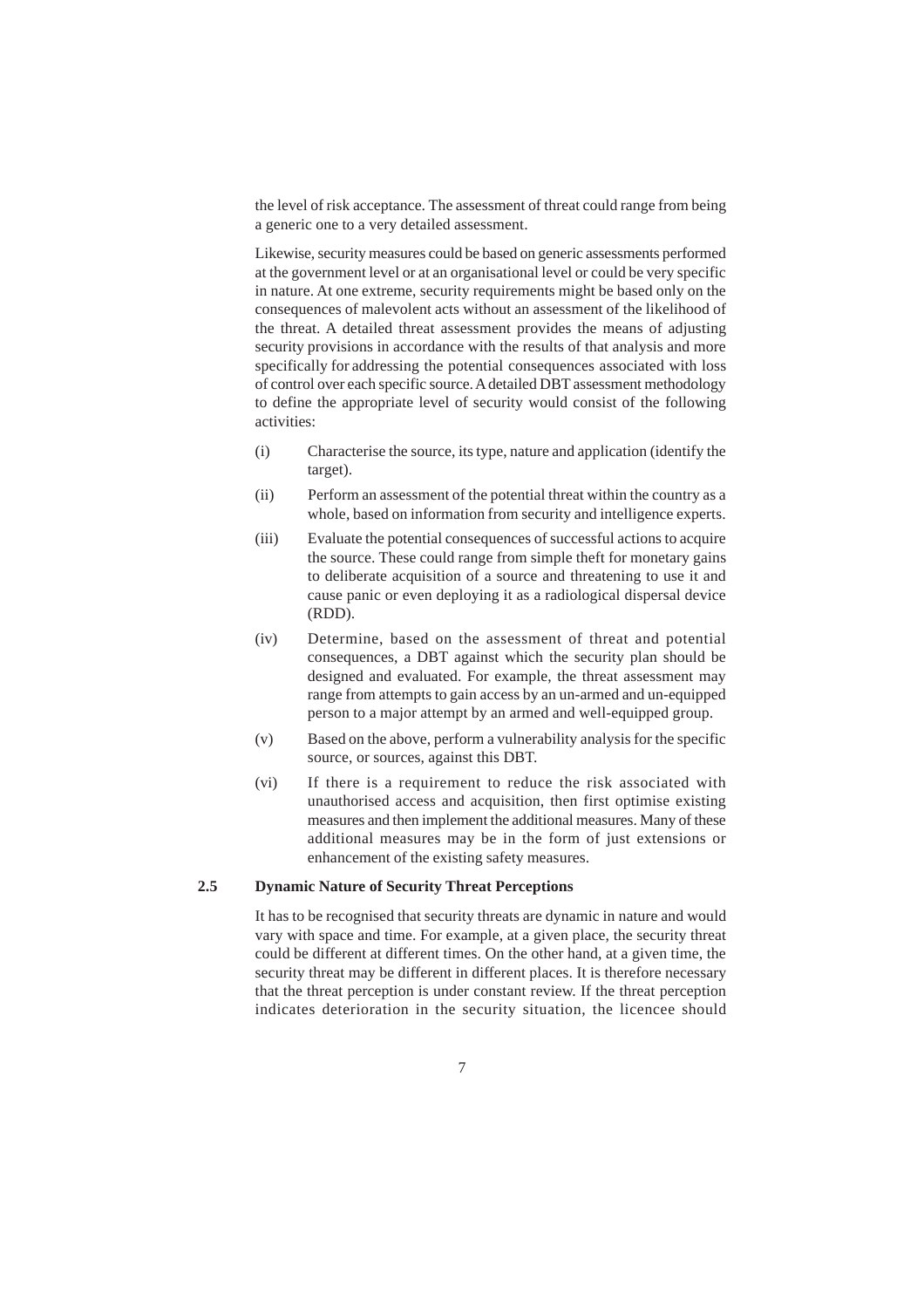immediately prepare a revised security plan, upgrade the security level of the facility as deemed desirable, implement necessary measures, submit the revised security plan to the Competent Authority for review and implement additional measures as may be recommended by the Competent Authority. In the event that the deterioration in security situation was a short-term phenomenon and the situation has reverted back to what originally existed, the licencee could revert to the original security plan and formally inform the Competent Authority.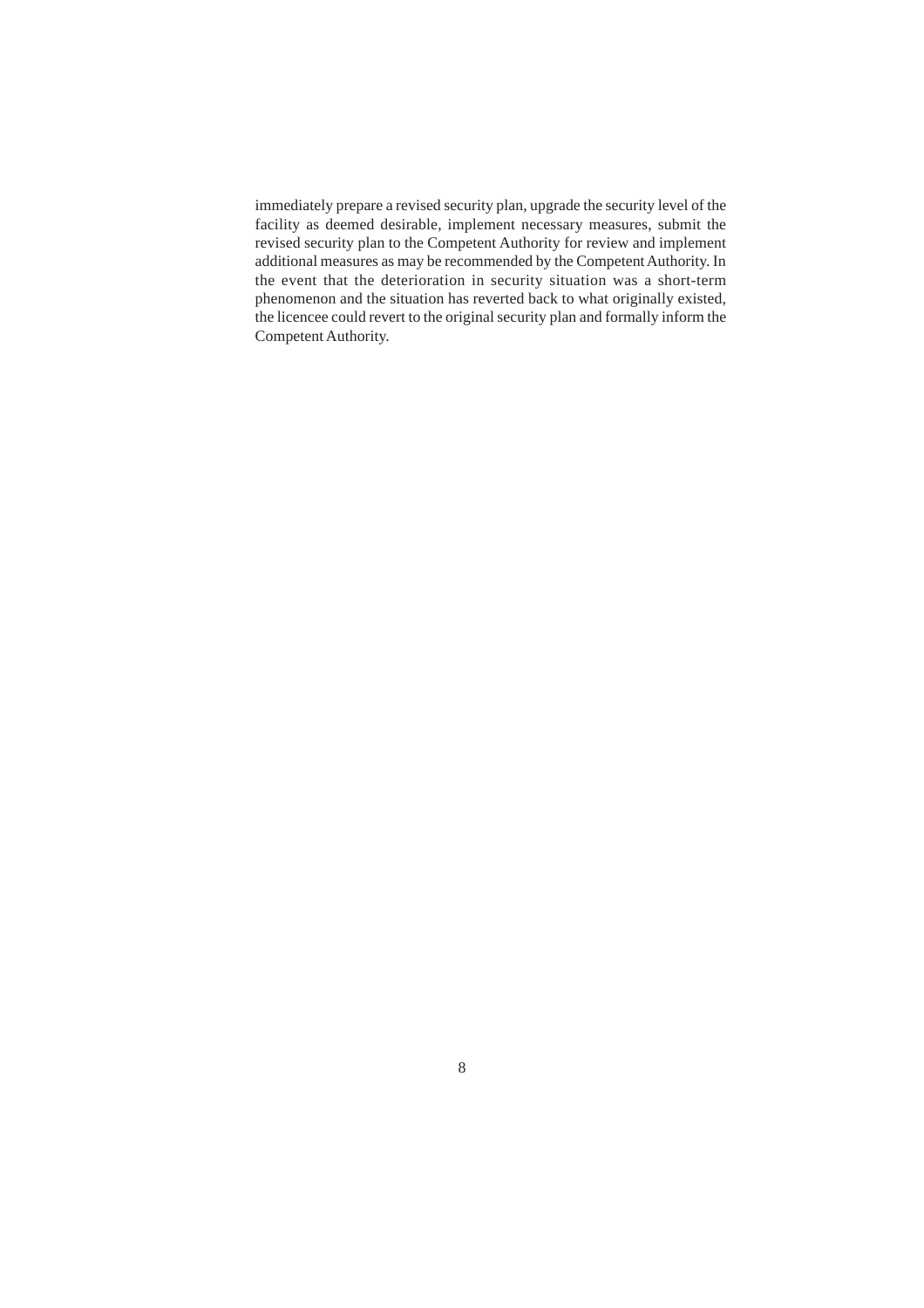## **3. SECURITY LEVELS BASED ON CATEGORISATION OF SOURCES**

## **3.1 Purpose of Categorising Sources**

Radioactive sources with a wide range of radiation intensity are used in a variety of authorised applications in medical, industrial and research institutions. Sources with high activity, if not managed safely and securely, could cause severe deterministic effects to individuals in a short period of time. The categorisation provides an internationally harmonised basis for risk informed decision making. The categorisation is not relevant to radiation generating devices such as X-ray machines and particle accelerators. There are also certain situations where the categorisation is not applicable because of factors such as specific activity, chemical properties and half-life. For example, at a waste management facility for the disposal of disused sources, the security requirements would be different from what was required when the sources were originally in use. The categorisation described in this safety guide essentially reflects the system of categorisation of sources devised by the International Atomic Energy Agency (IAEA) [6].

## **3.2 Basis of Categorisation**

When the activity of a source is high enough to deliver a radiation dose which would result in severe deterministic effects in the exposed individual, the source is considered as a 'dangerous source'. The activity of a source, which can deliver this dose, is termed its 'D value'. Both external and internal exposures are therefore considered in the derivation of D values. The criteria for the derivation of D values are given in **Appendix-I**. Based on the D values thus derived, sources are divided into five categories [6]. The commonly used sources and their respective categories are listed in **Appendix-II**.

## **3.3 Graded Approach to Security**

Based on the vulnerability analysis for a specific source, an assessment can be made of the level of risk involved. This risk level would determine the security measures required to protect the source. The higher the risk, the more capabile security systems are required. This 'level' of capability can be expressed in terms of the 'performance objectives' of the security system. While the range of possible specific security measures could be quite wide, they can be described by their capability to deter, to detect and to delay unauthorised access or acquisition. This graded approach will ensure that the level of security measures in place is commensurate with the potential consequence associated with the possible breach of security with respect to that source.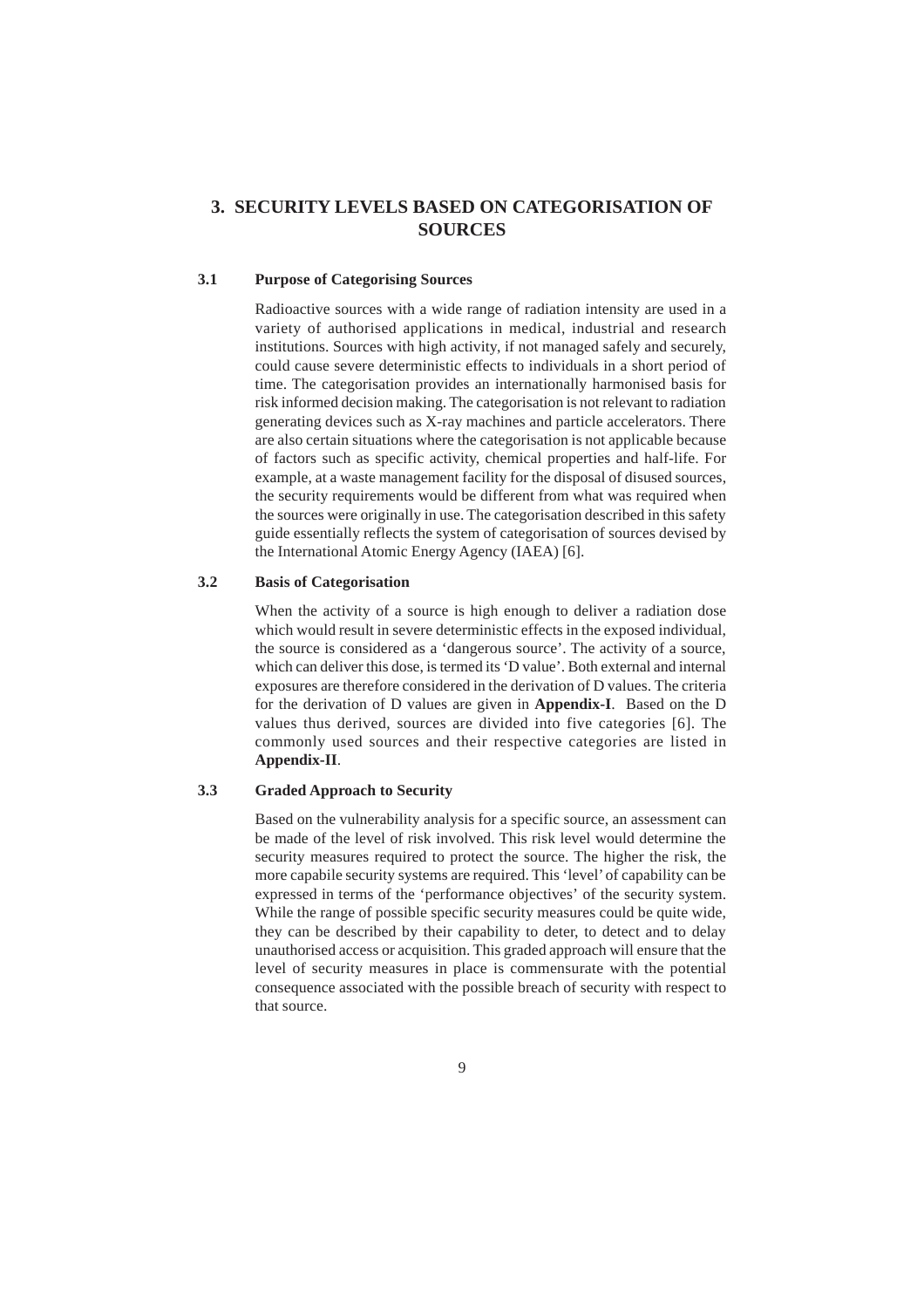#### 3.3.1 *Security Levels Applicable to Sources*

Based on the security threat associated with radioactive sources, four security levels - A, B, C and D have been defined. It must be emphasized that these security levels do not themselves lay down the security guidelines or measures. They essentially lay down a set of objectives to be achieved, with Level A requiring the highest performance objectives. These levels provide a systematic way of categorising the graded performance objectives required to cover the range of security measures that might be needed, depending on the assessed risk. The performance objectives for the four security levels of a security system are detailed below:

- (i) Security Level A : Prevent unauthorised removal of a source by timely detection and response action. Measures should be established to deter and detect unauthorised access, and acquisition of the source in a timely manner. These measures should be such as to delay acquisition until a response is possible.
- (ii) Security Level B : Minimise the likelihood of unauthorised removal of a source by immediate detection without having to interrupt the act. Measures should be established to deter and detect unauthorised access, and acquisition of the source in a timely manner.
- (iii) Security Level C : Reduce the likelihood of unauthorised removal of a source. Measures should be established to deter unauthorised access and verify the presence of the source at set intervals.
- (iv) Security Level D : Measures should be established to ensure safe use of the source and adequately protect it as an asset, verifying its presence at set intervals.

The quality and effectiveness of the security measures would be dictated by the specific design basis threat (DBT). Protection against unauthorised access for security reasons is primarily aimed at trying to prevent theft of the material. Measures to achieve this objective may already be in place arising out of safety consideration to protect against unintentional radiation exposure.

#### 3.3.2 *Assignment of Security Level to a Radioactive Source*

The security level for a radioactive source is assigned on the basis of consequences of the perceived threat. This allows flexibility and specificity to account for the variability in threat levels and security environments. It also permits different choices of security levels for sources in the different stages of their life cycle. In the event that insufficient data are available to perform a reasonable design basis threat assessment, or it is not considered desirable or necessary to do so, then security measures could be based upon the consequences of the malevolent acquisition and use of the source(s), and an assumed threat to the source. As mentioned earlier, the sources have been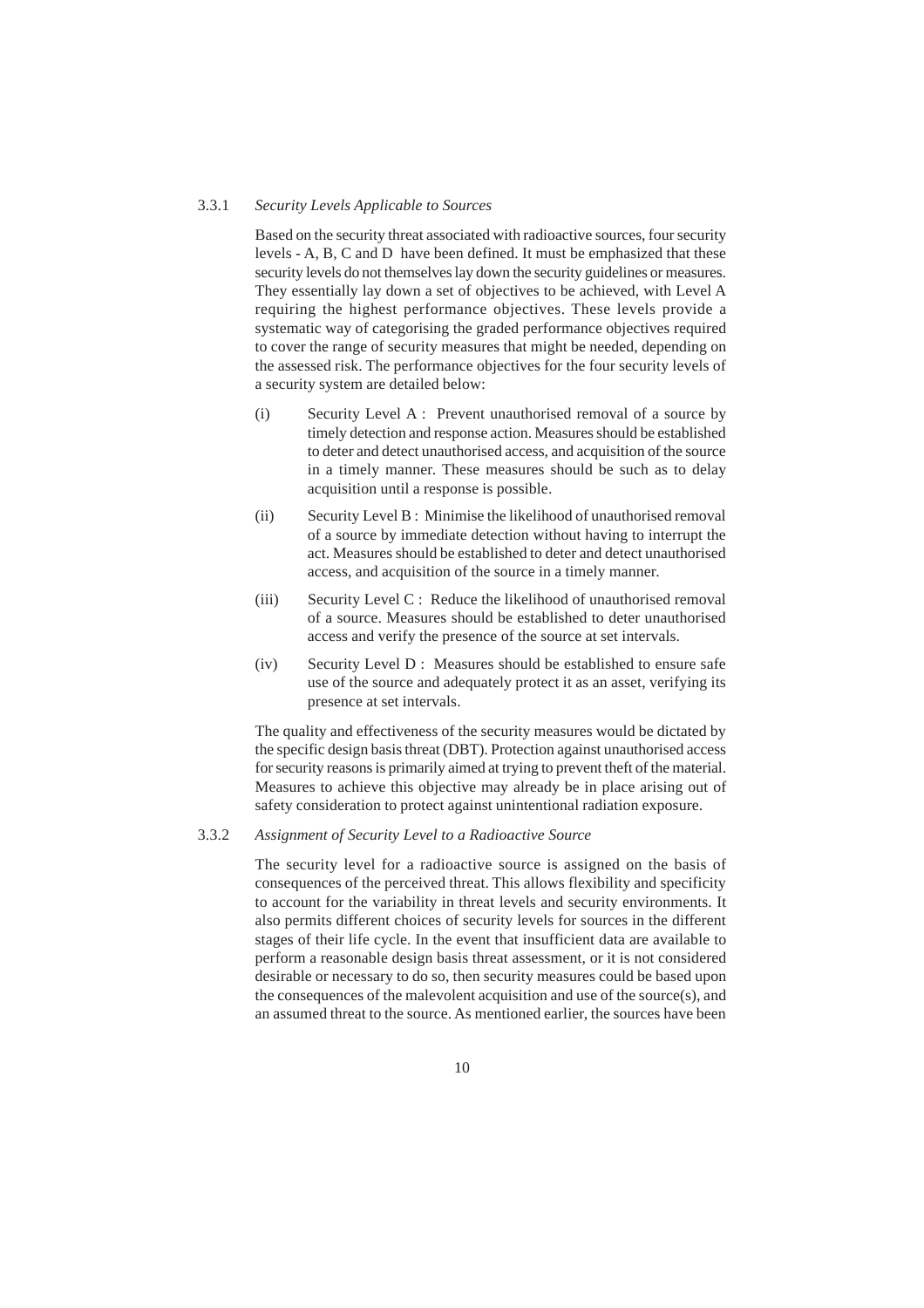divided into five categories, with category 1 being the most significant radioactive source. Sources in categories 1 to 3 generally have the potential of giving rise to exposure sufficient to cause severe deterministic effects if they are uncontrolled. A severe deterministic effect is one that is fatal or life threatening or results in permanent injury that decreases the quality of life. The default/desired security levels and categories assigned for various sources/ practices are given in Table 3.1 which are based on implicit assumption of a threat posed by a person or group with serious intent to acquire the source. However, different circumstances or more detailed assessments may justify assigning a higher security level than indicated in this table. For example, one reason for doing this is that a specific threat assessment may reveal a facility with several sources or mobile sources to be more vulnerable, even though they may not be individually high activity sources, which may otherwise warrant a lower security level.

| <b>Security</b> | <b>Source</b> | <b>Examples of practices</b>                                                                                                                                                                                                                                                                             |  |
|-----------------|---------------|----------------------------------------------------------------------------------------------------------------------------------------------------------------------------------------------------------------------------------------------------------------------------------------------------------|--|
| level           | category      |                                                                                                                                                                                                                                                                                                          |  |
| $\mathsf{A}$    | 1             | Radioisotope thermoelectric generators (RTGs)<br><b>Irradiators</b><br>Teletherapy<br>Fixed multibeam teletherapy (gamma knife)                                                                                                                                                                          |  |
| B               | 2             | Industrial radiography<br>High/medium dose rate brachytherapy                                                                                                                                                                                                                                            |  |
| $\mathcal{C}$   | 3             | Fixed industrial gauges incorporate high activity sources<br>(e.g. level, dredger, conveyor)<br>Well logging gauges                                                                                                                                                                                      |  |
| D               | 4             | Low dose rate brachytherapy (except those given against<br>Category 5)<br>Industrial gauges that do not incorporate high activity<br>sources [e.g. Thickness/fill-level gauges, portable gauges<br>(e.g. moisture/density)]<br>Bone densitometers<br>Static eliminators<br>Diagnostic isotope generators |  |
|                 | 5             | Low dose rate brachytherapy eye plaques and permanent<br>implant sources<br>(Positron emission tomography (PET) check sources, X-<br>ray fluorescence (XRF) devices, Electron capture devices,<br>Mossbauer spectrometry sources)<br>Radiopharmaceuticals and other unsealed sources                     |  |

**TABLE 3.1 : SECURITY LEVELS BASED ON CATEGORISATION OF SOURCES**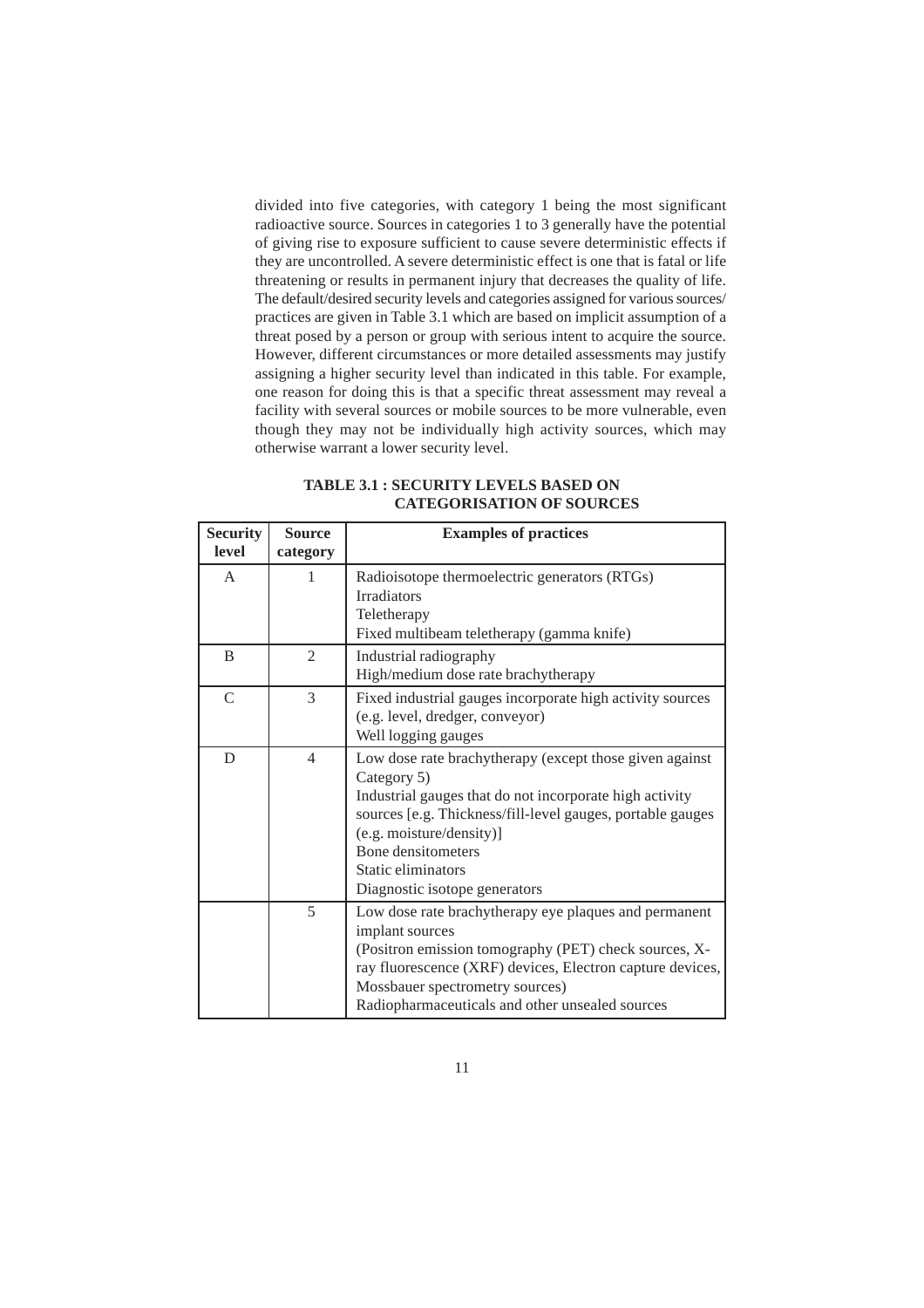In respect of practices not included in this table, users should seek advice from the Competent Authority on the applicable security levels. Unsealed sources are assigned Security Level D in view of the activities handled and the associated potential hazard. Decayed sources are generally assigned the same security level as originally assigned to them.

## **3.4 Security Levels and Security Objectives**

The objectives of the security functions, viz., detect, delay, response and security management apply differently to the different security levels. The detailed performance objectives against various security functions for each security level are given in **Appendix-III**. Security Level D corresponds to prudent security objectives that would be applicable to all facilities.

As emphasised earlier, it must be noted that the security level determines the specific security measures that will meet the performance objectives for that level. These security measures are described in section 4.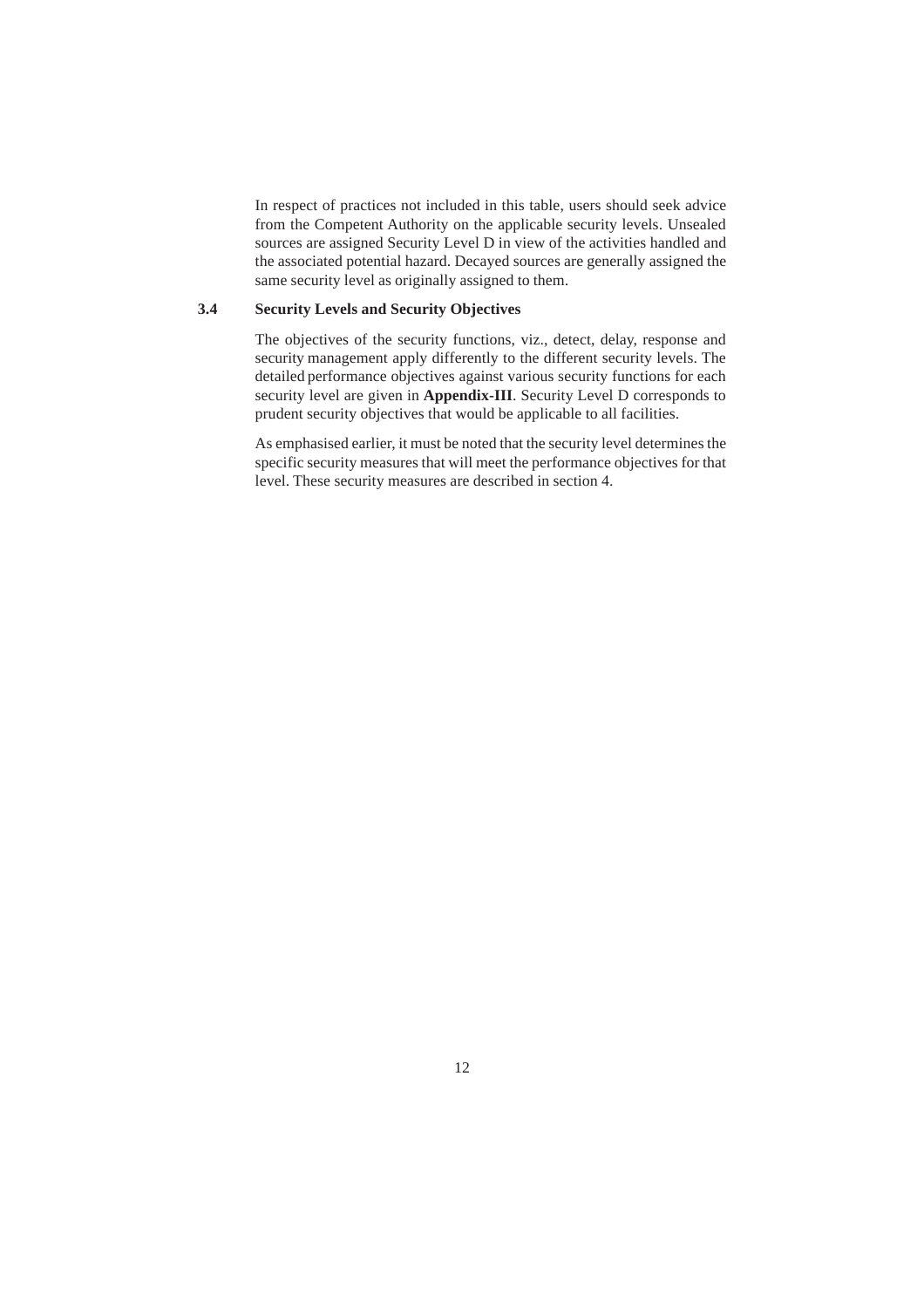## **4. SECURITY MEASURES FOR RADIATION FACILITIES**

The performance objectives for different security levels can be met by a combination of administrative and technical measures. These security measures should be seen as an integrated concept of safety and security involving industrial safety arrangements, radiation protection measures and appropriate design to achieve the necessary level of protection against unauthorised acquisition of radioactive sources.

#### **4.1 Administrative Measures**

Administrative measures are the use of policies, procedures, and practices which direct personnel to securely and safely manage sources. Administrative measures are used to support or supplement technical measures. Among others, administrative measures would include:

- (i) access control procedures [e.g. personal identification number (PIN) or biometric features to activate a door control reader or a badge system which may also activate an electronic reader];
- (ii) intrusion alarms at access points (e.g. with radiation detectors);
- (iii) key control procedures;
- (iv) video cameras or personal surveillance supported by adequate area lighting systems (even if surveillance measures involve the use of intrusion detectors instead of human observation, they are still considered as administrative measures since they do not provide a physical barrier.);
- (v) records related to management of sources;
- (vi) inventories;
- (vii) reliability and trustworthiness of personnel;
- (viii) preparation of emergency plans to respond to the loss of control of higher risk radioactive sources and carrying out exercises (the envisaged scenarios including a suspected or threatened malicious act, or a public demonstration which has the potential to threaten the security of sources or an intrusion into the security area by unauthorised persons with violent and malicious intent);
- (ix) information security (protecting the confidentiality of information, the unauthorised disclosure of which could compromise the security measures, e.g. information relating to the specific location and inventory of sources, the relevant security plan and detailed security arrangements, security systems like intruder alarms, weaknesses in the security arrangements, means of response to a breach of security,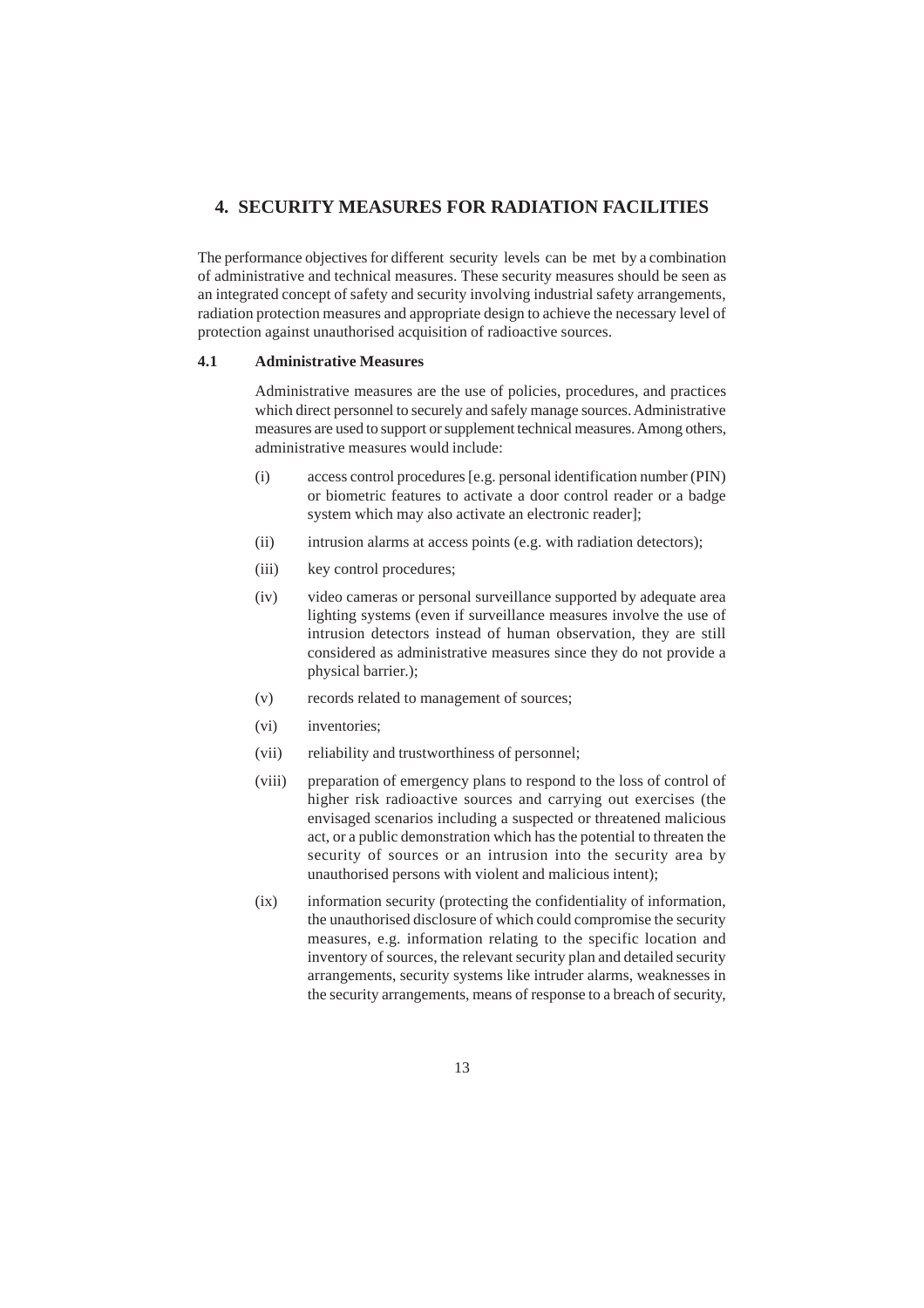planned dates, routes and mode of transport/ shipment or transfer of sources);

- (x) quality assurance measures; and
- (xi) establishment and maintenance of a safety culture and a security culture.

The extent to which the above measures would need to be implemented would depend upon the security level applicable to the practice.

## **4.2 Technical Measures**

Technical measures pose a physical barrier to the radioactive source, device or facility in order to prevent inadvertent or unauthorised access, to deter, or to prevent removal of a radioactive source. The design of technical measures and the level of quality assurance should be appropriate to the threat and the potential consequences of the defined malevolent act.

Technical measures generally comprise hardware or security devices and would include among others:

- (a) fences,
- (b) walls, rooms/vaults,
- (c) cages,
- (d) transport packaging,
- (e) locks and interlocks for doors with alarm systems, and
- (f) intrusion-resistant source-holding devices.

The extent to which these measures would need to be implemented would depend upon the security level applicable to the practice.

The description of security measures are given in **Appendix-IV**

#### **4.3 Physical Protection Systems (PPS)**

This term applies to the entire range of systems and equipment, which physically protect the radioactive source or the facility using a radioactive source. The design of these systems is governed by physical protection principles and physical protection can be effectively implemented through human actions supported by equipment. An effective physical protection system makes a judicious combination of human surveillance and physical protection equipment. Its design and evaluation involve concepts of DBT and vulnerability assessment (VA). **Appendix-V** gives details on PPS, which covers these aspects and could be used as a guide to develop an effective security plan.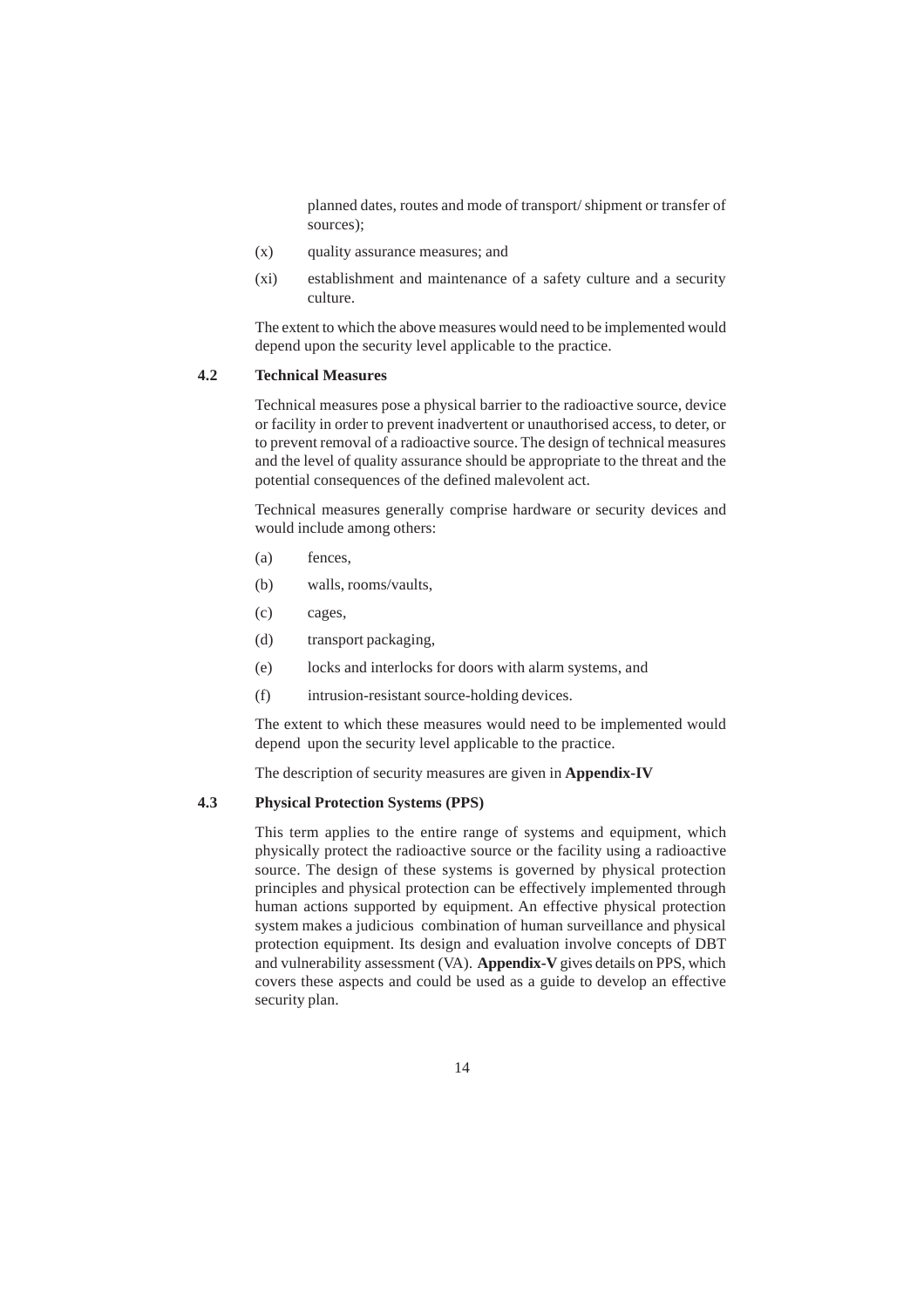#### **4.4 Security of Radioactive Sources during their Transport**

A radioactive source could be in storage at the facility or in use there. It could also be in transport either from the supplier of the source to the facility, or from one location to another for operational reasons, or the source is being sent to a disposal facility. As mentioned earlier, transport of a radioactive source needs special consideration from the view of safety and security. The guidance for this purpose are available separately in the AERB safety guide No. AERB/NRF-TS/SG-10 [7] and these should be used by the licencee whenever the source is in transport.

#### **4.5 Measures Common to Security Levels A and B**

There are several measures, which are common to achieve the performance objectives of Security Levels A and B. These are outlined in the following paragraphs:

#### 4.5.1 *Availability of Formal Security Plans*

Formal security plan should be prepared for facilities possessing Category-1 sources, got duly registered with District Law and Enforcement Authority and submitted to Competent Authority for review. The specimen format for registration of security plan is given is **Appendix-VI**. For facility possessing sources of category 2 to 5, the security plan should be submitted to competent authority for review. This plan should describe how the security provisions in this document are met for the source(s) under consideration. It should be reviewed at least annually to ensure that it is still current and applicable. **Appendix-VII** outlines some of the issues that should be considered in a security plan. Security systems are effective only if they are fully implemented and are periodically tested and evaluated. System evaluations should be performed and documented as part of a quality assurance system. Whenever any component of the security system has been compromised, steps should be taken to suitably rectify the system. Towards this, there should mechanisms to detect any attempt to tamper the security system.

## 4.5.2 *Ensuring Security of Critical Information*

Ensuring information security is a critical factor for any security plan. Particular attention should be paid to this aspect. The 'need to know' principle should be adopted in the dissemination of such information and the distribution of relevant documents has to be controlled. Information, in this regard, applies to those pertaining to source locations, specific security measures or weaknesses in the licencee's system of management of sources, etc. Typically, this would include:

(a) specific locations of sources;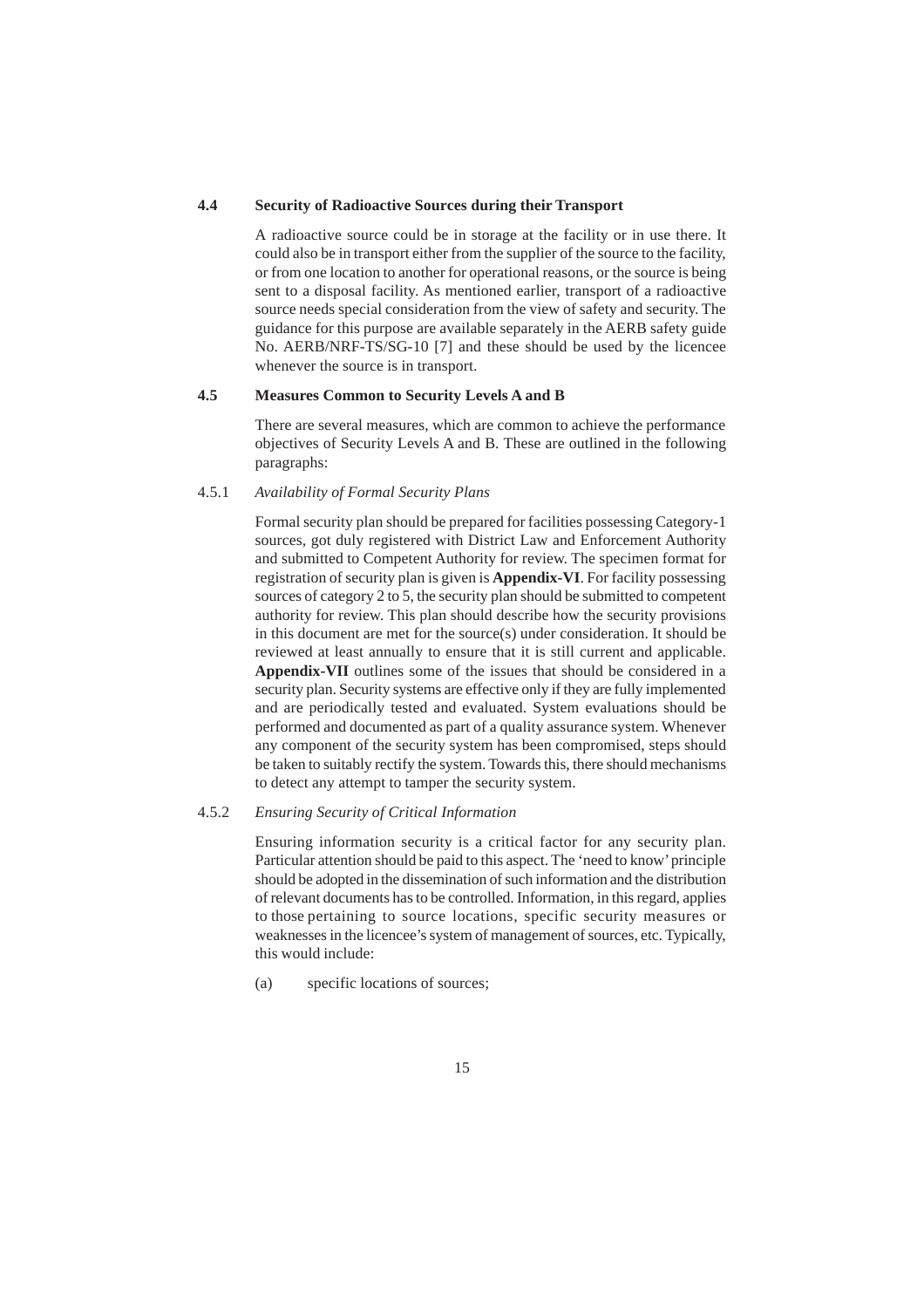- (b) the facility's security plan and security system associated with the sources;
- (c) temporary or permanent weaknesses in the security system;
- (d) source utilization plans and records;
- (e) proposed date and time of source(s) shipment or transfer; and
- (f) emergency response plans and systems.

## 4.5.3 *Background Checks on Key Personnel*

The licencee should ensure that persons engaged in the management of the source have a high degree of trustworthiness. This has to be established by checking the antecedents of such personnel by District Authority prior to obtaining the licence from the Competent Authority. Other personnel with access to these sources do not necessarily need such background checks as long as they are appropriately escorted or kept under visual surveillance by persons who have undergone background checks.

## 4.5.4 *Response to an Increased Threat Perception*

The planning for response to an increased threat involving the possible malevolent use of the radioactive source should include the role of concerned public authorities/functionaries. For example, the licencee should establish pre-arranged procedures with law and enforcement authorities regarding intelligence information and use of secure communications as well as the reactions to an increased threat.

If the licencee becomes aware, or suspects that there is a specific threat targeting a source or source storage location, the security should be increased in accordance with the threat. The increased security measures should be continued until such time as it is determined that the specific threat is no longer present. Under such circumstances, the following measures should be considered:

- (a) if the source is in use, return the source to its secure storage location;
- (b) preferably to have armed guards in round the clock shift as a good deterrence for Category-1 sources after evaluation of the threat levels;
- (c) use video observation, or an intrusion alarm;
- (d) ensure that the law and enforcement and regulatory authorities are made aware of the suspected threat;
- (e) review the security procedures, facility layout, and radiation safety practices with the law enforcement and emergency response personnel; and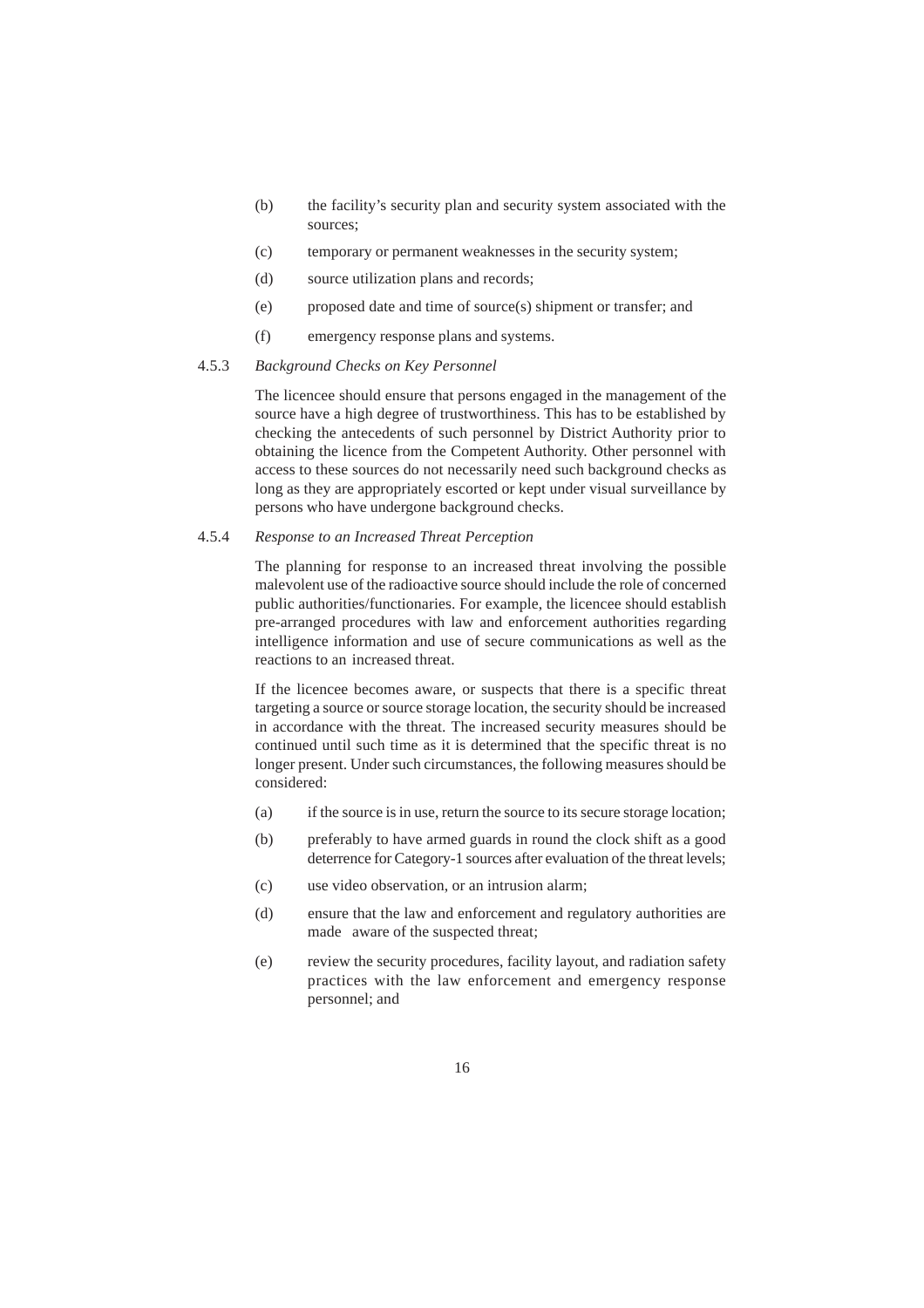(f) make sure that emergency response procedures are in place. In addition, identify the nearest medical facilities where personnel trained and equipped to handle radiological emergencies are available.

## 4.5.5 *Availability of Emergency Response Plans*

Depending upon the magnitude and number of sources at a facility, specific emergency response procedures should be developed by the licencee. As a minimum, these would normally include informing the local police and the Competent Authority in the event of a loss of the source and the initial measures that would be made to recover lost or stolen sources. These emergency response procedures should be periodically exercised and evaluated.

#### **4.6 Additional Measures Required for Security Level A**

The performance objectives of security measures for Security Level A are to prevent unauthorised access and detect unauthorised access and acquisition of the source in a timely manner. These measures should be such as to delay acquisition until response is possible. Ideally, the access control to the source should incorporate at least two technical measures. However, it is recognised that during normal use it may not be practicable to have all these measures in place all the time. In any given situation, the quality of these security measures should be consistent with the DBT. Any unauthorised access to the source should be detected in a timely manner. The source should be accounted for on a daily basis.

Depending on whether the radioactive source is in storage or in use, following are the security measures that should be in place for Security Level A.

4.6.1 *Source in Storage*

To achieve the defined performance objective, the following security provisions could be implemented:

- (a) A locked and fixed container or a device holding the source
- (b) A locked storage room, separating the container from unauthorised personnel
- (c) Access control to the storage room
- (d) Detection of unauthorised access or removal of the source
- (e) Ability to respond in a timely manner to such detection.

For a mobile device containing a high activity source, the requirements could be: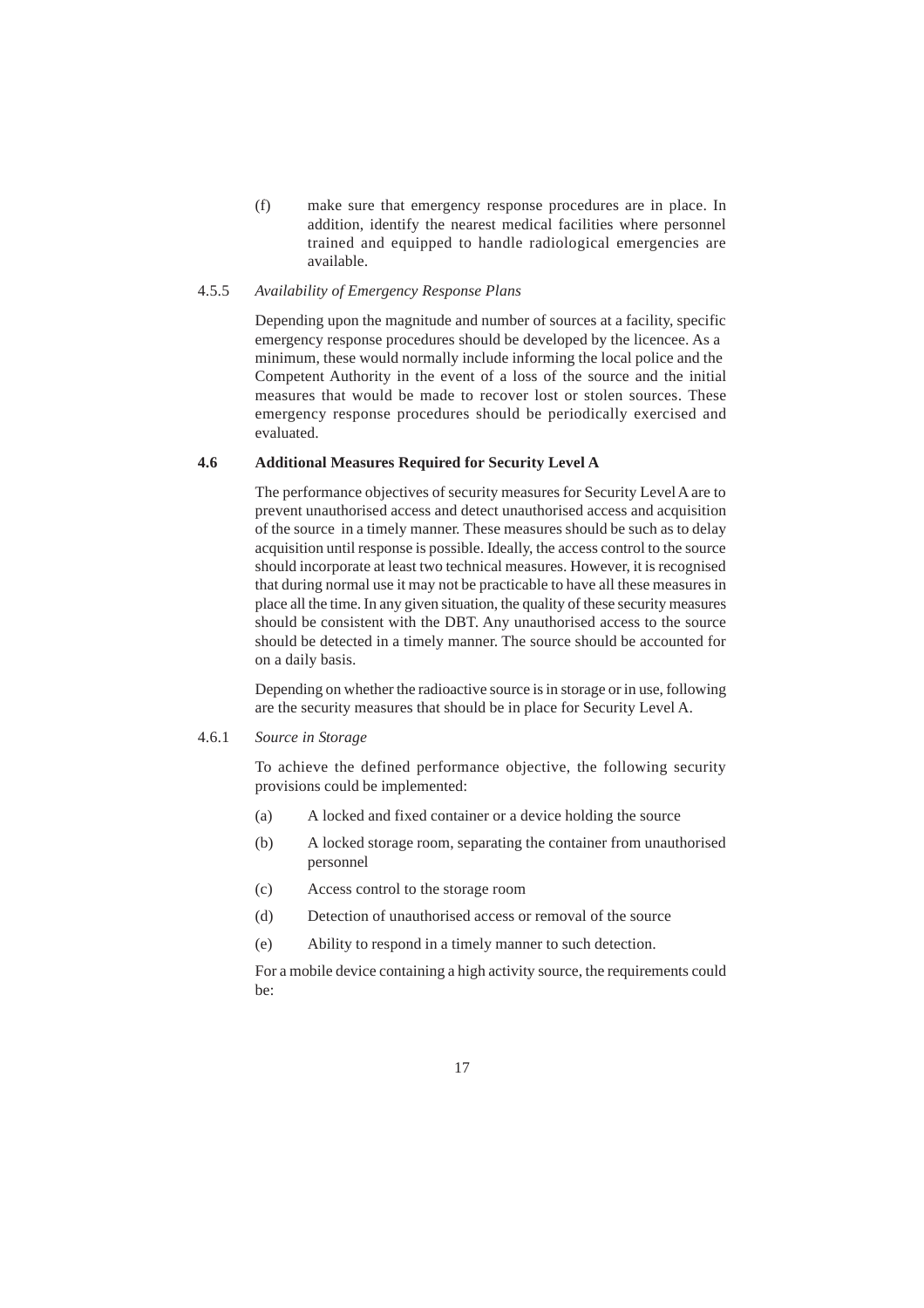- (a) Storage in a locked and shielded container
- (b) Container being kept in an enclosed, secured vehicle
- (c) The vehicle itself being parked inside a locked compound or locked garage
- (d) The vehicle being subjected to continuous surveillance to detect intrusion attempts along with the capability to respond to any such attempt.

These measures should provide the desired degree of delay against the defined threat. Depending on the specifics of a particular threat assessment, additional responses might be required.

4.6.2 *Source in Use*

To achieve the defined performance objective, the following security provisions should be implemented :

- (a) A locked device in a controlled area, separating the container from unauthorised personnel
- (b) Access control to the area
- (c) The room, where the source is being used, being subjected to continuous surveillance (either by personnel surveillance or electronic equipment) to detect any intrusion attempt
- (d) The building housing the facility having security guards who are able to provide a timely response.

These measures should provide the desired delay against the defined threat. Depending on the assessment of the threat, additional response might be required. The above measures would be applicable by default, for example to the use of a teletherapy source in a hospital.

For a mobile source being used in the field, it might not always be possible to achieve the specified requirements. Therefore, compensatory measures, such as rigorous personnel surveillance, must be implemented. In addition, the required security measures should be re-established as soon as possible.

### 4.6.3 *Summary of Security Measures for Security Level A*

Table 4.1 below provides a summary of the security measures required to meet the security objectives of Security Level A :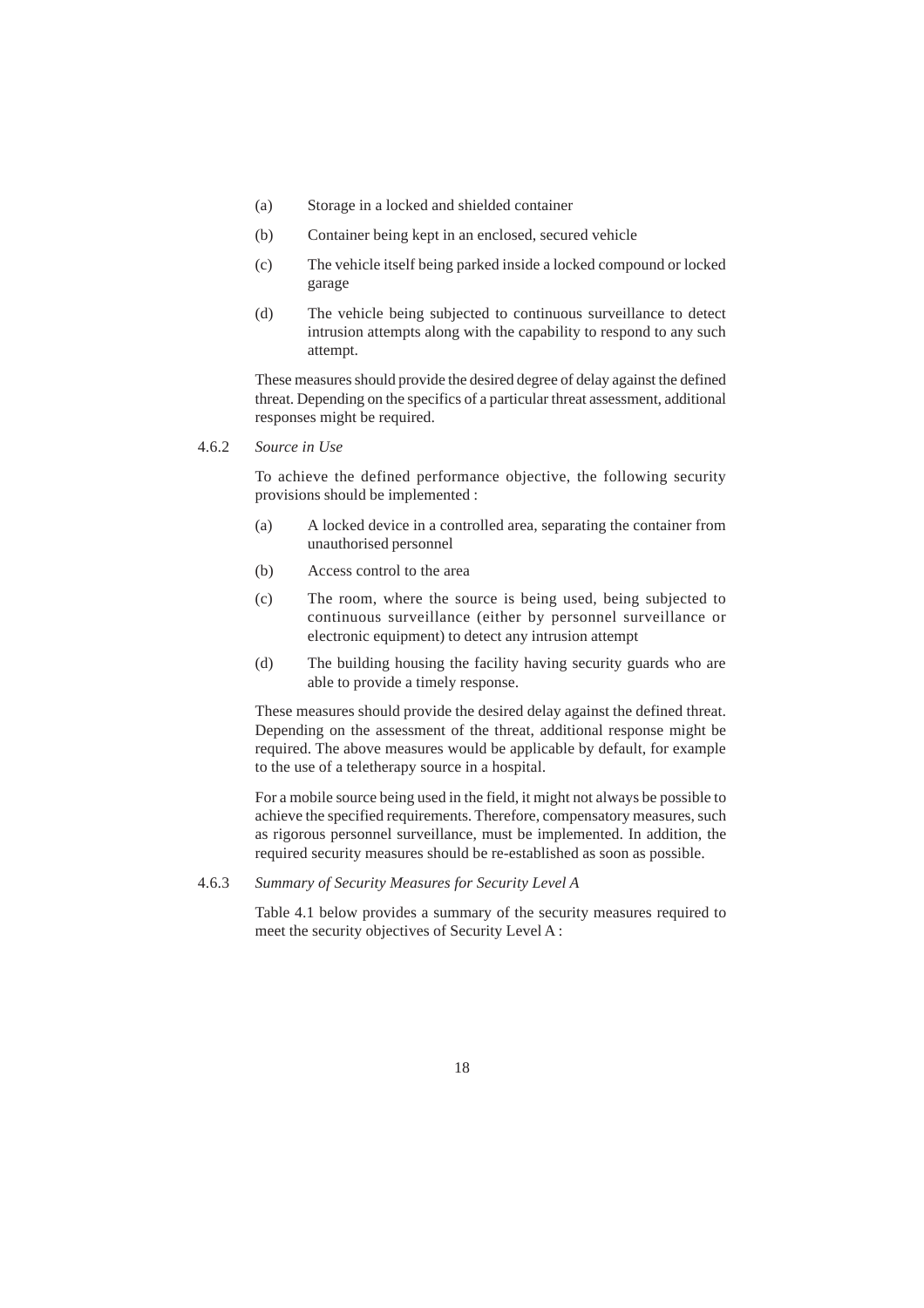| <b>Security</b><br>functions | <b>Security objectives</b>                                                                                                 | <b>Security measures</b>                                                                                                                                      |  |
|------------------------------|----------------------------------------------------------------------------------------------------------------------------|---------------------------------------------------------------------------------------------------------------------------------------------------------------|--|
| Detect                       | Provide immediate detection of<br>unauthorised access to the<br>secured area / source location                             | Electronic intrusion detection<br>and/or continuous<br>system<br>surveillance by<br>operating<br>personnel                                                    |  |
|                              | Provide immediate detection of<br>any attempted unauthorised<br>removal<br>of<br>the<br>source                             | Electronic tamper detection<br>equipment and/or continuous<br>surveillance<br>operating<br>by<br>personnel and radiation zone<br>monitors at the exit points. |  |
|                              | Provide immediate assessment of<br>detection                                                                               | Remote monitoring of CCTV or<br>assessment by operator / response<br>personnel                                                                                |  |
|                              | Provide immediate communi-<br>cation to response personnel                                                                 | Rapid, dependable diverse means<br>of communication such as<br>phones, cell phones, pagers, radio<br>links, etc.                                              |  |
|                              | Provide a means to detect loss<br>through verification                                                                     | Daily checking through physical<br>checks, CCTV, tamper indicating<br>devices, etc.                                                                           |  |
| Delay                        | Provide delay after detection<br>sufficient for response personnel<br>to interrupt the unauthorised<br>removal             | System of at least two layers of<br>barriers (e.g. walls, cages) which<br>together provide delay sufficient<br>to enable response personnel to<br>interdict   |  |
| Response                     | Respond to assessed alarm in<br>time and with sufficient resources<br>to interrupt and prevent the<br>unauthorised removal | Capability for timely response<br>with size, equipment and training<br>to interdict                                                                           |  |
| Security<br>management       | Provide access controls to source<br>location that permits access to<br>authorised persons only                            | Identification and verification,<br>e.g. lock controlled by swipe card<br>reader and personal identification<br>number, or key and key control                |  |

## **TABLE 4.1 : SUMMARY OF SECURITY MEASURES FOR SECURITY LEVEL A**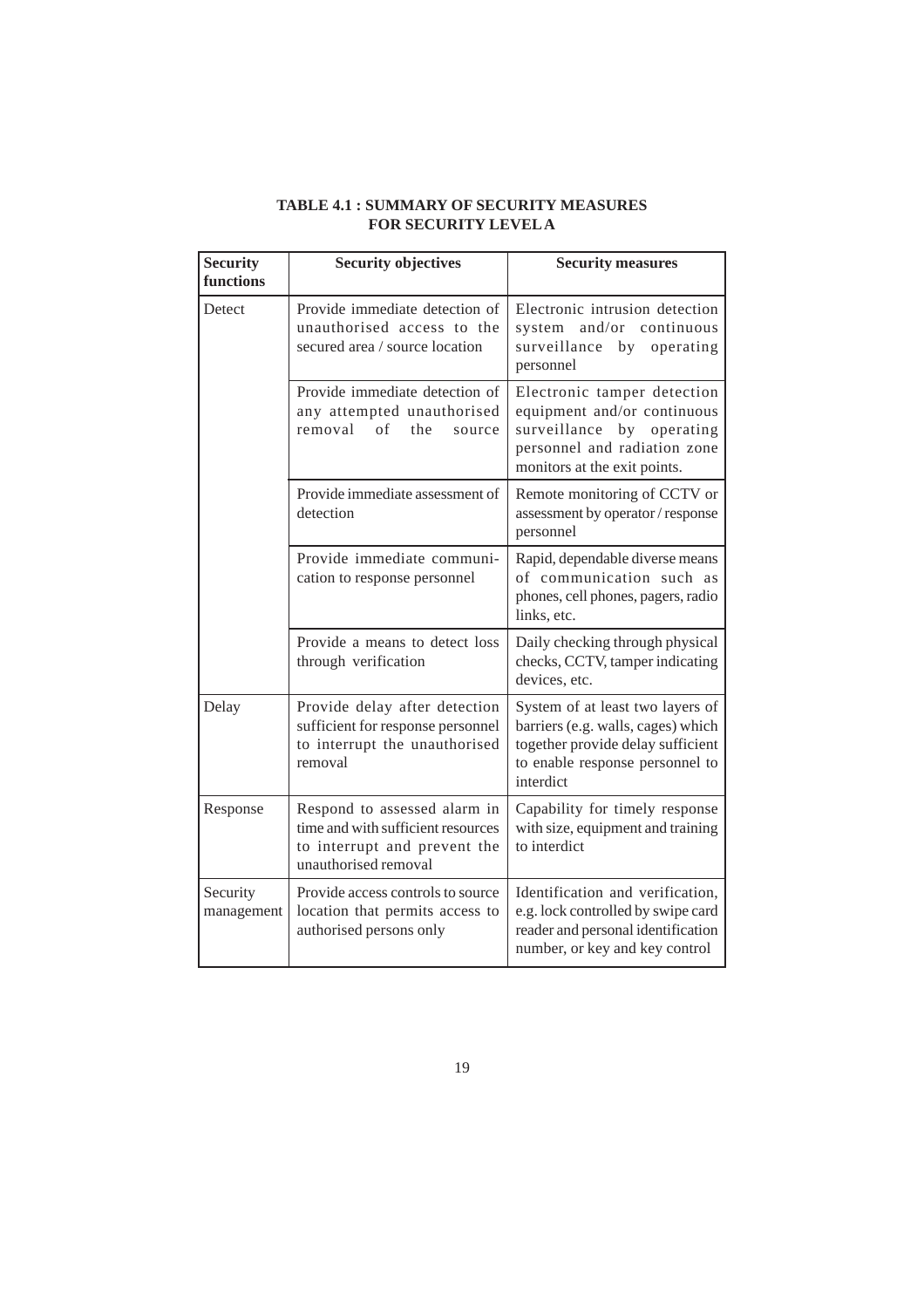| <b>Security</b><br>functions       | <b>Security objectives</b>                                                                | <b>Security measures</b>                                                                                                                       |
|------------------------------------|-------------------------------------------------------------------------------------------|------------------------------------------------------------------------------------------------------------------------------------------------|
| Security<br>management<br>(Contd.) | Ensure trustworthiness for<br>individuals involved in the<br>οf<br>management<br>sources  | Background checks for all<br>personnel authorised<br>for<br>unescorted access to the source<br>location and access to sensitive<br>information |
|                                    | Identify and protect sensitive<br>information                                             | Procedures to identify sensitive<br>information and protect it from<br>unauthorised disclosure                                                 |
|                                    | Provide a security plan.                                                                  | A security plan which conforms<br>to regulatory requirements and<br>provides for response<br>to<br>increased threat levels                     |
|                                    | Ensure a capability to manage<br>security events covered by<br>security contingency plans | Procedures for responding to<br>security-related scenarios                                                                                     |
|                                    | Establish security related event<br>report system                                         | Procedures for timely reporting<br>of security related events                                                                                  |

## **TABLE 4.1 : SUMMARY OF SECURITY MEASURES FOR SECURITY LEVEL A (Contd.)**

#### **4.7 Additional Measures Required for Security Level B**

The performance objectives of security measures for Security Level B are to detect and deter any unauthorised access and acquisition of the source, in a timely manner. Ideally, there should be at least two security measures to deter any unauthorised access, with at least one of the measures being a technical one. It is recognised that it may not be practicable to have these measures in place all the time. Access controls should also be established. Any unauthorised access to the source should be detected in a timely manner and the source itself should be accounted for on a weekly basis.

Depending on whether the radioactive source is in storage or in use, following are the security measures that should be in place for Security Level B:

4.7.1 *Source in Storage*

To achieve the defined performance objective, the following security provisions could be implemented: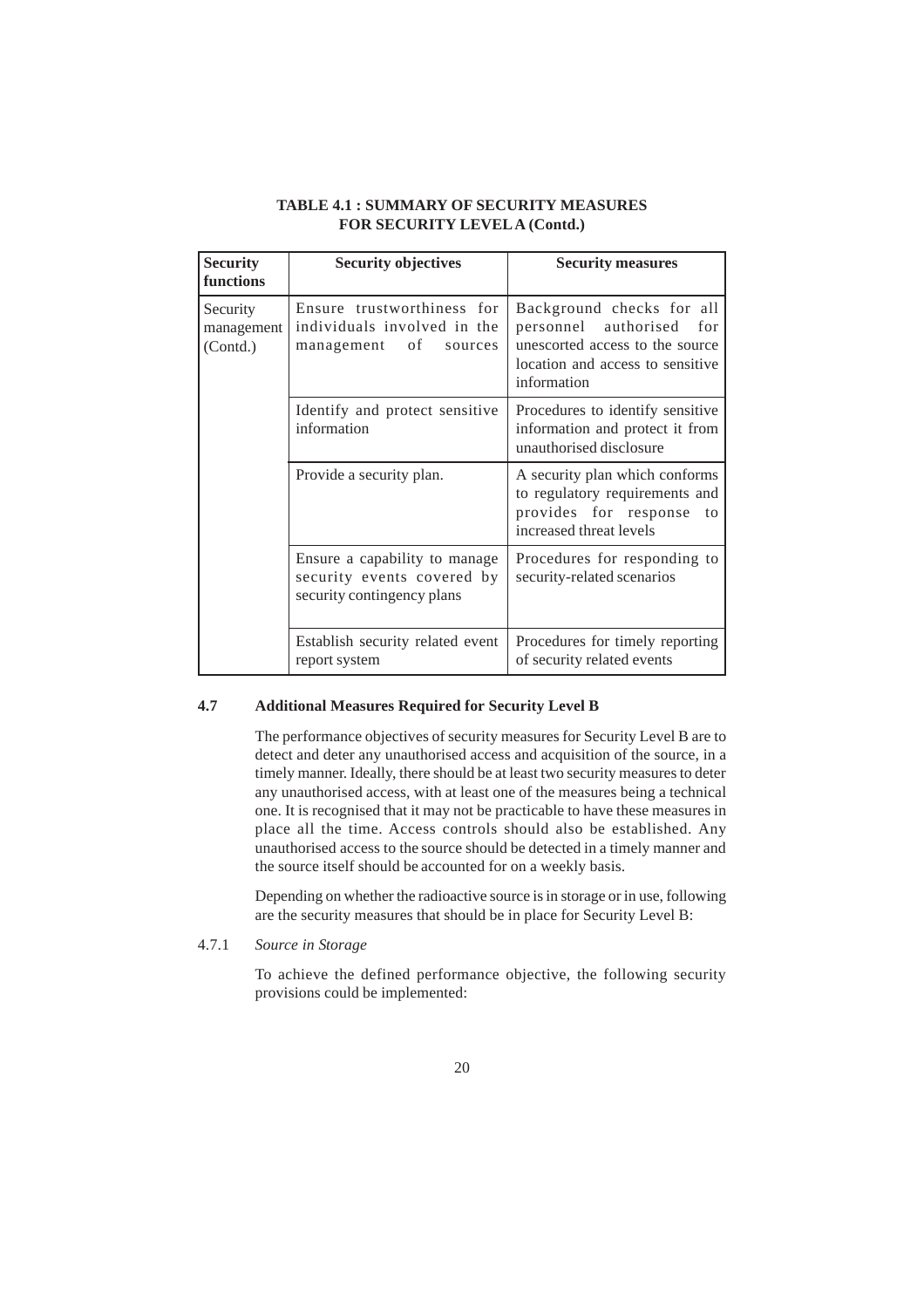- (a) A locked and fixed container or a device holding the source
- (b) A locked storage room to separate the container from unauthorised access
- (c) Access control to the room
- (d) Ability to detect unauthorised access to, or removal of the source
- (e) Provision of tracking mechanism on devices containing sources.

#### 4.7.2 *Source in Use*

To achieve the defined performance objective, the following security provisions could be implemented :

- (a) Use of the source in a locked room or controlled area
- (b) Continuous surveillance of the source
- (c) Access control to the room or controlled area.

For a mobile source, it might not always be practicable to have all the measures in place all the time. Therefore, administrative measures such as personnel surveillance need to be rigorously maintained. Compensatory measures should also be considered to provide other levels of protection. These could include, for example, establishing a communication link to allow response to incidents, or potential threats. In addition, necessary measures should be re-established as soon as possible after use.

## 4.7.3 *Summary of Security Measures for Security Level B*

Table 4.2 below provides a summary of the security measures required for Security Level B.

| <b>Security</b><br>functions | <b>Security objectives</b>                                                                   | <b>Security measures</b>                                                                                                                  |
|------------------------------|----------------------------------------------------------------------------------------------|-------------------------------------------------------------------------------------------------------------------------------------------|
| <b>Detect</b>                | Provide immediate detection of<br>unauthorised access to the<br>secured area/source location | Electronic intrusion detection<br>system and/or continuous<br>surveillance by operating<br>personnel                                      |
|                              | Provide immediate detection of<br>any attempted unauthorised<br>removal of the source        | Tamper detection equipment and/<br>or continuous surveillance by<br>operating personnel and radiation<br>zone monitors at the exit points |

## **TABLE 4.2 : SUMMARY OF SECURITY MEASURES FOR SECURITY LEVEL B**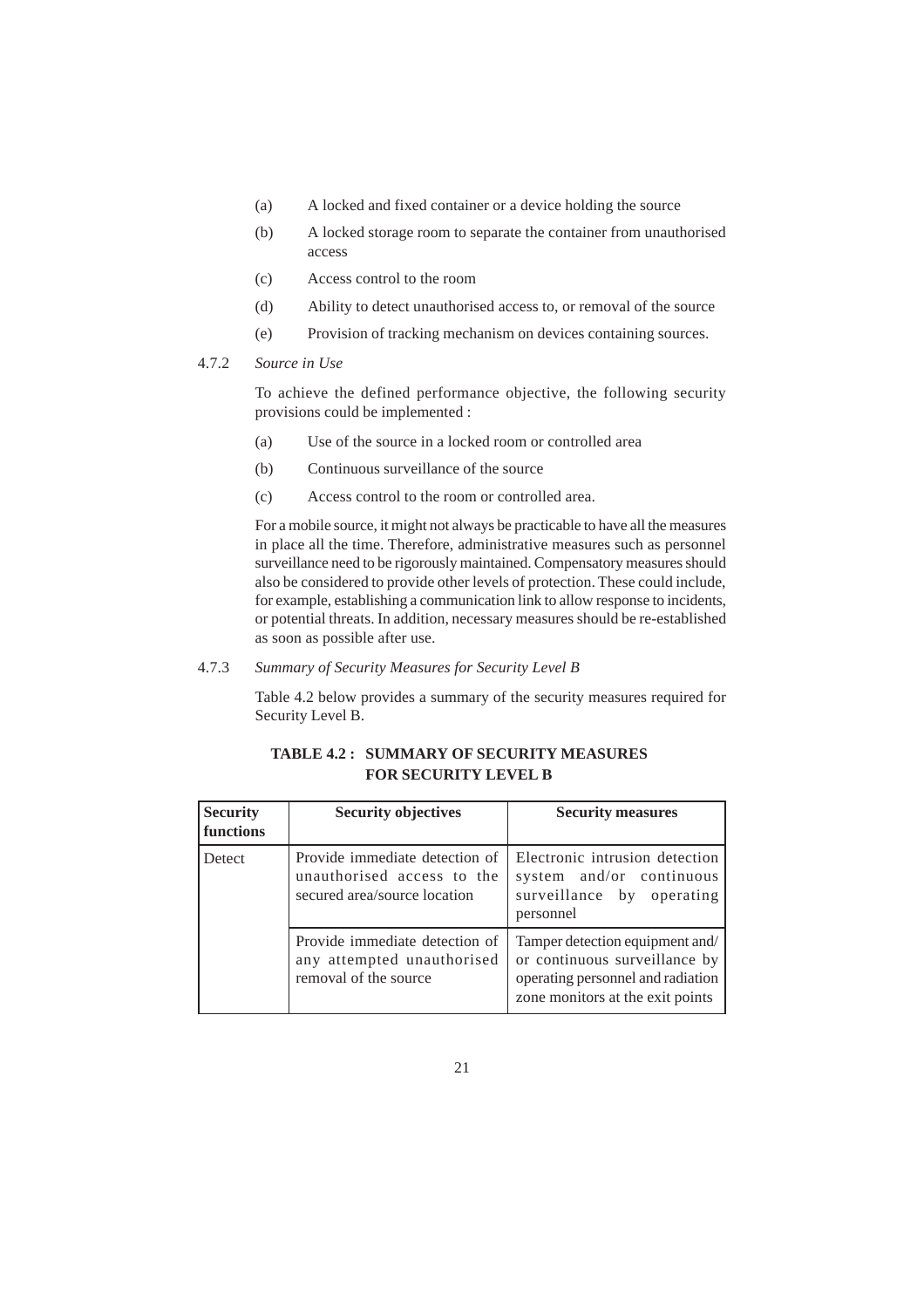| <b>Security</b><br>functions | <b>Security objectives</b>                                                                                     | <b>Security measures</b>                                                                                                                      |
|------------------------------|----------------------------------------------------------------------------------------------------------------|-----------------------------------------------------------------------------------------------------------------------------------------------|
| Detect<br>(Contd.)           | Provide immediate assessment of<br>detection                                                                   | Remote monitoring of CCTV or<br>assessment by operator/response<br>personnel                                                                  |
|                              | Provide immediate commu-<br>nication to response personnel                                                     | Rapid, dependable means of<br>communication such as phones,<br>cell phones, pagers, radio links<br>etc.                                       |
|                              | Provide a means to detect loss<br>through verification                                                         | Weekly checking through physi-<br>cal checks, tamper indicating<br>devices, etc.                                                              |
| Delay                        | Provide delay after detection<br>sufficient for response personnel<br>to interrupt the unauthorised<br>removal | System of at least two layers of<br>barriers (e.g. walls, cages)                                                                              |
| Response                     | Provide immediate initiation of<br>response                                                                    | Equipment and procedures to<br>immediately initiate response                                                                                  |
| Security<br>management       | Provide access controls to source<br>location that permits access to<br>authorised persons only                | One identification measure                                                                                                                    |
|                              | Ensure trustworthiness for indivi-<br>duals involved in the manage-<br>ment of sources                         | Background checks for all<br>personnel authorised for un-<br>escorted access to the source<br>location and access to sensitive<br>information |
|                              | Identify and protect sensitive<br>information                                                                  | Procedures to identify sensitive<br>information and protect it from<br>unauthorised disclosure                                                |
|                              | Provide a security plan                                                                                        | A security plan which conforms<br>to regulatory requirements and<br>provides<br>for<br>response<br>to<br>increased threat levels              |
|                              | Ensure a capability to manage<br>security events covered by<br>security contingency plans                      | Procedures for responding to<br>security-related scenarios                                                                                    |
|                              | Establish security related event<br>report system                                                              | Procedures for timely reporting<br>of security related events                                                                                 |

## **TABLE 4.2 : SUMMARY OF SECURITY MEASURES FOR SECURITY LEVEL B (Contd.)**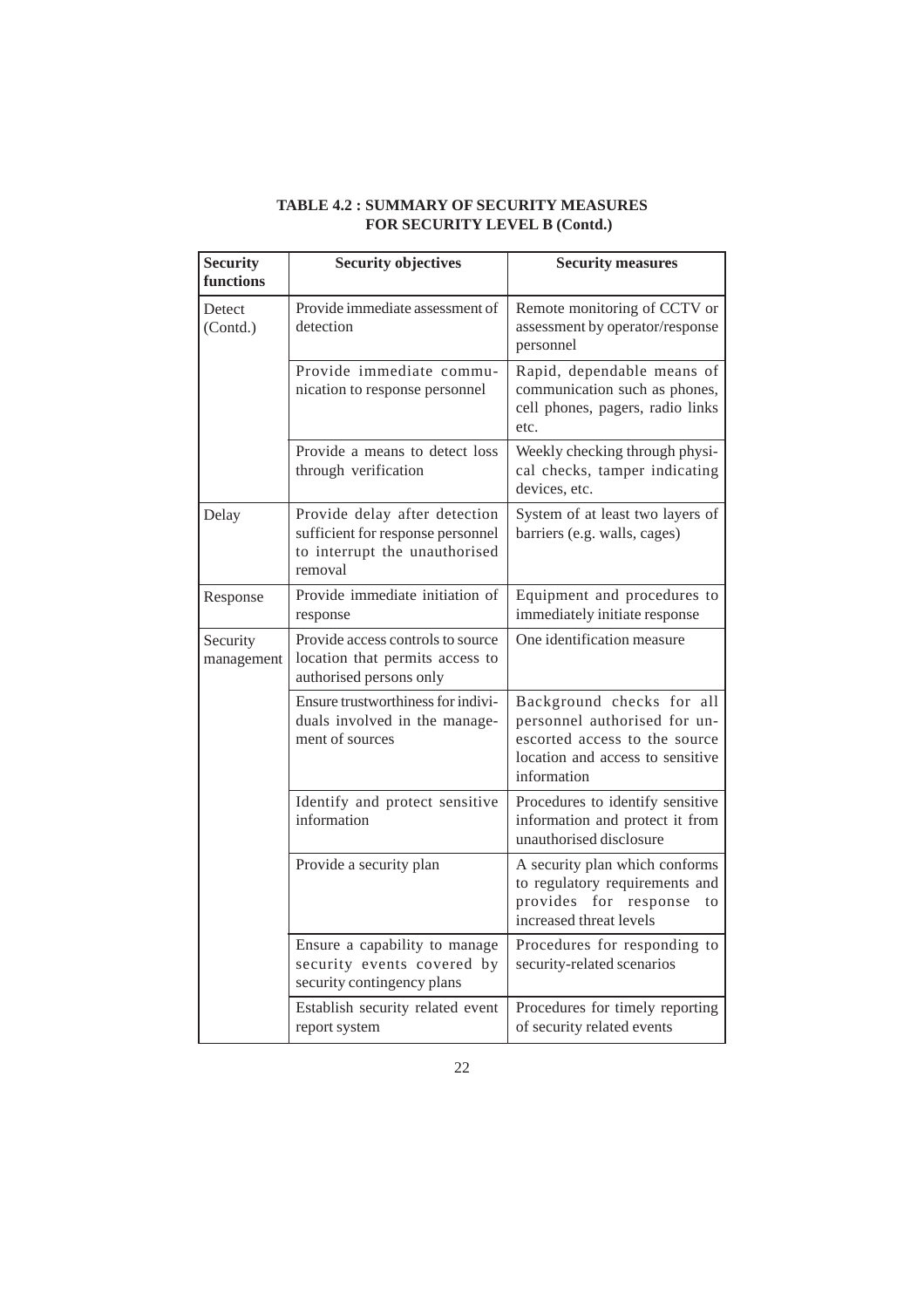### **4.8 Measures Required for Security Level C**

The performance objectives of security measures for Security Level C are to deter unauthorised access and to verify the presence of the sources at set intervals. The licencee should ensure that persons engaged in the management of the source are authorised. Ideally, there should be at least one technical measure to deter any unauthorised access.

Access control to the area where the source is located should be provided and the source should be accounted for every month. Generic emergency plans are considered sufficient to respond to any incidents with these sources.

Depending on whether the radioactive source is in storage or in use, following are the security measures that should be in place for Security Level C:

4.8.1 *Source in Storage*

To achieve the defined objective, Security Level C requires that the source is stored in a locked, fixed container and in a room to which the access is controlled.

4.8.2 *Source in Use*

The appropriate control on a radioactive sources which requires Security Level C, would be measures to make sure that only an authorised person uses the source and that too only in an area to which the access is controlled or to make sure that the source is in a secure containment in an area where there are personnel able to detect any interference with the source.

## 4.8.3 *Summary of Security Measures for Security Level C*

Table 4.3 below provides a summary of the security measures required for Security Level C.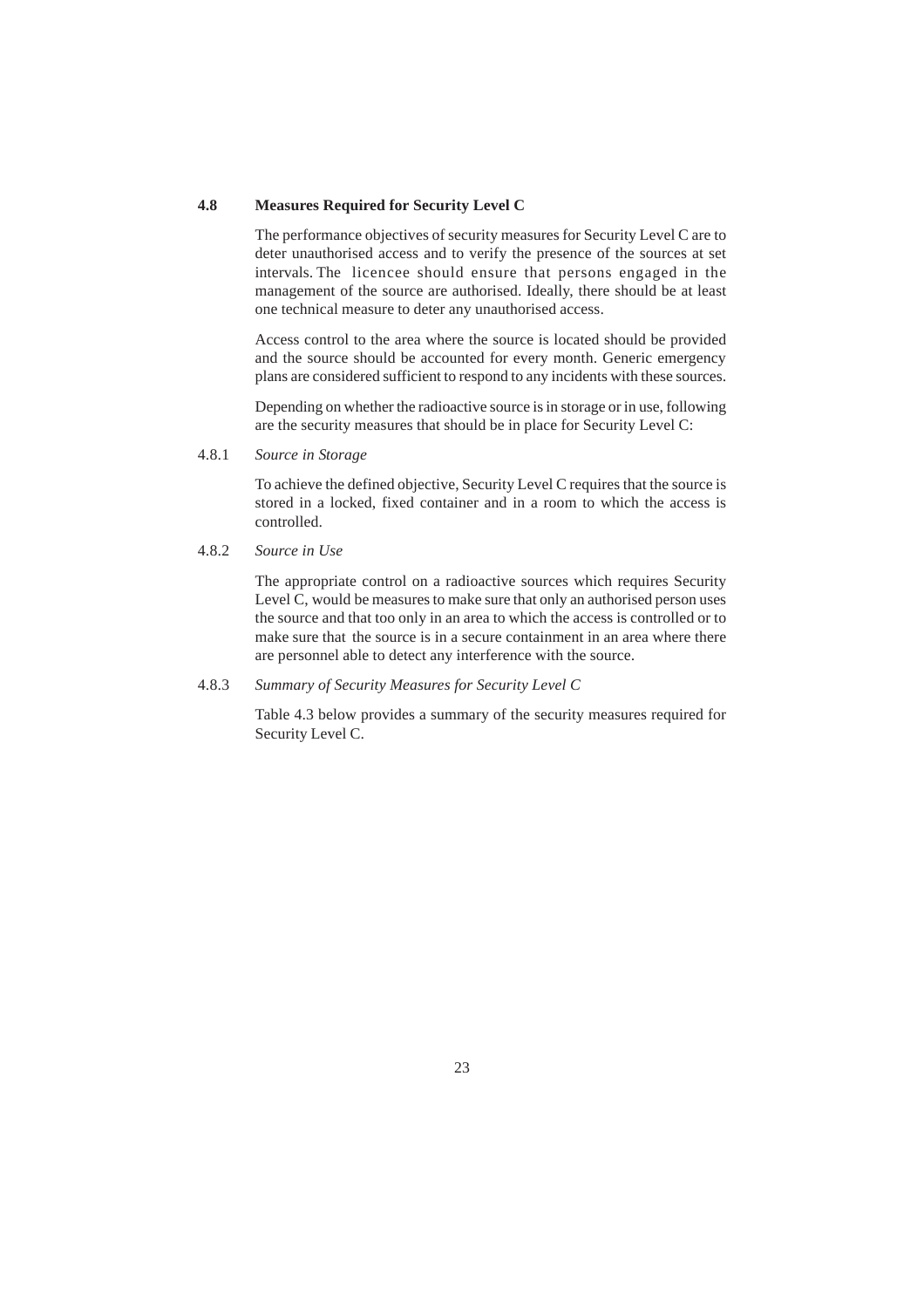| <b>TABLE 4.3 : SUMMARY OF SECURITY MEASURES</b> |
|-------------------------------------------------|
| <b>FOR SECURITY LEVEL C</b>                     |

| <b>Security</b><br>functions | <b>Security objectives</b>                                                                      | <b>Security measures</b>                                                                                                                   |  |
|------------------------------|-------------------------------------------------------------------------------------------------|--------------------------------------------------------------------------------------------------------------------------------------------|--|
| Detect                       | Provide immediate detection of<br>any attempted unauthorised<br>removal of the source           | Tamper detection equipment and/<br>or continuous surveillance by<br>operating personnel                                                    |  |
|                              | Provide immediate assessment of<br>detection                                                    | Assessment by operator/response<br>personnel                                                                                               |  |
|                              | Provide a means to detect loss<br>through verification                                          | Monthly checking through<br>physical<br>checks,<br>tamper<br>indicating devices, etc.                                                      |  |
| Delay                        | Impede the unauthorised removal                                                                 | One barrier (e.g. cage, source<br>housing) or under observation by<br>operating personnel                                                  |  |
| Response                     | Implement appropriate action in<br>the event of unauthorised removal<br>of source               | Procedures for identifying<br>necessary action in accordance<br>with contingency plans                                                     |  |
| Security<br>management       | Provide access controls to source<br>location that permits access to<br>authorised persons only | One identification measure                                                                                                                 |  |
|                              | Ensure trustworthiness for<br>individuals involved in the<br>management of sources              | Background checks for all perso-<br>nnel authorised for unescorted<br>access to the source location and<br>access to sensitive information |  |
|                              | Identify and protect sensitive<br>information                                                   | Procedures to identify sensitive<br>information and protect it from<br>unauthorised disclosure                                             |  |
|                              | Provide a security plan                                                                         | A security plan which conforms<br>to regulatory requirements and<br>provides<br>for response<br>to<br>increased threat levels              |  |
|                              | Ensure a capability to manage<br>security events covered by<br>security contingency plans       | Procedures for responding to<br>security-related scenarios                                                                                 |  |
|                              | Establish security related event<br>report system                                               | Procedures for timely reporting<br>of security related events                                                                              |  |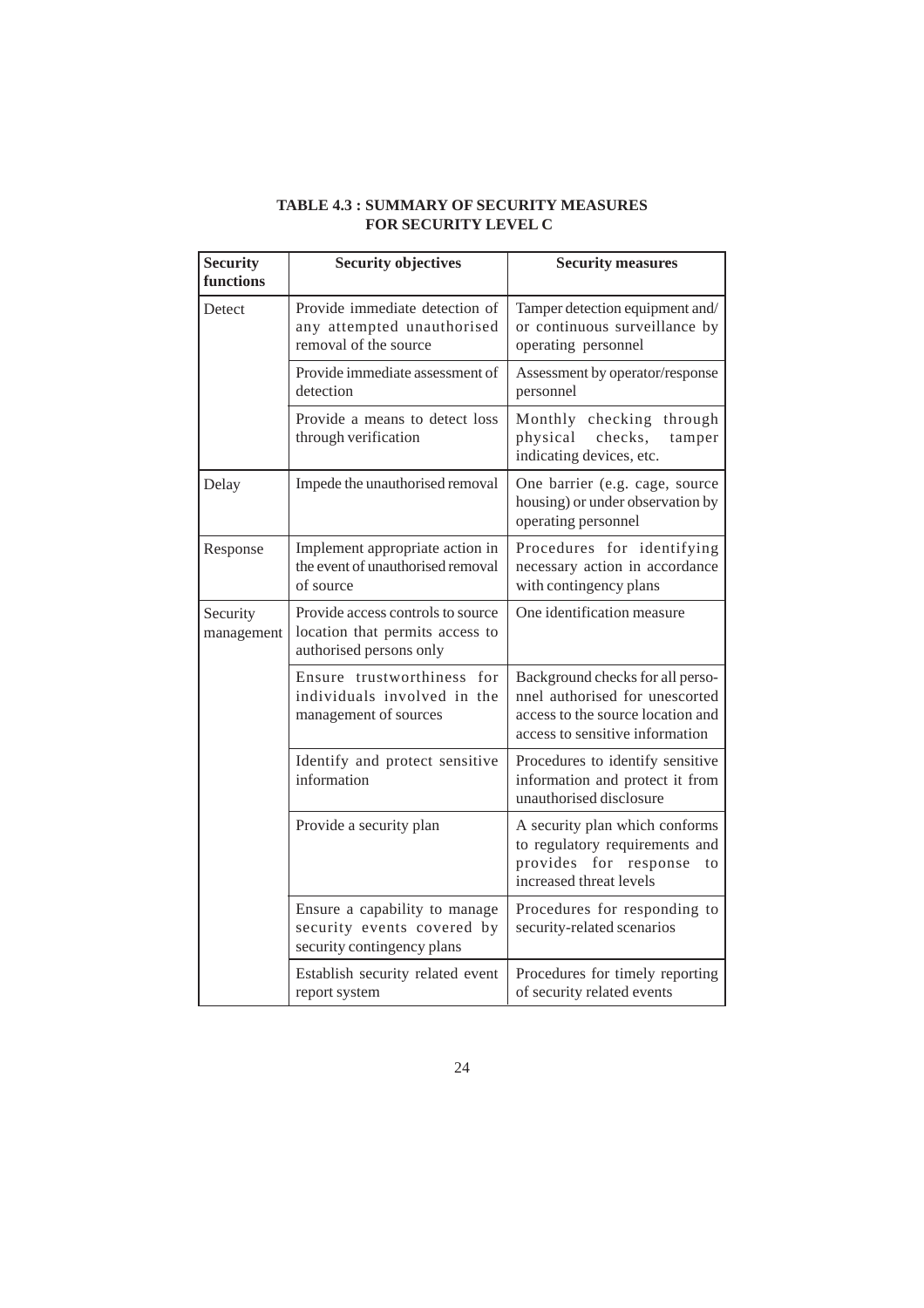### **4.9 Measures Required for Security Level D**

The performance objectives of security measures for Security Level D are to ensure safe use of the source, to adequately protect it as an asset and verify its presence at periodic intervals of once in three months. The personnel in charge of managing sources requiring Security Level D should be formally approved as authorised personnel by the management. The source should be protected by application of the relevant safety standards as well as appropriate industrial standards. The natural interest of the owner to protect the asset and to ensure safe use and storage is considered as an appropriate basis for this security level.

#### **4.10 Security for Aggregation of Sources**

In general, the security measures given in this section are intended for implementation with regard to security of individual sources. The categorisation of radioactive sources described in section 3 incorporates a method for appropriately categorising aggregations of sources at a given location. Hence, it would be sufficient if Table 3.1 is used as the basis of determining the applicable level of security. However, when there is an aggregation of sources, the security level should be appropriately upgraded depending upon the types of sources, their number and their activity. Accumulation of decayed/disused sources at a facility, pending disposal, is an instance of aggregation of sources.

## **4.11 Temporary Storage of Recovered Sources**

A source is considered to be in temporary storage when the licencee or any other responsible authority is actively seeking a permanent storage for the source or its transfer to another authorised agency. A source in temporary storage should be transferred to a designated facility as soon as practicable. For the duration of the temporary storage of such sources, the security level applicable to the radiation facility should be determined and the appropriate security measures implemented. Examples of such situations when the need for temporary storage could arise are those following an emergency or following the discovery of an orphan source or after the recovery of a stolen source.

### **4.12 Preparation and Submission of Security Plan to Competent Authority**

Based on the guidance give in this section, the licencee should prepare a security plan for the facility using the radioactive source. The comprehensiveness of this plan would obviously depend on the security level assigned to the application or use of the radioactive source as identified in Table 3.1. In this regard, a summary of the security measures required to meet the performance objectives under Security Levels A to D is given in Table 4.4 below: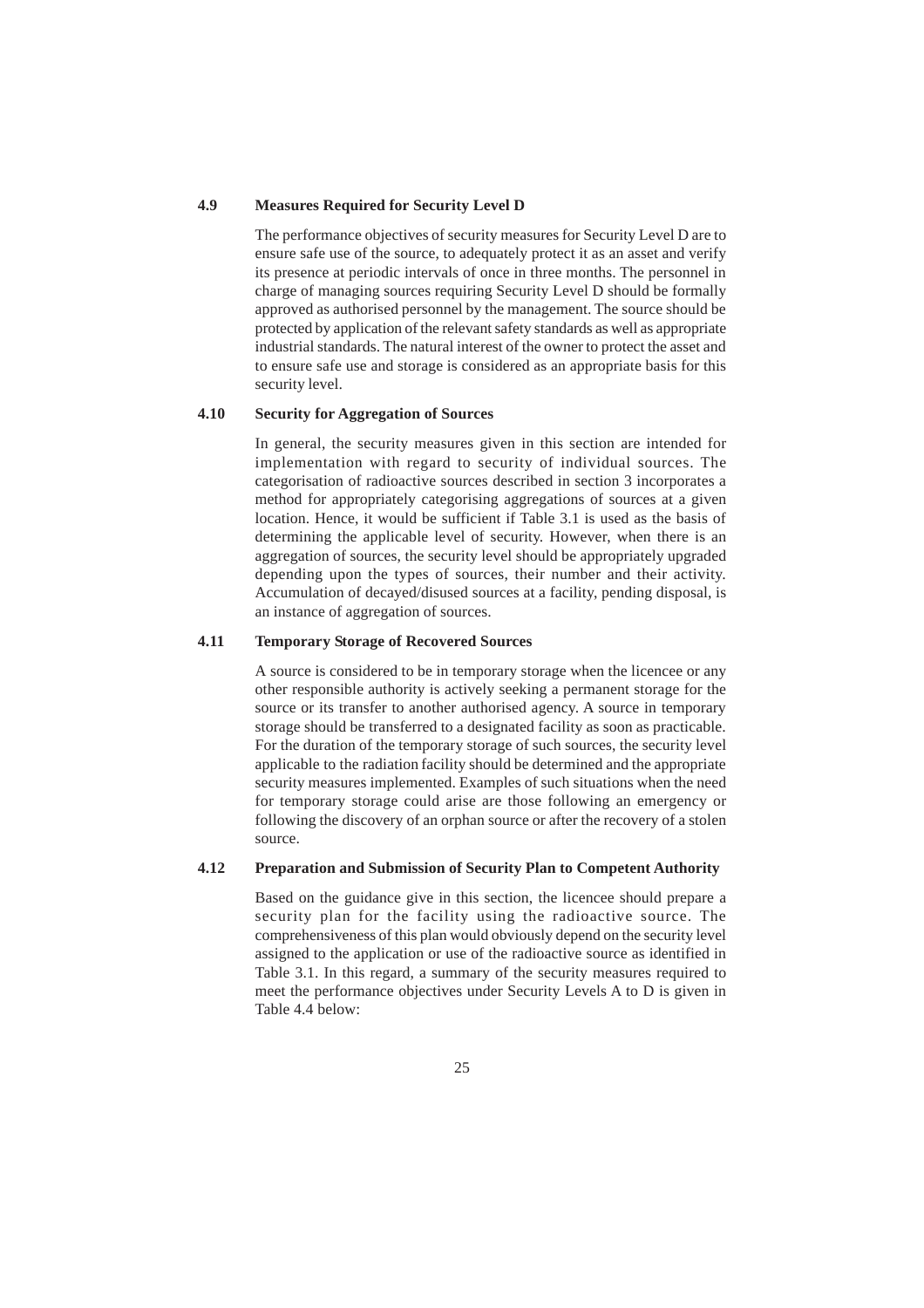## **TABLE 4.4 : SUMMARY OF SECURITY MEASURES TO BE CONSIDERED**

| <b>Security Level A</b>                                                                                                | <b>Security Level B</b>                                                                                                       | <b>Security Level C</b>                                                                                           | <b>Security Level D</b>                                                                            |
|------------------------------------------------------------------------------------------------------------------------|-------------------------------------------------------------------------------------------------------------------------------|-------------------------------------------------------------------------------------------------------------------|----------------------------------------------------------------------------------------------------|
| General admini-<br>strative measures                                                                                   | General admini-<br>strative measures                                                                                          | General admini-<br>strative measures                                                                              | General admini-<br>strative measures                                                               |
| Daily accounting                                                                                                       | Weekly accounting                                                                                                             | Monthly accounting                                                                                                | Quarterly<br>accounting                                                                            |
| Access control to<br>location<br>source<br>timely<br>allowing<br>detection of un-<br>authorised access                 | Access control to<br>location<br>source<br>allowing<br>timely<br>detection of un-<br>authorised access                        | Access control to<br>location<br>source                                                                           | No specific<br>provisions.<br>Routine measures<br>to ensure safe use<br>and protect as an<br>asset |
| Deterrence pro-<br>vided by: Two<br>technical measures<br>separating the<br>source from un-<br>authorised<br>personnel | Deterrence pro-<br>vided by: Two<br>measures (one<br>technical)<br>separating the<br>source from<br>unauthorised<br>personnel | Deterrence<br>provided by: One<br>technical measure<br>separating the<br>source from<br>unauthorised<br>personnel |                                                                                                    |
| Specific emergency<br>response plan                                                                                    | Specific emergency<br>response plan                                                                                           | Generic emergency<br>response plan                                                                                |                                                                                                    |
| Background checks                                                                                                      |                                                                                                                               |                                                                                                                   |                                                                                                    |
| Security plan                                                                                                          |                                                                                                                               |                                                                                                                   |                                                                                                    |
| Information<br>security                                                                                                |                                                                                                                               |                                                                                                                   |                                                                                                    |
| Upgrade security<br>for increased threat                                                                               |                                                                                                                               |                                                                                                                   |                                                                                                    |
| Timely detection<br>provided<br>by<br>$\therefore$<br>Remotely moni-<br>tored intruder alarm                           | Timely detection<br>provided by: Local<br>alarm                                                                               |                                                                                                                   |                                                                                                    |
| Timely response to<br>an alarm                                                                                         |                                                                                                                               |                                                                                                                   |                                                                                                    |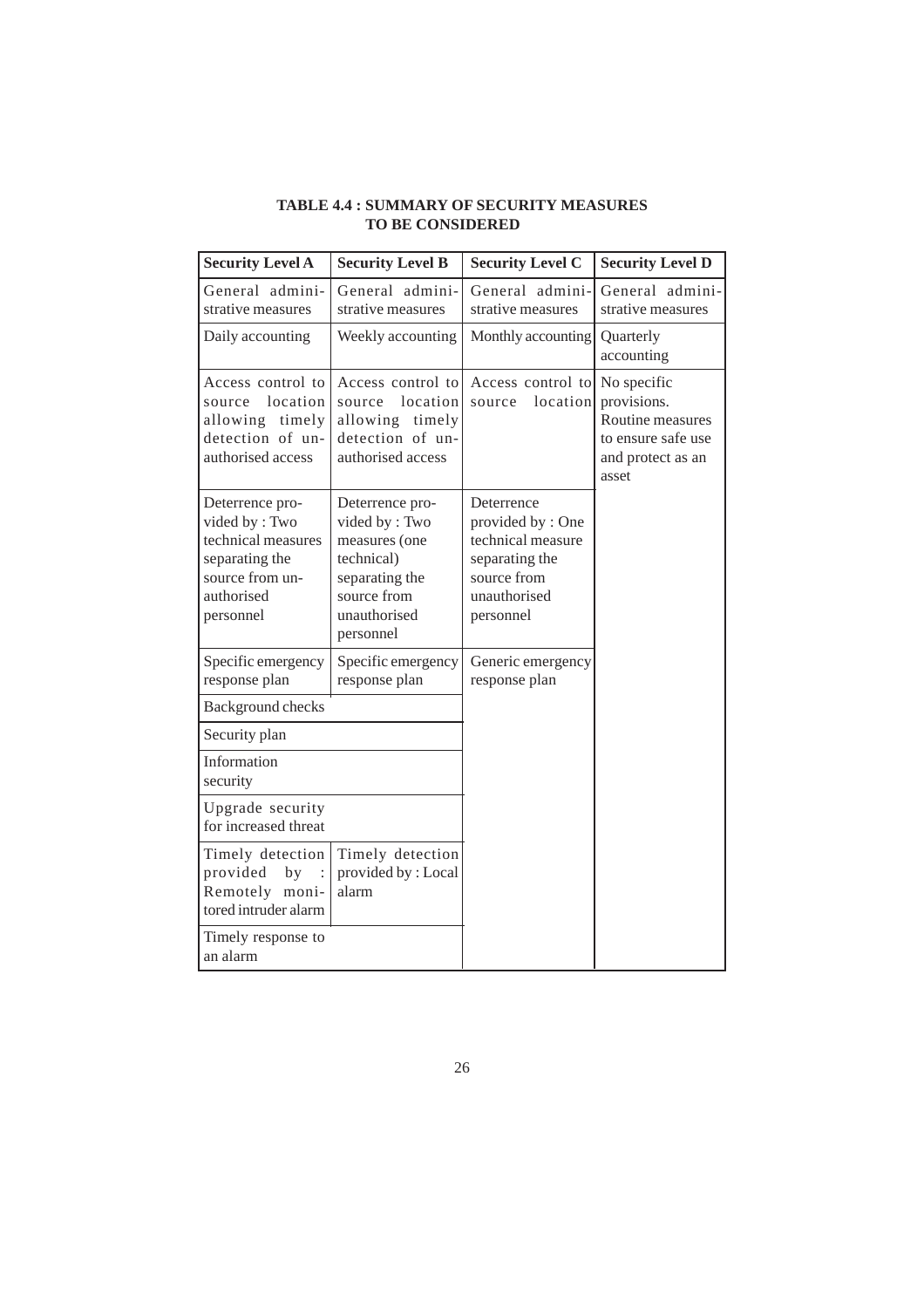To facilitate the licencee in preparing the appropriate security plan, security guidelines for typical applications, are given in **Appendices-VIII to XI**. These guidelines are by no means comprehensive. The licencee should draw up the security plan specific to the radiation facility on the basis of their threat assessments and the security needs.

The security plan prepared using the guidelines detailed above, should be formally submitted by the Licencee to the Competent Authority for review.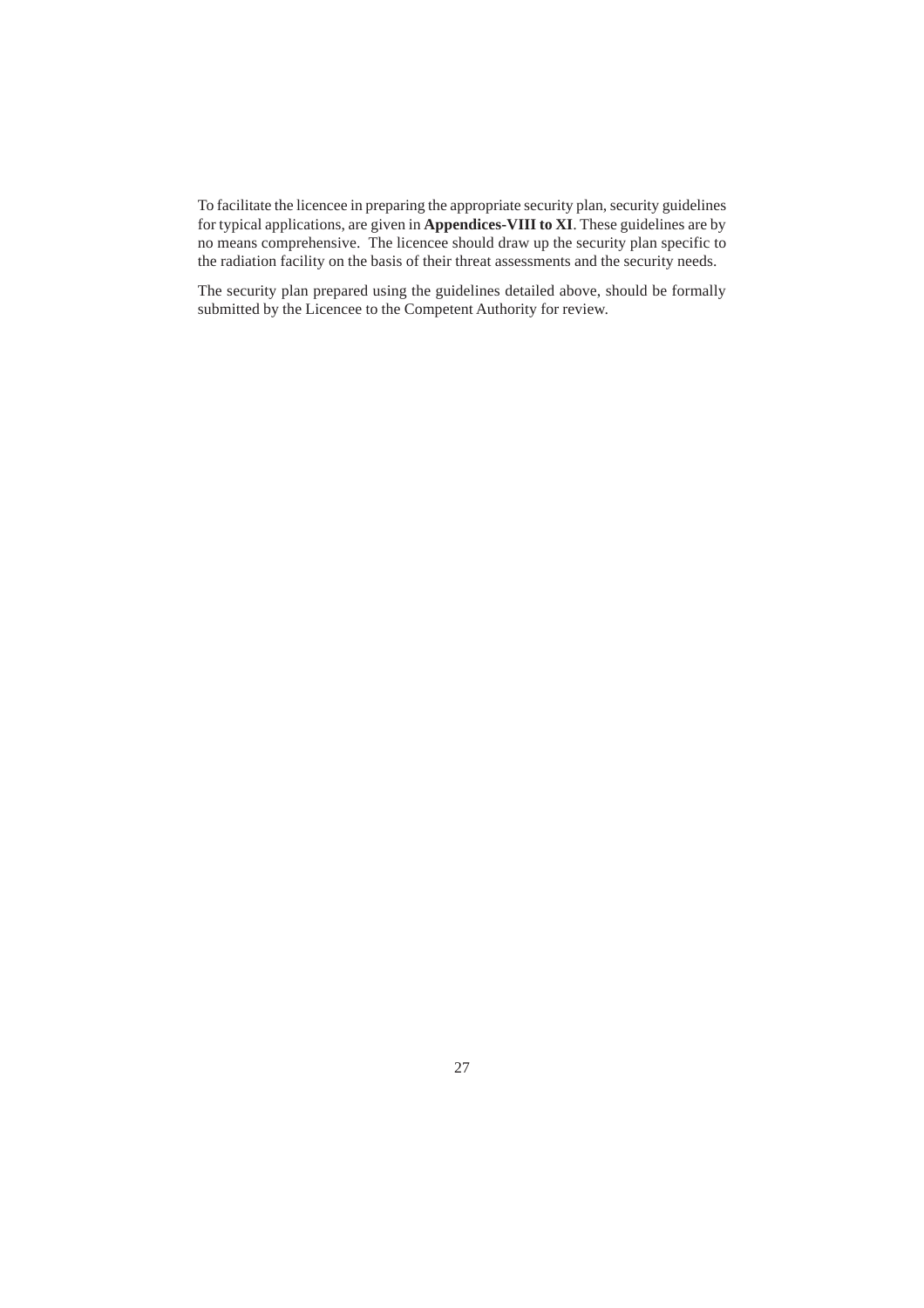## **5. RESPONSIBILITIES**

#### **5.1 General**

It is now a well recognised concept that just like safety and quality, security is a matter of common interest to the entire organisation and cannot be the responsibility of any one agency. Because of the safety implications of a security breach, it is essential that all the employees at a radiation facility have to be sensitised of their respective roles in ensuring security of the radioactive sources used at that facility. Persons working in a radiation facility such as employer, licencee, RSO and all others involved in handling the radioactive material, should implement the security measures dentified as part of their responsibilities in the security plan. The present security scenario also necessitates that government agencies dealing with law and order have a major role in preventing breach of security of radioactive sources as such breach may undermine or even jeopardize public safety. The Competent Authority may impose penalties for non-compliance with the security requirements by the licencee.

Contingency plans to respond to malicious acts involving radioactive sources including the recovery of lost or stolen material and for mitigation of consequences, should be established in advance by the licencee, concerned emergency response organisations and by the law enforcing authority.

#### **5.2 Radiation Facility**

The security related responsibilities of the employer, the licencee, the radiological safety officer (RSO), the workers occupationally exposed to radiation, other personnel working in a radiation facility and the security personnel are broadly described in the following paragraphs.

#### 5.2.1 *Employer*

As the owner of the facility using a radioactive source, the employer has the primary responsibility for ensuring and maintaining the safety and the security of the sources. This guide outlines guidance for preparing the appropriate security plan for the facility, which has to be submitted to the Competent Authority for review. In this regard, the employer is primarily responsible for ensuring that the security plan at the facility is implemented in letter and spirit. In particular, the employer is responsible for:

- (i) ensuring that all personnel and their contract workers who use or have access to the sources are reliable;
- (ii) reporting to the Competent Authority of a source in the facility, provide the origin and/or identity of which cannot be established;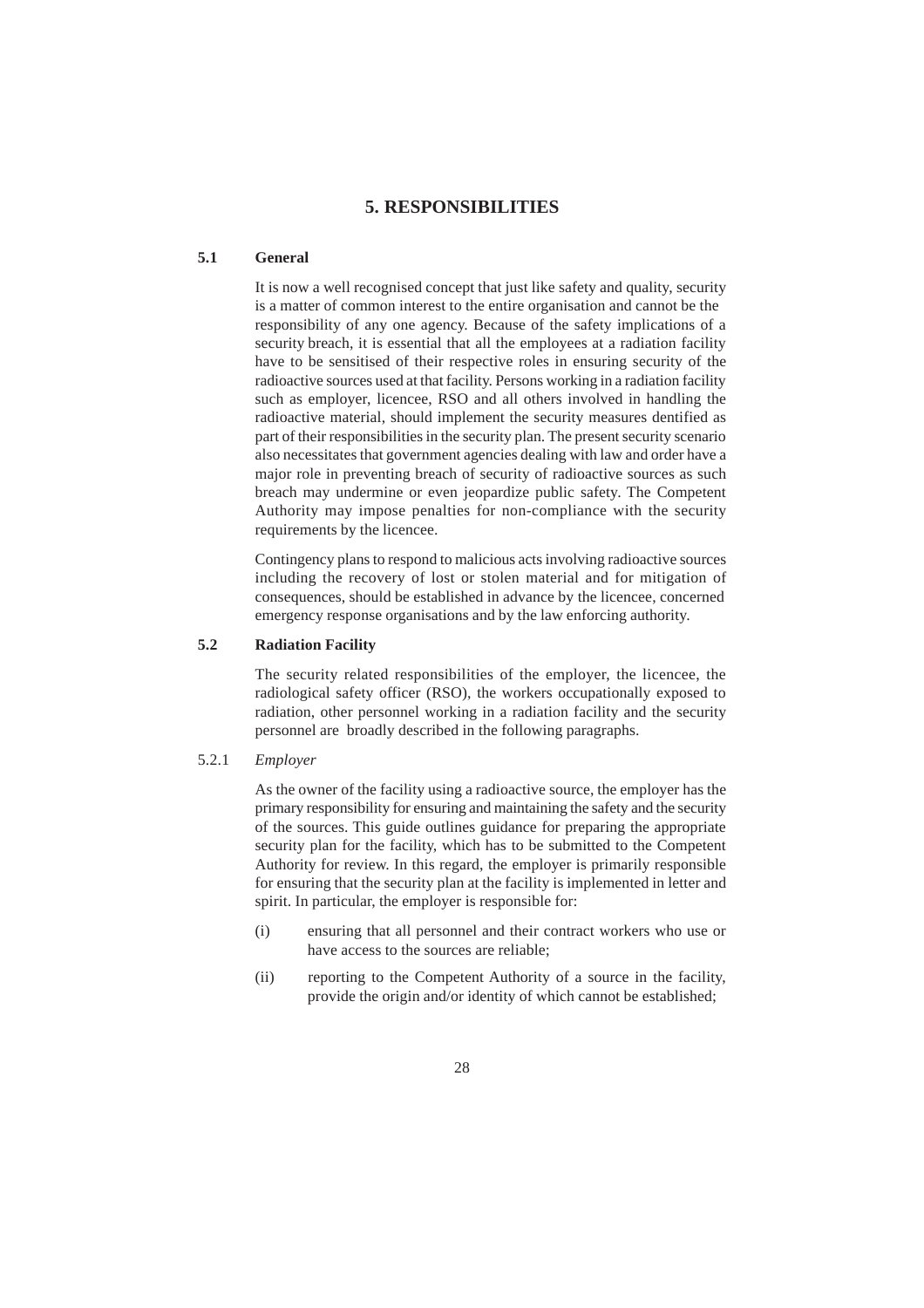- (iii) promoting a security culture and establishing a management system commensurate with the security needs to ensure that problems affecting security are promptly identified and corrected, clear lines of authority are defined for security related decision making and sensitive information is identified and protected on a 'need to know' basis; and
- (iv) promptly responding to any request from the local law enforcing authorities in the recovery of any lost or stolen source.

#### 5.2.2 *Licencee*

As the individual who is responsible for preparing a security plan and submitting to the Competent Authority and obtaining the licence in his/her name, the Licencee has a major responsibility in ensuring the security of the radioactive sources at the facility. The Licencee's responsibility commences from the moment the authorised radioactive material is received in the radiation facility. In particular, the Licencee should ensure that the following actions are carried out:

- (i) Assess the security threats, evaluate the security requirements, design the security provisions and prepare a security plan for the facility in consultation with the security personnel.
- (ii) Implement the security plan along with its administrative and technical measures to ensure the safety and security of the radioactive sources at the facility.
- (iii) Bring to the notice of the Employer any additional actions specified by the Competent Authority, for implementation.
- (iv) Establish a specific security clearance procedure for those persons in the radiation facility who would be involved in the use of the source, as also those personnel who would be deputed to collect the source from the supplier or carrier on behalf of the facility.
- (v) Procure radioactive material only from an authorised supplier.
- (vi) Maintain a complete inventory of all sources in the facility.
- (vii) Ensure that the storage of a source not in use, its transfer to any other person/agency is done in accordance with procedures and requirements prescribed by the Competent Authority.
- (viii) Promptly respond to any request from the local law enforcing authorities in the recovery of any lost or stolen source.
- (ix) Submission of reports to the Competent Authority at prescribed intervals in the prescribed format, on the status relating to the safety and security of sources handled in the facility. This should include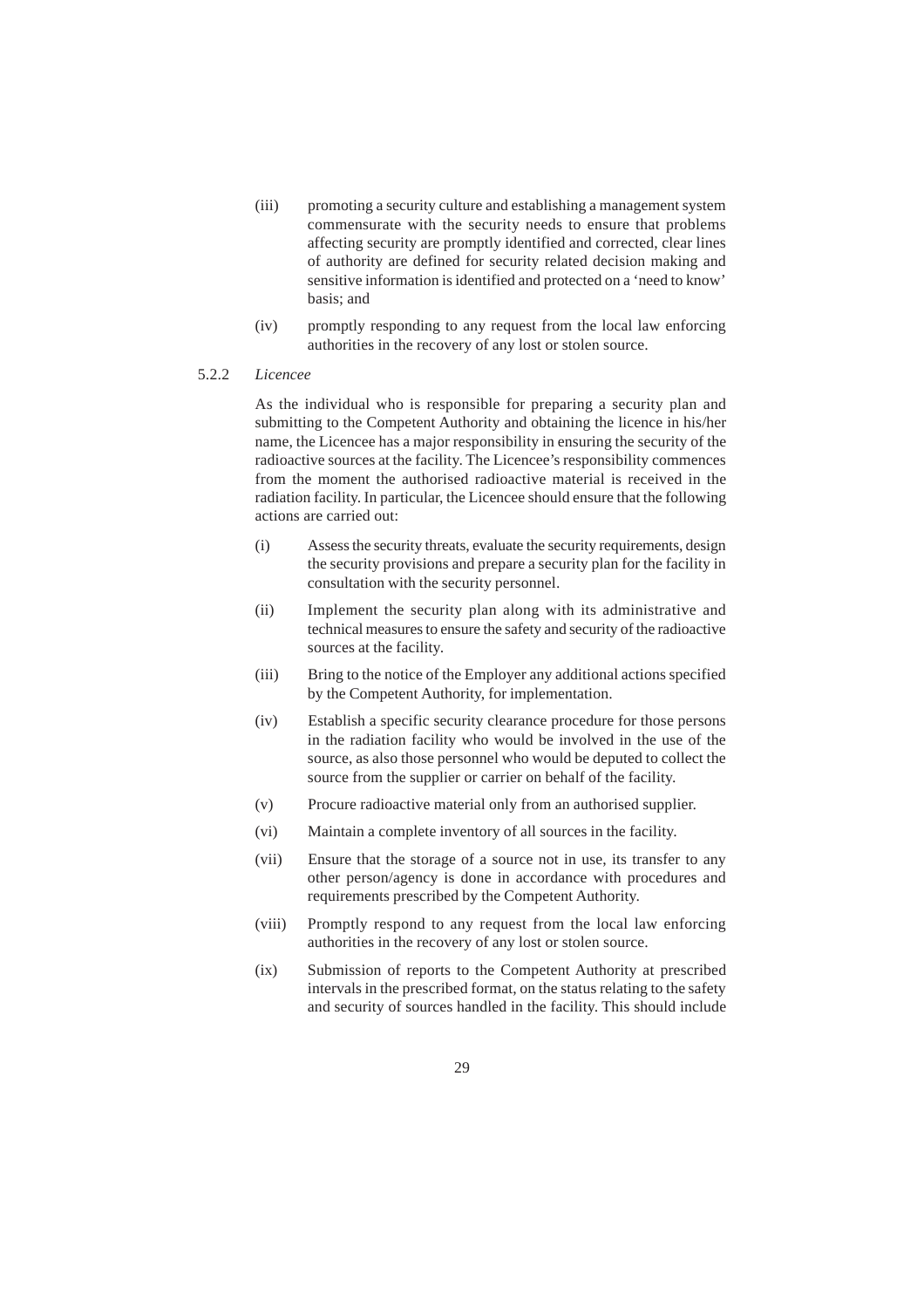any unusual events that have a bearing on the security of the sources and would include among others, loss of control, unauthorised access, unauthorised use, malicious acts threatening the authorised activities, failures of equipment containing sources which may have security implications and discovery of any unaccounted source.

(x) Any attempt to or actual breach of security including attempted thefts and actual thefts, and even misplacement or loss of radioactive material or loss/theft of sensitive information is reported to the law enforcing authorities and the Competent Authority within 24 hours of the event.

#### 5.2.3 *Radiological Safety Officer (RSO)*

While the RSO's primary responsibility is to implement radiological safety requirements at the facility, he / she should be fully aware of the fact that any breach of security has safety implications. Consequently, with regard to ensuring security of radioactive sources, the RSO should:

- (i) ensure that persons entering the area/zone where a radioactive source is used/or in use, have been permitted by the Concerned Authority;
- (ii) implement when required, the procedure for mitigating the consequences of a breach of security;
- (iii) inform and train all the personnel working with radiation in the facility and other personnel as well about the safety and security of sources;
- (iv) secure the records appropriately and update the routine source inventory. This should also include source use history;
- (v) bring to the notice of the licencee, the employer and the security personnel of the facility, any situation which could be a potential threat to the security of source(s) in the facility.

#### 5.2.4 *Workers and Other Personnel*

Persons occupationally exposed to radiation in a facility and the other workers should implement the procedure relating to the security of sources in the facility. If they detect any threat to the safety and security of the sources handled in the facility they should immediately report the matter to the RSO, the licencee, the employer and the security personnel of the facility.

5.2.5 *Security Personnel*

The security personnel of the facility should obtain the relevant information about the sources handled in the facility and provide the necessary advice, guidance and co-operation in devising and implementing the security plan of the radiation facility.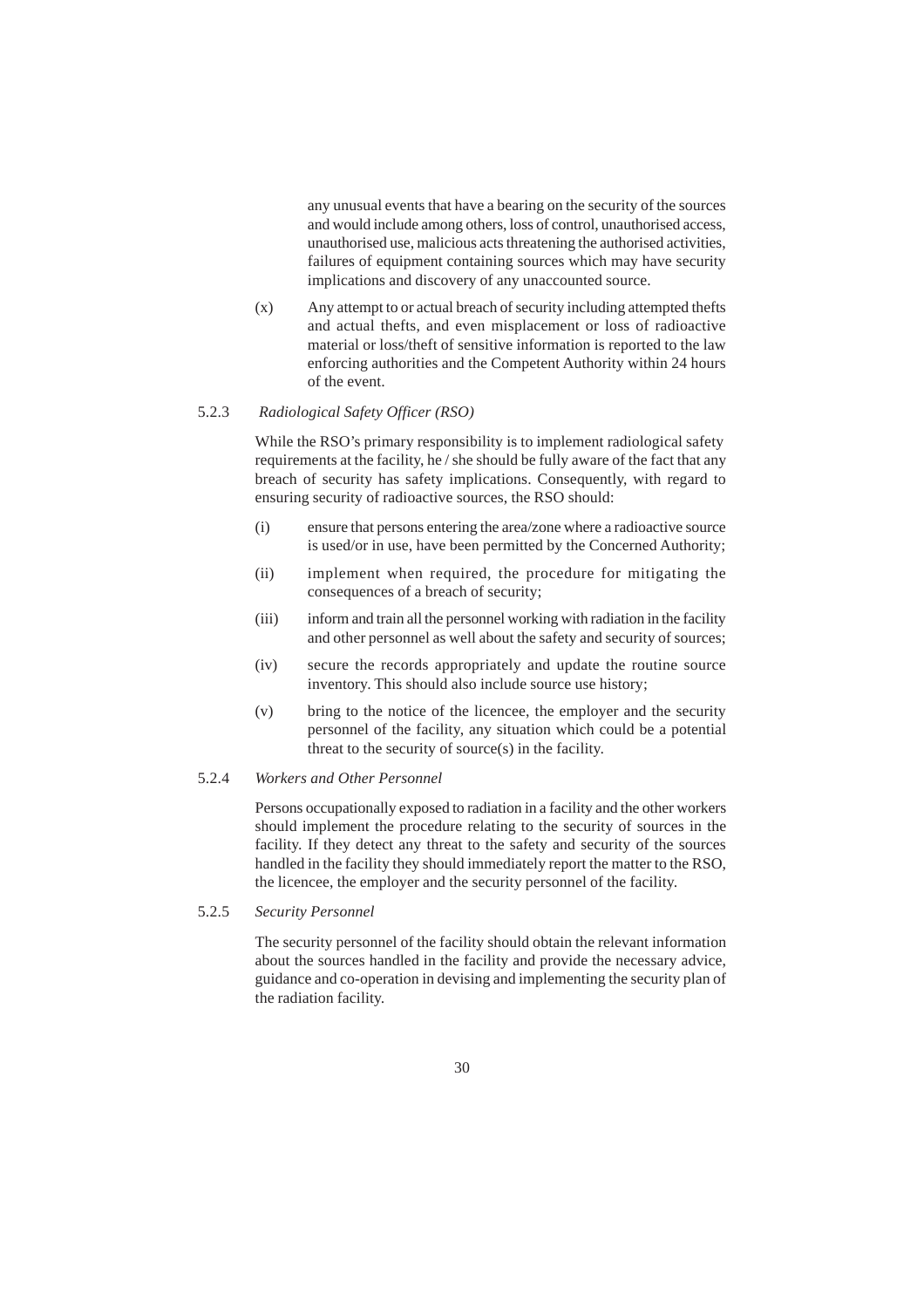#### **5.3 Supplier of the Source**

The source supplier should possess a licence from the Competent Authority (Chairman, AERB) to supply radioactive material as required in the Atomic Energy (Radiation Protection) Rules, 2004 and should further ensure that the radioactive material is being supplied only to the person authorised to receive and handle the source. Further, appropriate security measures should be implemented in the supplier's facility on the basis of an approved security plan. The responsibilities of the employer, licencee, RSO, workers and other personnel including the security personnel should be identified in the security plan.

#### **5.4 Role of Law and Enforcement Agencies**

The government agencies dealing with law and enforcement constantly review the prevailing security scenario and communicate the necessary warnings/ alerts/advisories about perceived security threats, sufficiently in advance to the concerned agencies. The licencee is required to work out a coordination mechanism with the concerned law and enforcement agencies as mentioned in this document to ensure that the facility using the radioactive source gets these warnings/alerts/advisories in time so that appropriate security measures could be implemented. The threat assessment process adopted by the law and enforcement authority would generally be based on their knowledge of the characteristics of the potential offender(s), who may be an internal or an external adversary. The law and enforcement authority is also expected to extend the necessary support in the event of a theft of a source. Where necessary, police protection should be available to personnel investigating cases of theft of a source.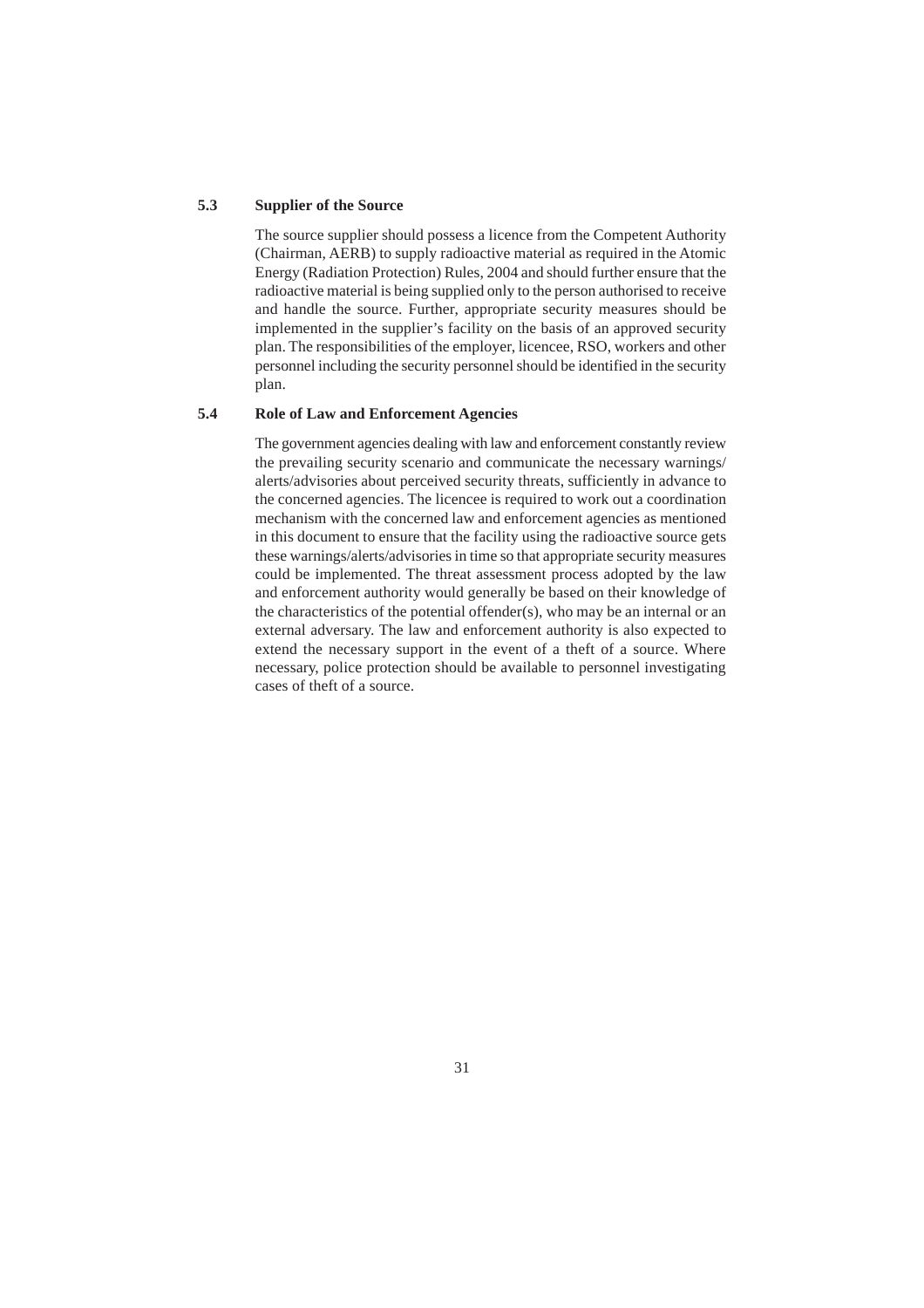## **APPENDIX-I**

## **DOSE CRITERIA USED IN THE DERIVATION OF THE D VALUES**

Categorisation of the sources is based on the D value of the source as stated in section 3. The D values are determined on the basis of certain dose criteria, which are given below:

- (i) A dose of 1 Gy to the bone marrow or 6 Gy to the lung from low linear energy transfer (LET) radiation, received by the organ in 2 d.
- (ii) A dose of 25 Gy to the lung from inhalation exposure to high LET radiation in 1 year. This is the dose level at which fatalities are likely to be induced within 1.5 years.
- (iii) A dose of 5 Gy to the thyroid received by the organ in 2 d. This is the dose level at which intervention is justified to prevent hypothyroidism.
- (iv) For a source in contact with tissue, a dose of more than 25 Gy at a depth of (i) 2 cm for most parts of the body (e.g. from a source in a pocket) or (ii) 1 cm for the hand for a period of 10 h. This is the threshold dose for necrosis.
- (v) For a source that is considered too big to be carried, a dose of 1 Gy to the bone marrow in 100 h from a source at a distance of 1 m.

In summary, the reference doses for D values are given in the table below:

**TABLE I-1 : REFERENCE DOSES FOR D VALUES**

| <b>Tissue</b>            | Dose criteria                                                                                                                          |
|--------------------------|----------------------------------------------------------------------------------------------------------------------------------------|
| Bone marrow              | 1 Gy in 2 d for a source that can be carried by an individual<br>1 Gy in 100 h for a source that is too big to be carried              |
| Lung                     | 6 Gy in 2 d from low LET radiation<br>25 Gy in 1 year from high LET radiation                                                          |
| Thyroid                  | 5 Gy in 2 d                                                                                                                            |
| Skin/tissue<br>(contact) | 25 Gy at a depth of 2 cm for most parts of the body (e.g.<br>from a source in a pocket) or 1 cm for the hand, for a period<br>of $10h$ |

The D values derived for some of the commonly used sources are given in Table I-2.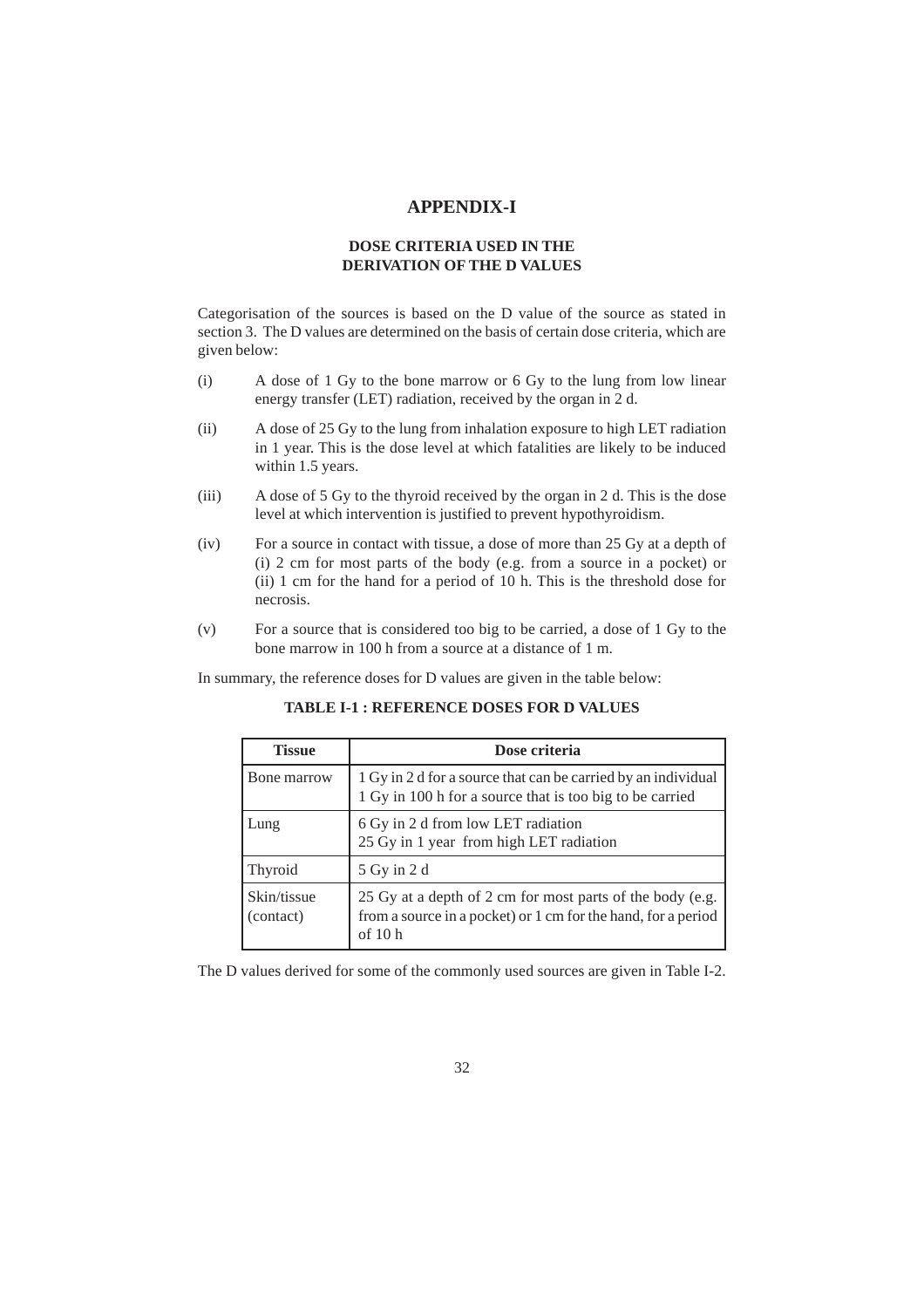| S. No. | Radionuclide | <b>D</b> value<br>(TBq) | S.No. | Radionuclide         | D value<br>(TBq) |
|--------|--------------|-------------------------|-------|----------------------|------------------|
| 1.     | Am-241       | $6.E-02$                | 18.   | Mo-99                | 3.E-01           |
| 2.     | $Am-241/Be$  | $6.E-02$                | 19.   | $Ni-63$              | $6.E + 01$       |
| 3.     | Au-198       | $2.E-01$                | 20.   | $P-32$               | $1.E+01$         |
| 4.     | $Cd-109$     | $2.E+01$                | 21.   | $Pd-103$             | $9.E+01$         |
| 5.     | $Cf-252$     | $2.E-02$                | 22.   | $Pm-147$             | $4.E+01$         |
| 6.     | $Cm-244$     | $5.E-02$                | 23.   | $Po-210$             | $6.E-02$         |
| 7.     | $Co-57$      | $7.E-01$                | 24.   | Pu-238               | $6.E-02$         |
| 8.     | $Co-60$      | $3.E-02$                | 25.   | Pu-239 $b$ /Be       | $6.E-02$         |
| 9.     | $Cs-137$     | 1.E-01                  | 26.   | Ra-226               | $4.E-02$         |
| 10.    | $Fe-55$      | $8.E+02$                | 27.   | Ru-106<br>$(Rh-106)$ | $3.E-01$         |
| 11.    | $Gd-153$     | $1.E+00$                | 28.   | $Se-75$              | $2.E-01$         |
| 12.    | Ge-68        | $7.E-01$                | 29.   | Sr-90 (Y-90)         | $1.E+00$         |
| 13.    | $H-3$        | $2.E+03$                | 30.   | $Sr-90$              | $1.E+00$         |
| 14.    | $I-125$      | $2.E-01$                | 31.   | $Tl-204$             | $2.E+01$         |
| 15.    | $I-131$      | $2.E-01$                | 32.   | $Tm-170$             | $2.E+01$         |
| 16.    | $Ir-192$     | 8.E-02                  | 33.   | $Tc-99m$             | $7.E-01$         |
| 17.    | Kr-85        | $3.E+01$                | 34.   | $Yb-169$             | $3.E-01$         |

## **TABLE I-2 : ACTIVITY CORRESPONDING TO A DANGEROUS SOURCE (D VALUE)<sup>a</sup> FOR SELECTED RADIONUCLIDES**

a Since this Table does not show which dose criteria were used, these D values should not be used in reverse to derive possible doses due to sources of known activity.

b Criticality and safeguards issues will need to be considered for large multiples of D.

On the basis of the above discussion, sources used in the various applications are categorised as given in Table I-3 below: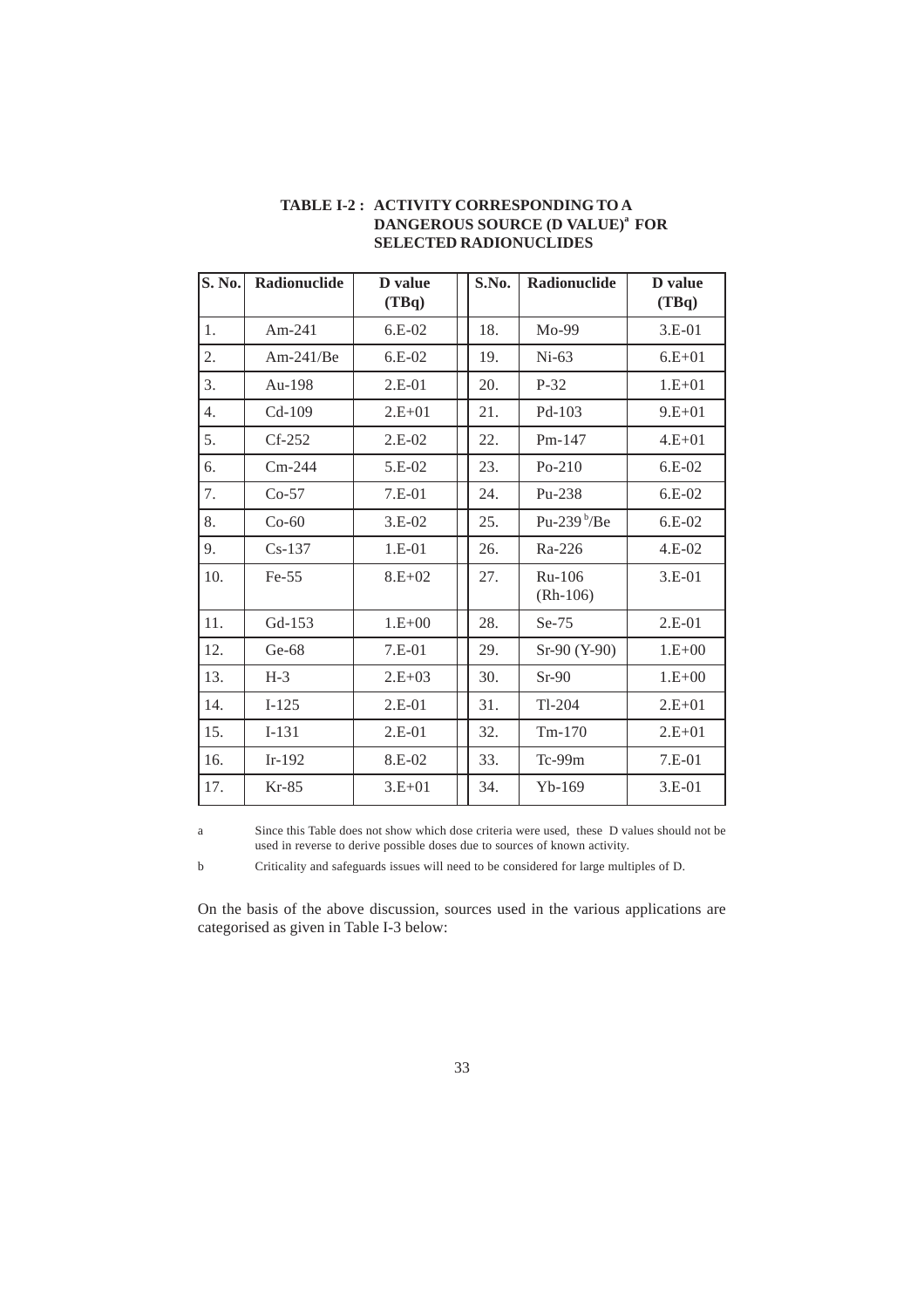| Category       | Source <sup>a</sup> and practice                                                                                                                                                                                                                                                                                                                                                       | Activity ratio <sup>b</sup>                         |
|----------------|----------------------------------------------------------------------------------------------------------------------------------------------------------------------------------------------------------------------------------------------------------------------------------------------------------------------------------------------------------------------------------------|-----------------------------------------------------|
| 1              | Radioisotope thermoelectric generators (RTG)<br><b>Irradiators</b><br>Teletherapy sources<br>Fixed multibeam teletherapy (gamma knife)                                                                                                                                                                                                                                                 | $A/D \ge 1000$                                      |
| $\overline{2}$ | Industrial gamma radiography<br>High/medium dose rate brachytherapy                                                                                                                                                                                                                                                                                                                    | $1000 > A/D \ge 10$                                 |
| 3              | Fixed industrial gauges that incorporate high<br>activity sources (e.g. level, dredger, conveyor<br>gauges)<br>Well logging gauges<br>Sources used in the blast furnace lining<br>Calibration sources<br>Research reactor startup sources<br>Sources used in pacemakers (238 Pu)                                                                                                       | $10 > A/D \ge 1$                                    |
| $\overline{4}$ | Low dose rate brachytherapy (except eye plaques<br>and permanent implant sources)<br>Industrial gauges that do not incorporate high<br>activity sources [e.g. Thickness/fill-level gauges,<br>portable gauges (e.g. moisture/density gauges)]<br>Low activity calibration sources (e.g. $90$ Sr : 74 GBq)<br>Bone densitometers<br>Static eliminators<br>Diagnostic isotope generators | $1 > A/D \ge 0.01$                                  |
| 5              | Low dose rate brachytherapy eye plaques and<br>permanent implant sources<br>Positron emission tomography (PET) check sources<br>X ray fluorescence (XRF) devices<br>Electron capture devices<br>Mossbauer spectrometry sources<br>Radiopharmaceuticals and other unsealed sources                                                                                                      | $0.01 > A/D$ and<br>$A \geq$ Exempt <sup>c</sup> /D |

## **TABLE I-3 : CATEGORISATION OF SOURCES USED IN DIFFERENT APPLICATIONS**

Foot notes:

a In addition to the A/D ratio other factors like, the nature of the work with the source, the mobility of the source experience from reported accidents and typical and unique activities within an application have been taken into consideration.

b This column can be used to determine the category of a source, based purely on A/D. This may be appropriate if, for example, the practice is not known or is not listed; sources have a short half-life and/or are unsealed; or sources are aggregated.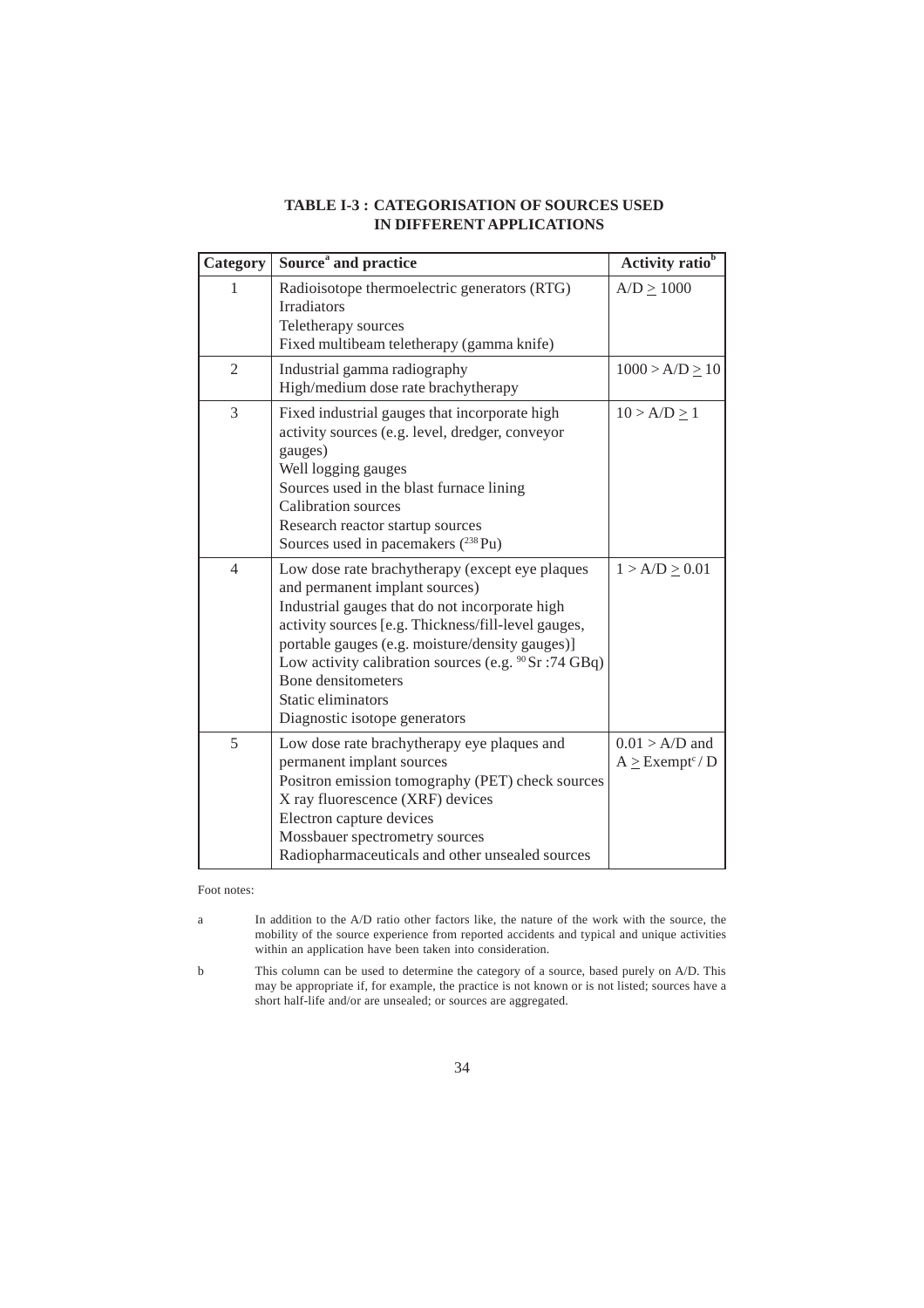i.e. Aggregate  $A/D = \sum_n (\sum_i A_{i,n}/D_n)$ 

where,  $A_{i,n}$  = activity of each individual source 'i' of radionuclide 'n' in the aggregation of sources; and  $D_n = D$  value for radionuclide 'n'.

This principle will apply to situations in which radioactive sources are in close proximity to each other in the same room or building, such as in a source manufacturer's facility or in a storage facility.

c Exempt quantities as notified under the Atomic Energy (Radiation Protection) Rules, 2004.

The above source categorisation is an important consideration in the evaluation of the security requirements and the design of security provisions which should be carried out by the licencee.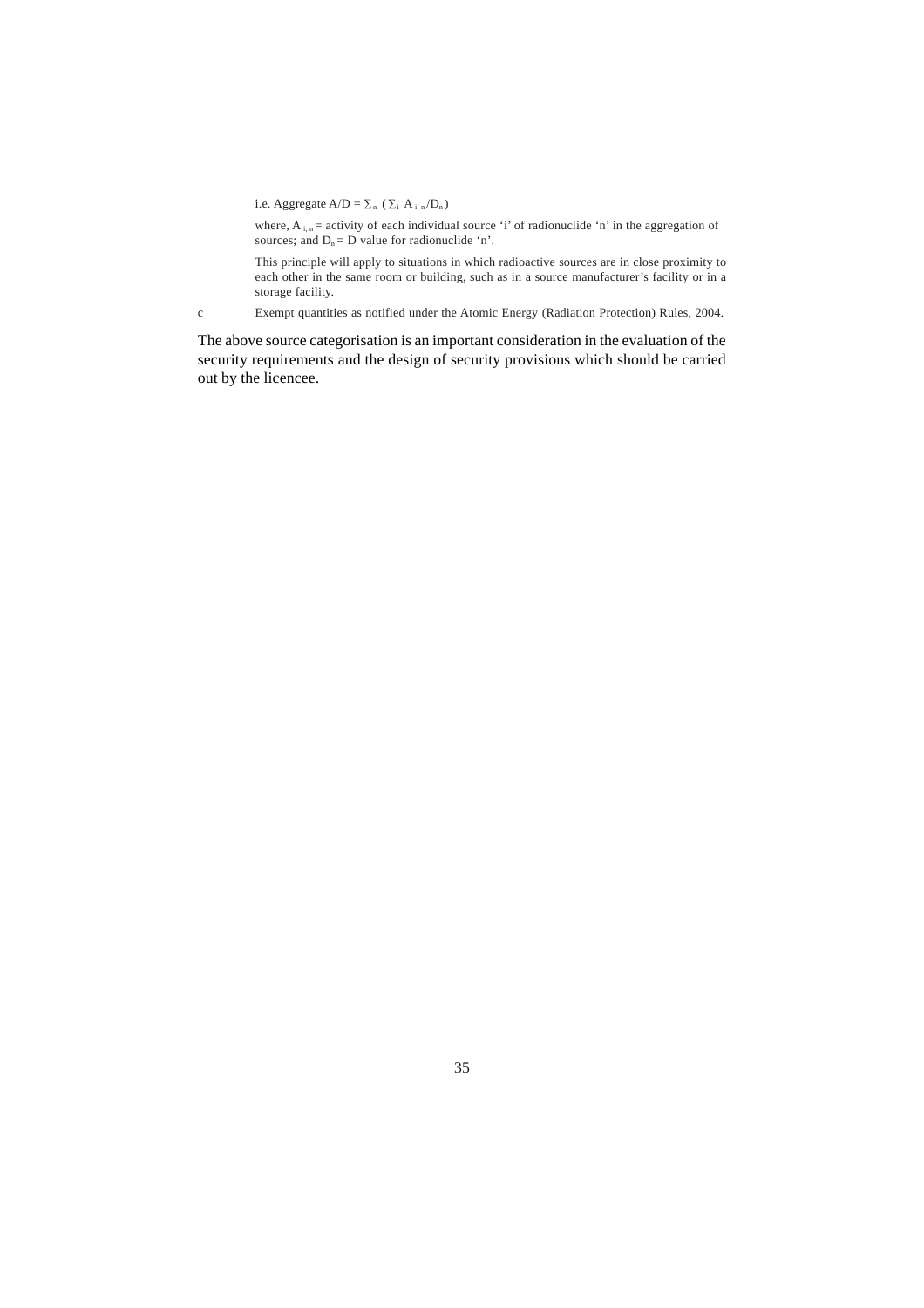## **APPENDIX-II**

## **CATEGORIES OF COMMONLY USED SOURCES**

A list of sources used in some common practices, the quantities in which they are generally handled and also their D values and the respective categories of the sources are listed in the table below:

#### **CATEGORIES FOR SOURCES USED IN SOME COMMON PRACTICES**

(There may be certain cases where the activity of the sources handled could exceed the values indicated)

| <b>Source</b>                                           | <b>Activity</b>                              |             | Ratio of    |
|---------------------------------------------------------|----------------------------------------------|-------------|-------------|
|                                                         | handled $(A)$<br>(TBq)                       | (TBq)       | A/D         |
|                                                         | <b>Category 1</b>                            |             |             |
| <b>RTGs</b>                                             |                                              |             |             |
| $Sr-90$                                                 | $2.5E + 04$                                  | $1.0E + 00$ | $2.5E + 04$ |
| $Pu-238$                                                | $1.0E + 01$                                  | $6.E-02$    | $1.7E + 02$ |
| Irradiators used in sterilisation and food preservation |                                              |             |             |
| $Co-60$                                                 | $5.6E + 05$                                  | $3.E-02$    | $1.9E + 07$ |
| $Cs-137$                                                | $1.9E + 0.5$                                 | $1.E-01$    | $1.9E + 06$ |
| <b>Self-shielded irradiators</b>                        |                                              |             |             |
| $Cs-137$                                                | $1.6E + 03$                                  | 1.E-01      | $1.6E + 04$ |
| $Co-60$                                                 | $1.9E + 03$                                  | $3.E-02$    | $6.2E + 04$ |
| <b>Blood/tissue irradiators</b>                         |                                              |             |             |
| $Cs-137$                                                | $4.4E + 02$                                  | 1.E-01      | $4.4E + 03$ |
| $Co-60$                                                 | $1.1E+02$                                    | $3.E-02$    | $3.7E + 03$ |
|                                                         | Multi-beam teletherapy (gamma knife) sources |             |             |
| $Co-60$                                                 | $3.7E + 02$                                  | 3.E-02      | $1.2E + 04$ |
| <b>Teletherapy sources</b>                              |                                              |             |             |
| $Co-60$                                                 | $5.6E + 02$                                  | $3.E-02$    | $1.9E + 04$ |
| $Cs-137$                                                | $5.6E + 01$                                  | $1.E-01$    | $5.6E+02$   |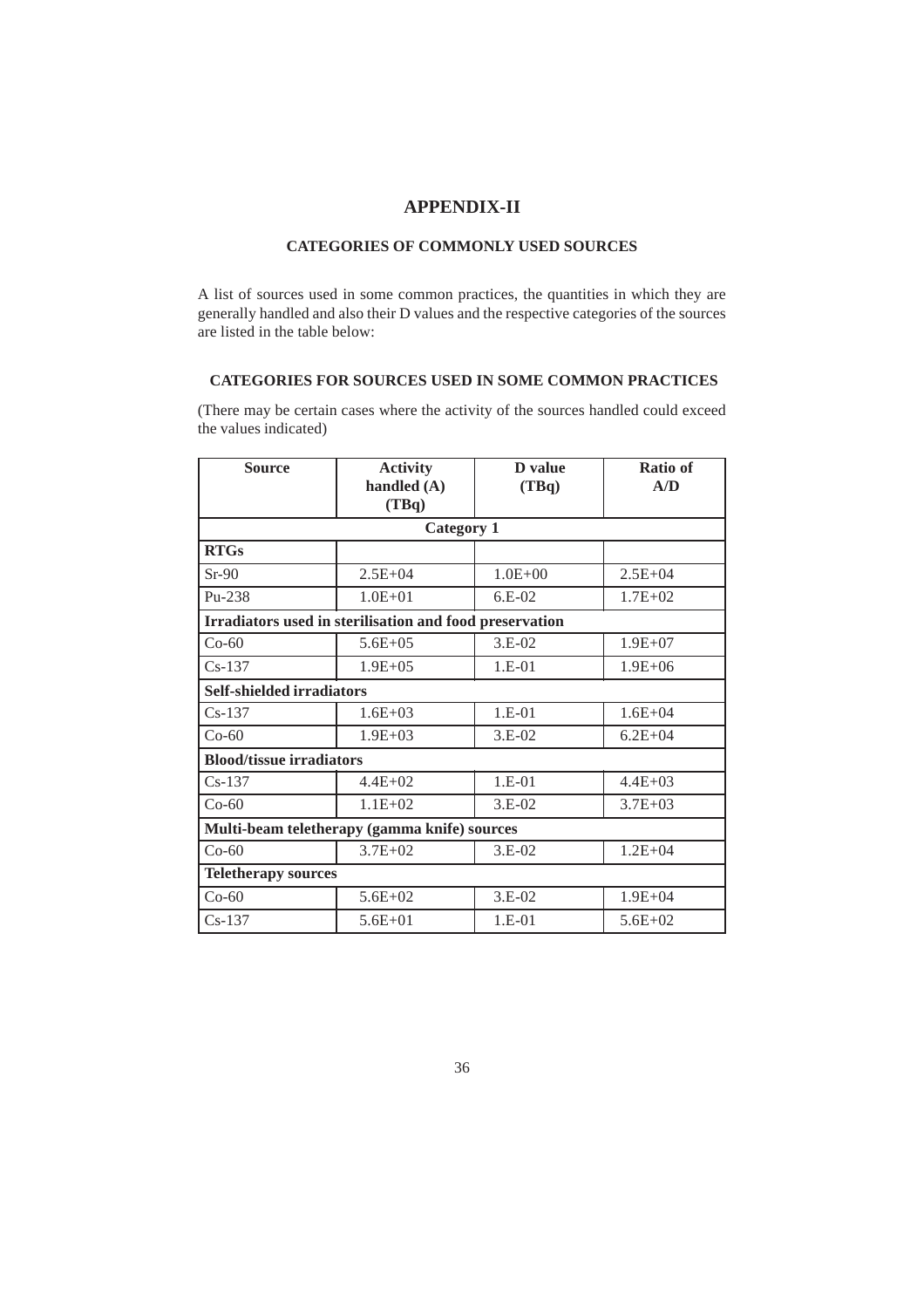| <b>Source</b>                           | <b>Activity</b><br>handled (A)<br>(TBq)       | D value<br>(TBq) | <b>Ratio of</b><br>A/D |
|-----------------------------------------|-----------------------------------------------|------------------|------------------------|
|                                         | <b>Category 2</b>                             |                  |                        |
| <b>Industrial radiography sources</b>   |                                               |                  |                        |
| $Co-60$                                 | $7.4E + 00$                                   | $3.E-02$         | $2.5E + 02$            |
| Ir-192                                  | $7.4E + 00$                                   | 8.E-02           | $9.3E + 01$            |
| $Tm-170$                                | $7.4E + 00$                                   | $2.E+01$         | 3.7E-01                |
| $Yb-169$                                | $3.7E-01$                                     | $3.E-01$         | $1.2E + 00$            |
| $Se-75$                                 | $3.0E + 00$                                   | $2.E-01$         | $1.5E + 01$            |
|                                         | Brachytherapy sources - high/medium dose rate |                  |                        |
| $Co-60$                                 | 7.4E-01                                       | 3.E-02           | $2.5E + 01$            |
| $Cs-137$                                | 3.0E-01                                       | $1.E-01$         | $3.0E + 00$            |
| Ir-192                                  | 4.4E-01                                       | 8.E-02           | $5.6E + 00$            |
| <b>Calibration sources</b>              |                                               |                  |                        |
| $Co-60$                                 | $1.2E + 00$                                   | $3.E-02$         | $4.1E + 01$            |
| $Cs-137$                                | $1.1E + 02$                                   | $1.E-01$         | $1.1E + 03$            |
|                                         | <b>Category 3</b>                             |                  |                        |
| <b>Level</b> gauges                     |                                               |                  |                        |
| $\overline{\text{Cs-137}}$              | 1.9E-01                                       | $1.E-01$         | $1.9E + 00$            |
| $Co-60$                                 | 3.7E-01                                       | $3.E-02$         | $1.2E + 01$            |
| <b>Conveyor gauges</b>                  |                                               |                  |                        |
| $Cs-137$                                | $1.5E + 00$                                   | $1.E-01$         | $1.5E + 01$            |
| $Cf-252$                                | 1.4E-03                                       | $2.E-02$         | $6.8E-02$              |
| <b>Blast furnace gauges</b>             |                                               |                  |                        |
| $Co-60$                                 | 7.4E-02                                       | 3.E-02           | $2.5E + 00$            |
| <b>Dredger</b> gauges                   |                                               |                  |                        |
| $Co-60$                                 | 9.6E-02                                       | $3.E-02$         | $3.2E + 00$            |
| $Cs-137$                                | 3.7E-01                                       | $1.E-01$         | $3.7E + 00$            |
| <b>Research reactor startup sources</b> |                                               |                  |                        |
| Am- $241/Be$                            | 1.9E-01                                       | $6.E-02$         | $3.1E + 00$            |
| <b>Well logging sources</b>             |                                               |                  |                        |
| Am-241/ $Be$                            | 8.5E-01                                       | $6.E-02$         | $1.4E + 01$            |
| $Cs-137$                                | 7.4E-02                                       | $1.E-01$         | 7.4E-01                |
| $Cf-252$                                | 4.1E-03                                       | $2.E-02$         | 2.0E-01                |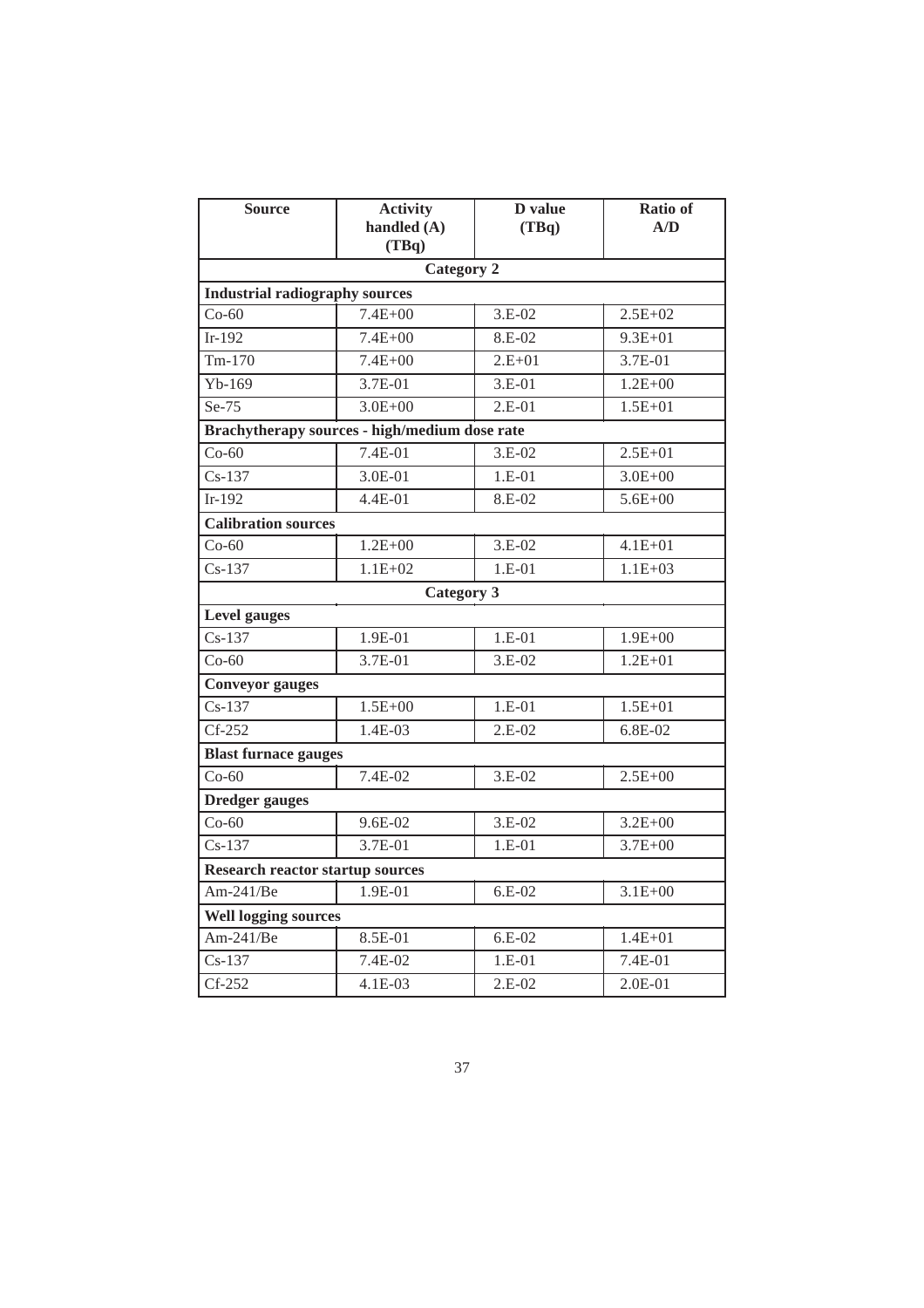| <b>Source</b>                         | <b>Activity</b><br>handled (A)<br>(TBq) | D value<br>(TBq) | <b>Ratio of</b><br>A/D |
|---------------------------------------|-----------------------------------------|------------------|------------------------|
|                                       | Category 3 (Contd.)                     |                  |                        |
| <b>Pacemakers</b>                     |                                         |                  |                        |
| Pu-238                                | 3.0E-01                                 | $6.E-02$         | $4.9E + 00$            |
| <b>Calibration sources</b>            |                                         |                  |                        |
| Pu-239/Be                             | 3.7E-01                                 | $6.E-02$         | $6.2E + 00$            |
| Am-241                                | $7.4E-01$                               | $6.E-02$         | $1.2E + 01$            |
|                                       | <b>Category 4</b>                       |                  |                        |
| Brachytherapy sources - low dose rate |                                         |                  |                        |
| $Cs-137$                              | 2.6E-02                                 | $1.E-01$         | $2.6E-01$              |
| Ra-226                                | 1.9E-03                                 | 4.E-02           | 4.6E-02                |
| $I-125$                               | 1.5E-03                                 | $2.E-01$         | 7.4E-03                |
| $Ir-192$                              | 2.8E-02                                 | 8.E-02           | 3.5E-01                |
| Au-198                                | 3.0E-03                                 | $2.E-01$         | 1.5E-02                |
| $Cf-252$                              | $3.1E-03$                               | $2.E-02$         | 1.5E-01                |
| <b>Thickness gauges</b>               |                                         |                  |                        |
| $Kr-85$                               | 3.7E-02                                 | $3.E+01$         | $1.2E-03$              |
| $Sr-90$                               | 7.4E-03                                 | $1.E+00$         | 7.4E-03                |
| Am-241                                | 2.2E-02                                 | $6.E-02$         | 3.7E-01                |
| $Pm-147$                              | 1.9E-03                                 | $4.E + 01$       | 4.6E-05                |
| $Cm-244$                              | 3.7E-02                                 | 5.E-02           | 7.4E-01                |
| <b>Fill level gauges</b>              |                                         |                  |                        |
| Am-241                                | $4.4E-03$                               | $6.E-02$         | 7.4E-02                |
| $Cs-137$                              | 2.4E-03                                 | $1.E-01$         | 2.4E-02                |
| $Co-60$                               | 1.9E-02                                 | $3.E-02$         | $6.2E - 01$            |
|                                       | <b>Calibration sources</b>              |                  |                        |
| $Sr-90$                               | 7.4E-02                                 | $1.E+00$         | 7.4E-02                |
| <b>Moisture detectors</b>             |                                         |                  |                        |
| Am-241/Be                             | 3.7E-03                                 | $6.E-02$         | $6.2E-02$              |
| <b>Density</b> gauges                 |                                         |                  |                        |
| $Cs-137$                              | 3.7E-04                                 | $1.E-01$         | 3.7E-03                |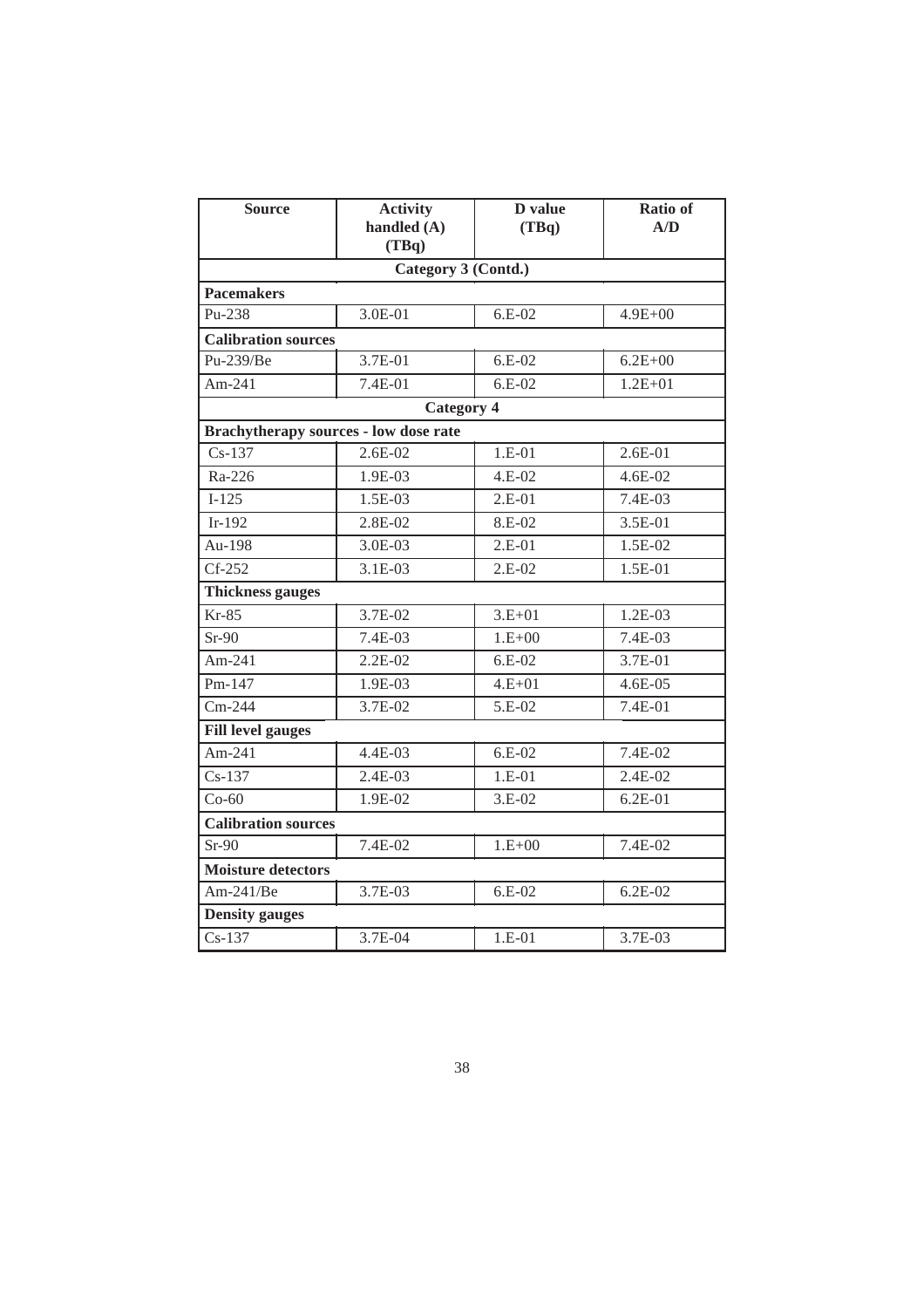| <b>Source</b>                            | <b>Activity</b><br>handled (A)<br>(TBq) | D value<br>(TBq) | <b>Ratio of</b><br>A/D |
|------------------------------------------|-----------------------------------------|------------------|------------------------|
|                                          | Category 4 (Contd.)                     |                  |                        |
| <b>Moisture/density gauges</b>           |                                         |                  |                        |
| Am-241/ $Be$                             | 3.7E-03                                 | $6.E-02$         | $6.2E-02$              |
| $Cs-137$                                 | 4.1E-04                                 | $1.E-01$         | 4.1E-03                |
| Ra-226                                   | 1.5E-04                                 | 4.E-02           | 3.7E-03                |
| $CF-252$                                 | $2.6E-06$                               | $2.E-02$         | $1.3E-04$              |
| <b>Bone densitometry sources</b>         |                                         |                  |                        |
| Cd-109                                   | 7.4E-04                                 | $2.E+01$         | 3.7E-05                |
| Gd-153                                   | 5.6E-02                                 | $1.E+00$         | 5.6E-02                |
| $I-125$                                  | 3.0E-02                                 | $2.E-01$         | 1.5E-01                |
| Am-241                                   | 1.0E-02                                 | $6.E-02$         | 1.7E-01                |
| <b>Static eliminators</b>                |                                         |                  |                        |
| Am-241                                   | $4.1E-03$                               | $6.E-02$         | 6.8E-02                |
| $Po-210$                                 | 4.1E-03                                 | $6.E-02$         | 6.8E-02                |
| Diagnostic isotope generators            |                                         |                  |                        |
| 3.7E-01<br>$Mo-99$                       |                                         | $3.E-01$         | $1.2E + 00$            |
| <b>Medical unsealed sources</b>          |                                         |                  |                        |
| $\overline{I}$ -131                      | 7.4E-03                                 | $2.E-01$         | 3.7E-02                |
|                                          | Category 5                              |                  |                        |
| <b>XRF</b> analyser sources              |                                         |                  |                        |
| Fe-55                                    | 5.0E-03                                 | $8.E+02$         | $6.2E-06$              |
| $Cd-109$                                 | 5.6E-03                                 | $2.E + 01$       | 2.8E-04                |
| $Co-57$                                  | 1.5E-03                                 | $7.E-01$         | 2.1E-03                |
| <b>Electron capture detector sources</b> |                                         |                  |                        |
| $Ni-63$                                  | 7.4E-04                                 | $6.E + 01$       | 1.2E-05                |
| $H-3$                                    | $1.1E-02$                               | $2.E+03$         | 5.6E-06                |
| <b>Lightning preventers</b>              |                                         |                  |                        |
| Am-241                                   | $4.8E - 04$                             | $6.E-02$         | 8.0E-03                |
| Ra-226                                   | 3.0E-06                                 | 4.E-02           | 7.4E-05                |
| $H-3$                                    | 7.4E-03                                 | $2.E + 03$       | 3.7E-06                |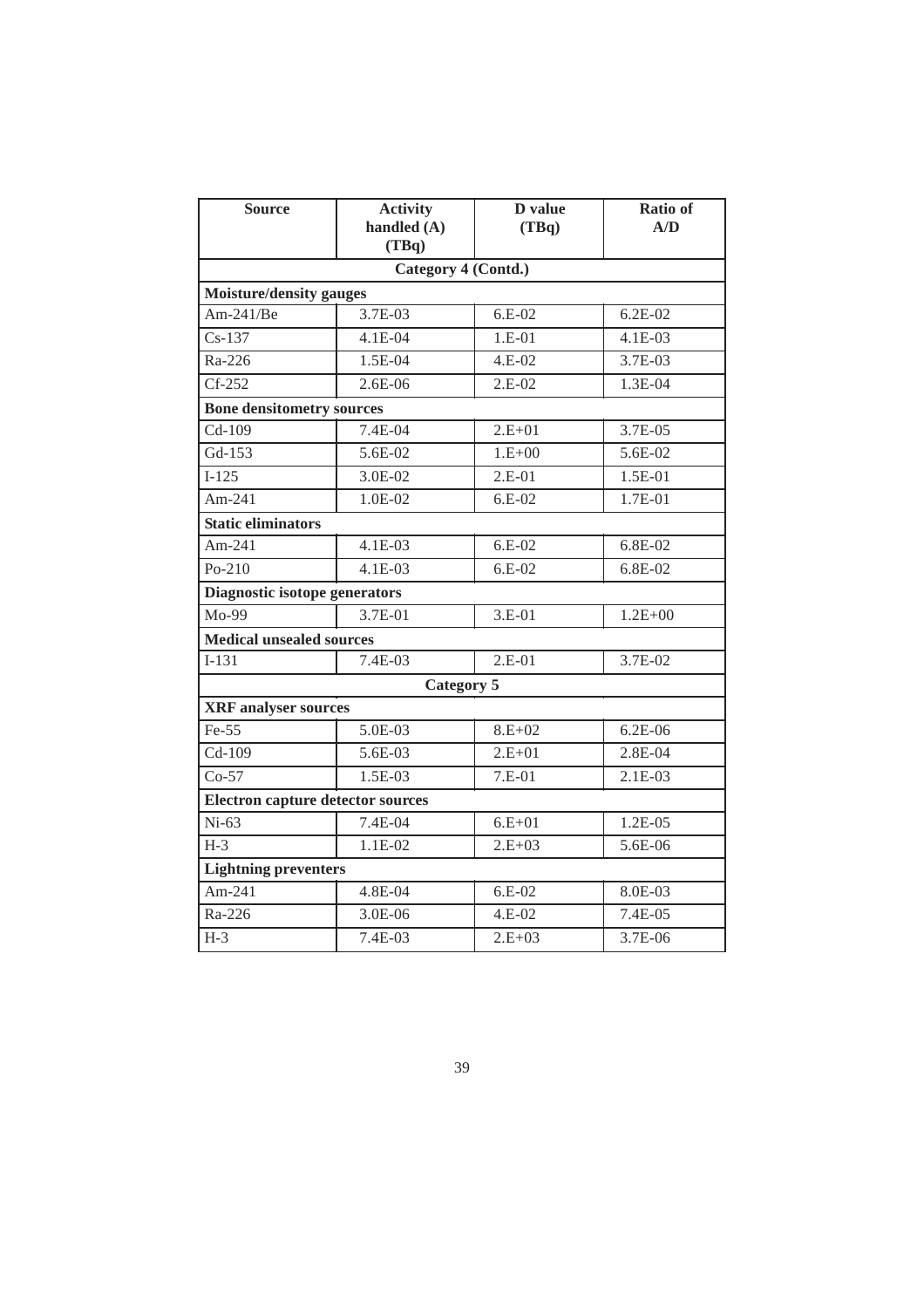| <b>Source</b>                         | <b>Activity</b><br>handled $(A)$<br>(TBq)                               | D value<br>(TBq) | <b>Ratio of</b><br>A/D |
|---------------------------------------|-------------------------------------------------------------------------|------------------|------------------------|
|                                       | Category 5 (Contd.)                                                     |                  |                        |
|                                       | Brachytherapy sources: low dose rate eye plaques and permanent implants |                  |                        |
| $Sr-90$                               | 1.5E-03                                                                 | $1.E+00$         | $1.5E-03$              |
| $Ru/Rh-106$                           | $2.2E-0.5$                                                              | $3.E-01$         | $7.4E-0.5$             |
| $Pd-103$                              | 1.1E-03                                                                 | $9.E+01$         | $1.2E-05$              |
| <b>PET</b> check sources              |                                                                         |                  |                        |
| $Ge-68$                               | 3.7E-04                                                                 | $7.E-01$         | 5.3E-04                |
| <b>Mossbauer spectrometry sources</b> |                                                                         |                  |                        |
| 3.7E-03<br>$Co-57$                    |                                                                         | $7.E-01$         | 5.3E-03                |
| <b>Tritium targets</b>                |                                                                         |                  |                        |
| $H-3$<br>$1.1E + 00$                  |                                                                         | $2.E+03$         | 5.6E-04                |
| <b>Medical unsealed sources</b>       |                                                                         |                  |                        |
| $P-32$                                | $2.2E-02$                                                               | $1.E+01$         | $2.2E-03$              |

Notes:

1. Calibration sources are found in all categories except Category 1.

2. Pu- 238 sources are no longer manufactured for use in pacemakers.

3. Unsealed medical sources typically fall into Categories 4 and 5. The unsealed nature of these sources and their short half-lives require case by case categorisation.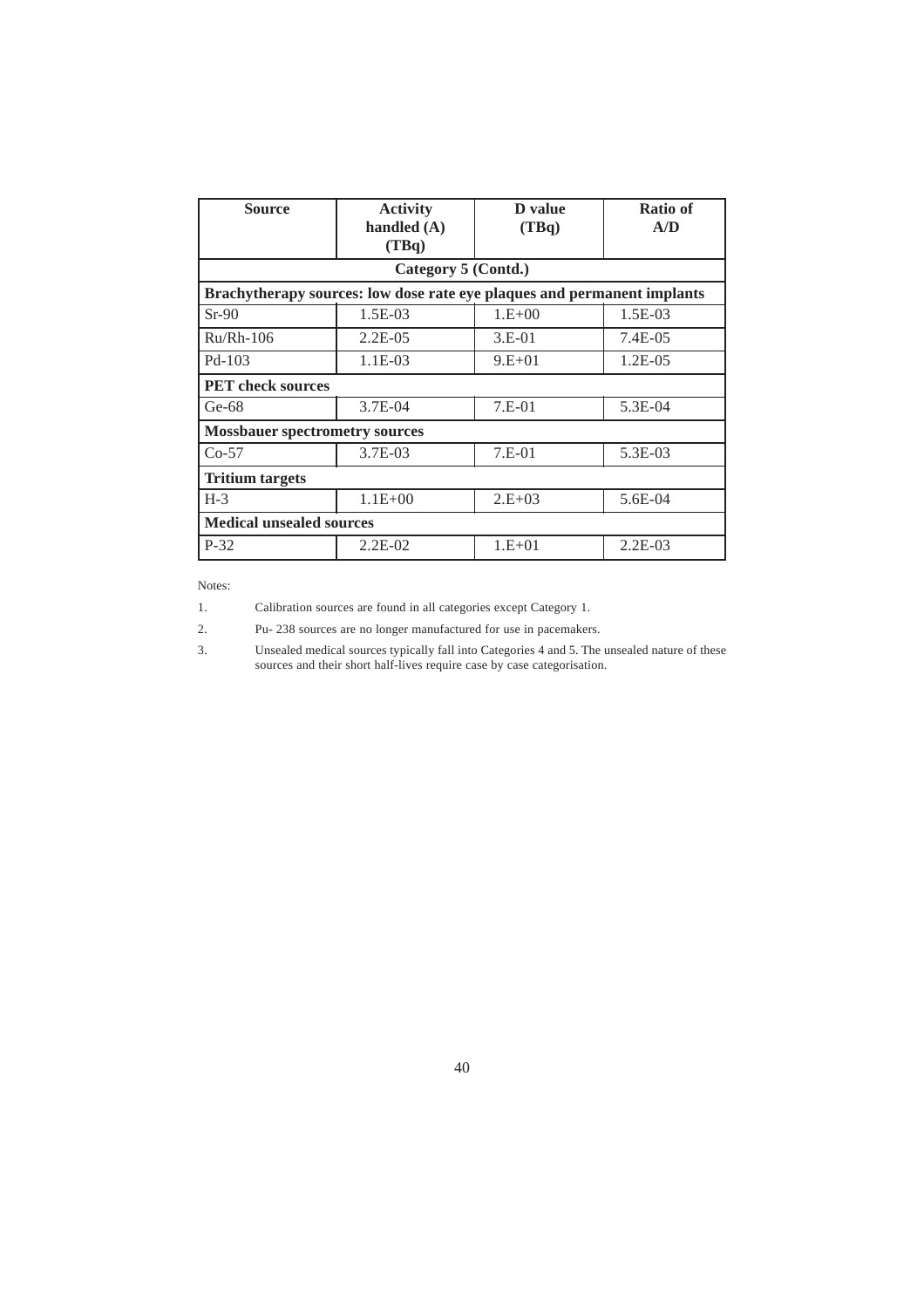## **APPENDIX-III**

| <b>Security</b>        | <b>Security objectives</b>                                                                                                                                                          |                                                          |                                                                                          |  |
|------------------------|-------------------------------------------------------------------------------------------------------------------------------------------------------------------------------------|----------------------------------------------------------|------------------------------------------------------------------------------------------|--|
| <b>Functions</b>       | <b>Security Level A</b><br>(To prevent<br>unauthorised                                                                                                                              | <b>Security Level B</b><br>(To minimise<br>likelihood of | <b>Security Level C</b><br>(To reduce<br>likelihood of                                   |  |
|                        | removal)                                                                                                                                                                            | unauthorised<br>removal)                                 | unauthorised<br>removal)                                                                 |  |
| Detect                 | Provide immediate detection of unauthorised<br>access to the secured area/source location                                                                                           |                                                          |                                                                                          |  |
|                        | Provide immediate detection of any attempted<br>unauthorised removal of the source                                                                                                  |                                                          | Provide detection of<br>unauthorised removal<br>of the source                            |  |
|                        | Provide immediate assessment of detection                                                                                                                                           |                                                          |                                                                                          |  |
|                        | Provide immediate communication to<br>response personnel                                                                                                                            |                                                          |                                                                                          |  |
|                        | Provide a means to detect loss through<br>verification                                                                                                                              |                                                          |                                                                                          |  |
| Delay                  | Provide delay after Provide delay to Impede the unautho-<br>detection sufficient for minimise<br>response personnel to likelihood of un-<br>interrupt the unautho-<br>rised removal | the<br>authorised removal                                | rised removal                                                                            |  |
| Response               | Respond to assess Provide immediate<br>alarm in time and with<br>sufficient resources to<br>interrupt and prevent<br>unauthorised<br>the<br>removal                                 | initiation of response                                   | Implement appro-<br>priate action in the<br>event of unauthorised<br>removal of a source |  |
| Security<br>management | Provide access controls to source location that permits access to<br>authorised persons only                                                                                        |                                                          |                                                                                          |  |
|                        | Ensure trustworthiness for individuals involved in the management<br>of sources                                                                                                     |                                                          |                                                                                          |  |
|                        | Identify and protect sensitive information                                                                                                                                          |                                                          |                                                                                          |  |
|                        | Provide a security plan                                                                                                                                                             |                                                          |                                                                                          |  |
|                        | Ensure a capability to manage security events covered by security<br>contingency plans                                                                                              |                                                          |                                                                                          |  |
|                        | Establish security event reporting system                                                                                                                                           |                                                          |                                                                                          |  |

## **SECURITY LEVELS AND SECURITY OBJECTIVES**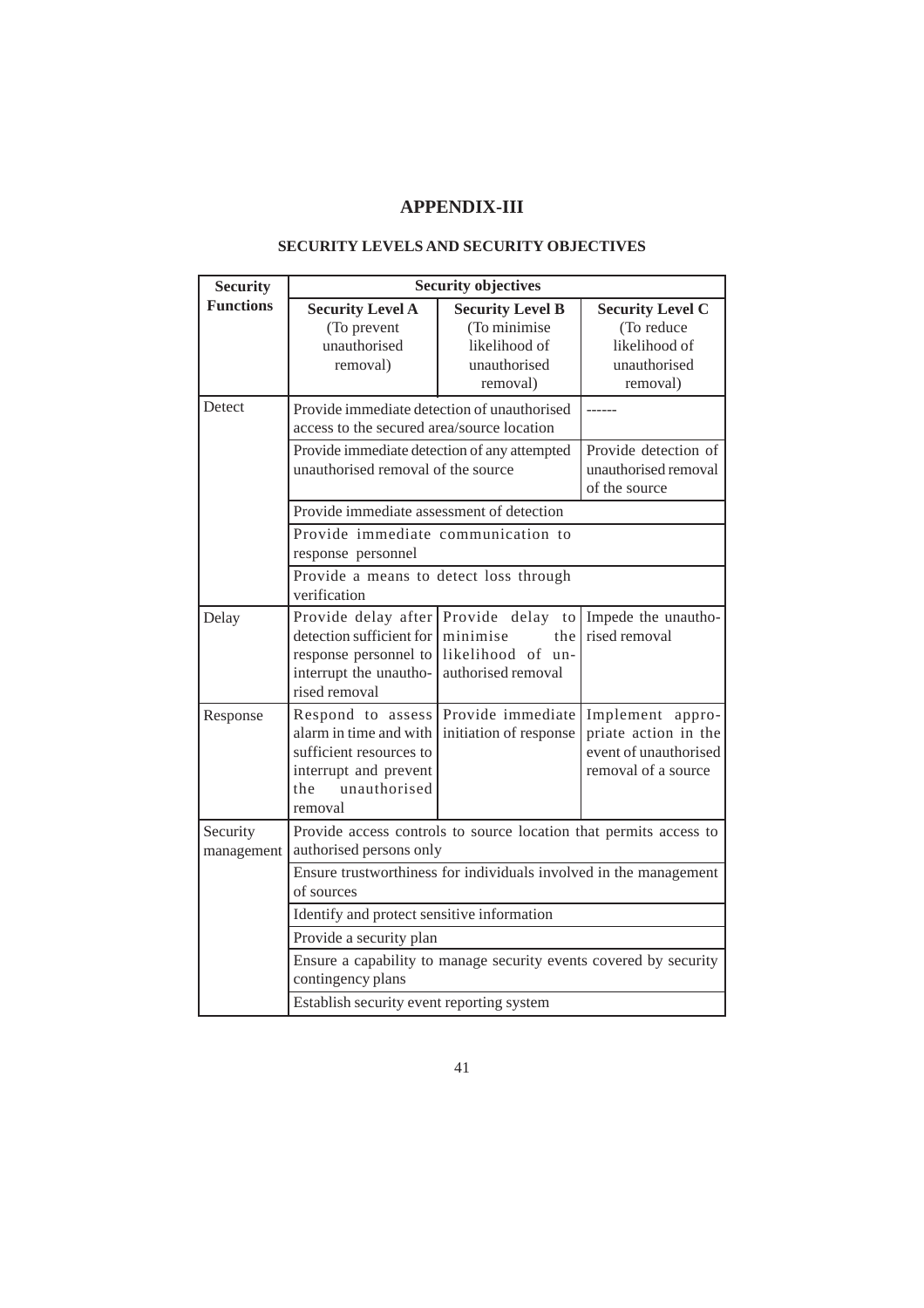#### **Notes:**

- 1. It may be noted that as regards the 'deterrence' security function, implementing specific measures for detection, delay, response and security management would in themselves serve as a deterrent.
- 2. As regards Security Level D, the objectives would be achieved through adoption of standard prudent security measures, which would be adopted by any organisation to periodically verify the presence of its assets and take measures to protect the same.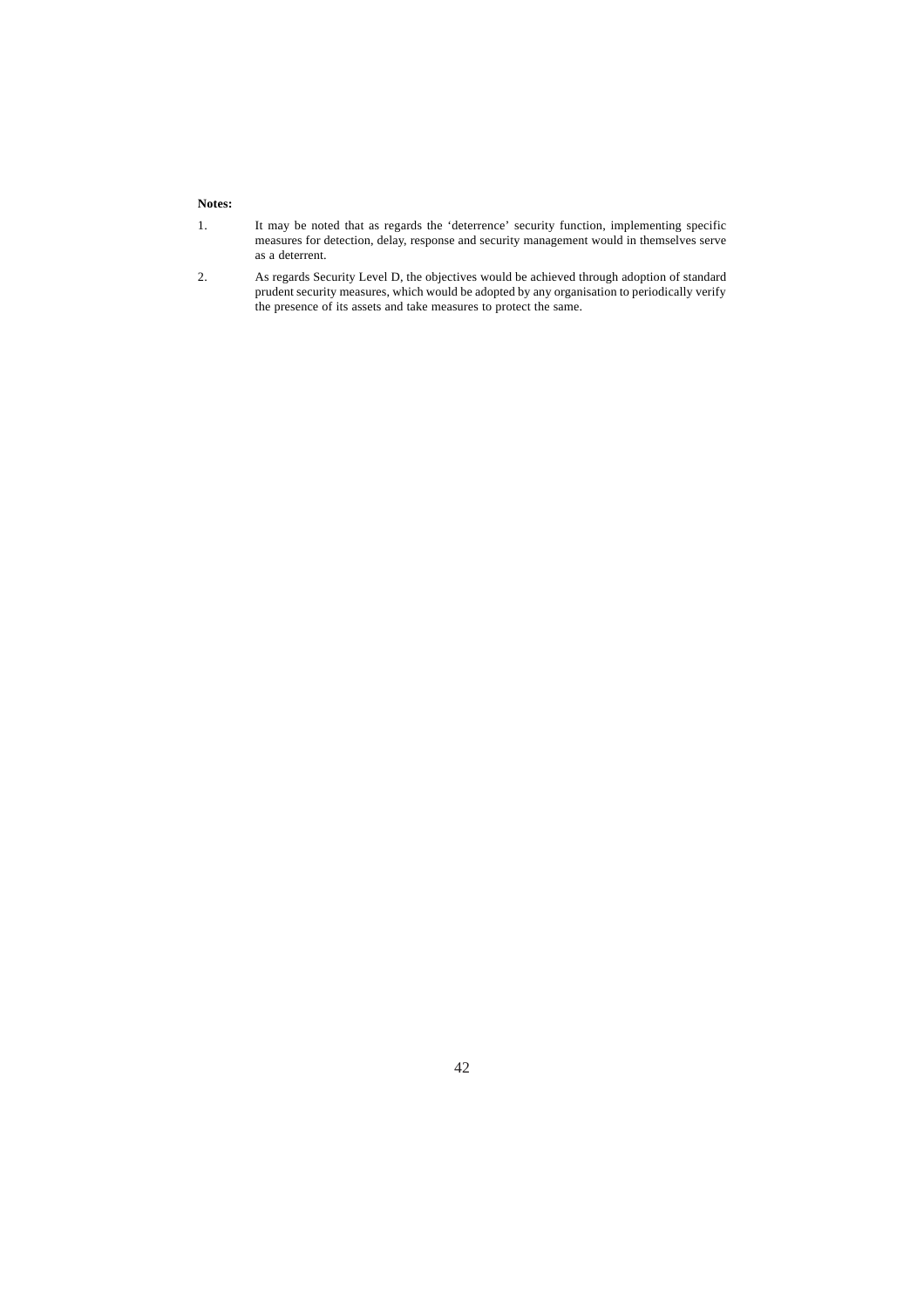#### **APPENDIX-IV**

## **DESCRIPTION OF SECURITY MEASURES**

Recommended security measures some of which are referenced in Section 4 are described below:

#### **IV.1 Access Control**

Access control can be exercised through entry checkpoints controlled by response personnel, the use of electronic readers or key control measures. Technology, in the form of automatic access control systems (AACS), is available in various forms, from simple pushbutton mechanical devices to more sophisticated readers that respond to proximity tokens or individual biometric characteristics. In most cases, the use of a card should be verified by a PIN keyed into the reader and in high security situations an AACS entry point should be supervised by a guard positioned within view. The essential factor for prospective operators is to specify a viable AACS that is appropriate to the requirement and can be supported locally by a manufacturer or an installer. It is also important to limit access to the AACS management computers and software to prevent unauthorised interference with the system database. Where conventional lock and key are used as a means of control, locks should be of good quality and key management procedures should be designed to prevent unauthorised access or compromise.

### **IV.2 Cages**

Metal cages or containers may also be used to segregate and secure sources by adding another level of protection, e.g. temporary retention within a receipt and dispatch area. Elsewhere, cages could be part of the storage arrangements within an established area that is enclosed, under control and supervision.

## **IV.3 CCTV Surveillance**

CCTV is a useful aid which allows security staff to monitor outer approaches and areas where radioactive sources are stored. Cameras can be combined with an intrusion detection system (IDS) to provide event activated camera views. However, to be fully effective, the performance of CCTV cameras and monitors should be regularly assessed to ensure that they continue to display imagery of good quality. Systems should also be supported by a response so that alarm events and indications activated by technology can be investigated.

#### **IV.4 Communication**

Security personnel at all levels should be provided with effective and reliable forms of communication. This includes communication between patrols, fixed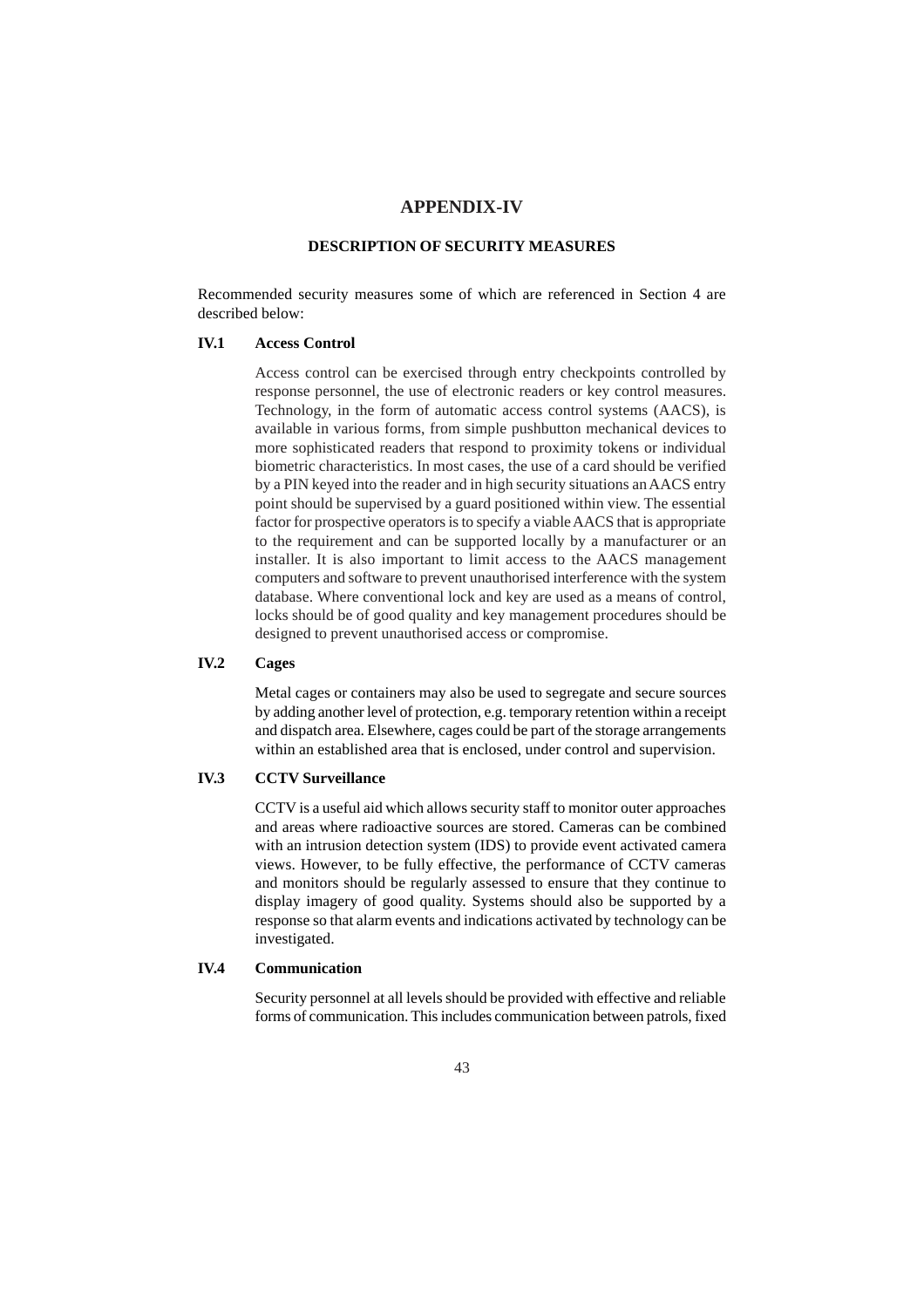posts and the local reporting or control centre and the communication to external agencies responsible for providing rapid response to security events.

## **IV.5 Fences and Gates**

The type fence used on a perimeter should be appropriate to the threat, the nature of the sources being protected and the category of the site overall. There are various types of fence ranging from those that are little more than a demarcation to those that are more robust and can be combined with a fence mounted perimeter intrusion detection and assessment system or electrified panels. Fence lines need to be checked regularly to ensure that the fabric is in good order and free from interference or damage. Gates within a fence should be constructed to a comparable standard to the fence and secured with good quality locks.

#### **IV.6 Intrusion Detection Systems (IDS)**

These systems are a useful means of monitoring the security of an unoccupied area. Where appropriate, the technology can be extended to the outer area of an establishment by use of a perimeter intrusion detection and assessment system. All intrusion detection systems should be supported by a response to investigate alarm events or conditions. Alarms can sound remotely at a security control point or locally through a high volume sounder. CCTV can be a useful aid in providing initial verification of events within an alarmed zone or area but should normally be backed up by a patrol making a visual check or investigation.

### **IV.7 Key Control Procedures**

Keys which allow access to radioactive sources should be controlled and secured. These keys may be to cages, doors, storage containers or shielded units within which sources are used. Similar levels of control should be applied to duplicate and spare keys.

#### **IV.8 Locks, Hinges and Interlocks for Doors**

Locks used for the protection of radioactive sources should be of good quality, incorporating features that will offer some resistance to forcible attack. The same applies to hinges on doors. Keys should be safeguarded in a manner outlined above under the procedural measures. Within premises, interlock doors that meet safety requirements can serve the interests of security by controlling the movement of personnel and allowing staff to monitor access to the facility.

## **IV.9 Locked, Shielded Containers**

Shielding and fixed units containing radioactive sources can provide protection, and can delay any attempt to interfere with the source. However,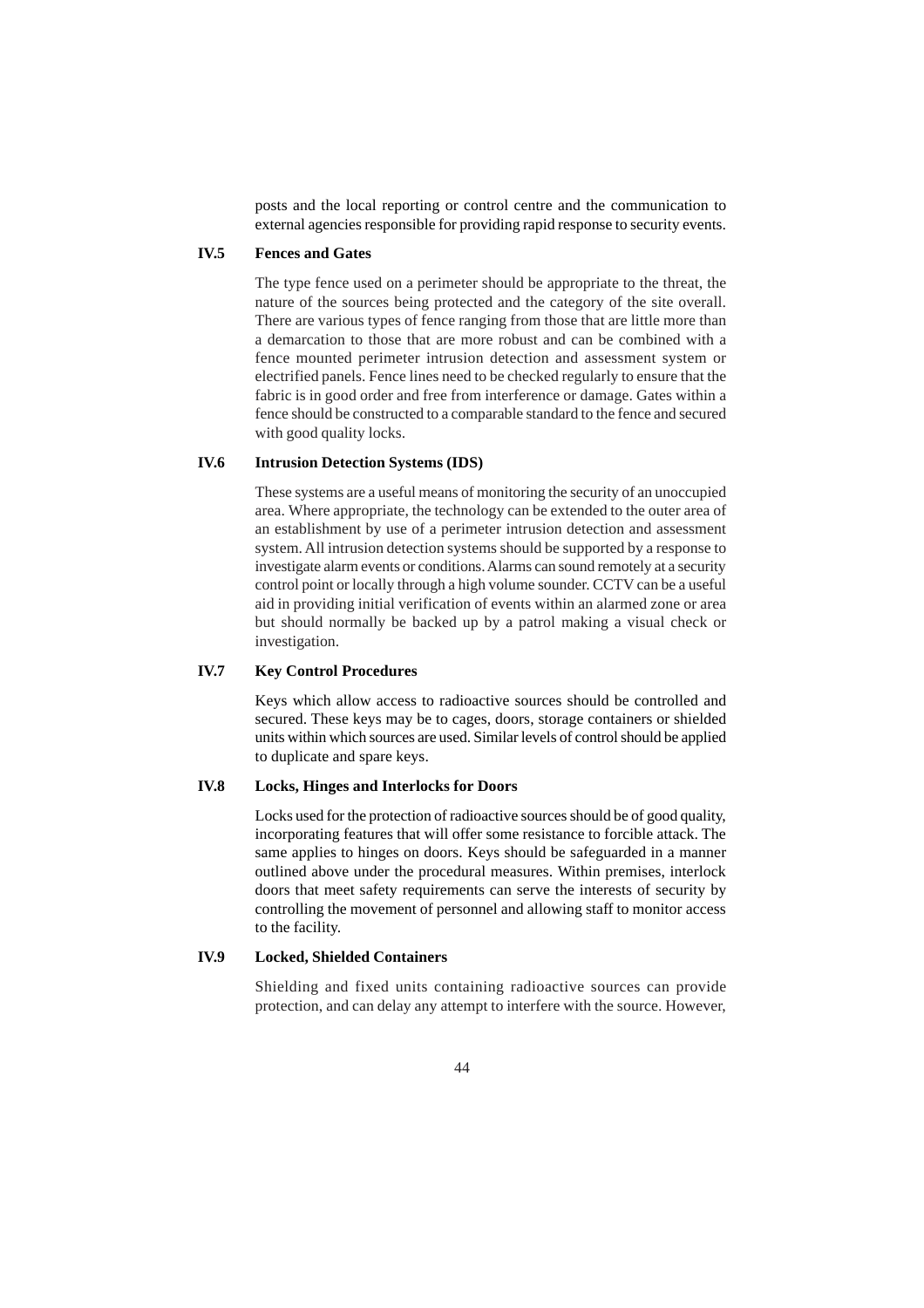when staff members are not present, the area should be covered by an intruder detection alarm system to alert the response personnel or security response of the need to investigate the circumstances of any intrusion.

### **IV.10 Maintenance and Testing of Security Technology**

Considerable reliance should be placed upon security technology to provide early warning of the entry of an adversary to the site or the secured area. Intruder detection systems used for the protection of the radioactive sources should therefore not only be properly specified but also tested for performance upon installation, maintained at regular intervals by competent persons, and tested at intervals specified by the regulatory body.

#### **IV.11 Pass Systems**

A pass system is an efficient and cost effective means of providing a first level indication of individual authority to be within a premises or a secured area. Nevertheless, passes should be checked on entry to the facility and worn visibly by holders to confirm authority and aid identification. Embedded technology can also allow passes to be combined with use in access control systems.

## **IV.12 Quality Assurance**

Security arrangements and procedures should be prepared, documented and maintained in line with recommended quality assurance standard such as: recording of formal approval, version control, periodic and planned review, testing of arrangements and procedures, and incorporation of lessons learned into procedures.

## **IV.13 Security and Area Lighting**

Effective illumination of areas can make an important contribution to physical protection. In high security situations special lighting configurations may be necessary. However, area and street lighting that may be in place for other purposes can often provide illumination to deter intruders and assist patrolling response personnel.

#### **IV.14 Special Security Doors and Door Sets**

Within certain facilities containing radioactive sources, it may be appropriate to fit storage areas with special security doors and door surrounds that offer resistance to forcible attack. This would be relevant in areas that are regularly left unattended.

#### **IV.15 Standby Power**

Security control rooms and security systems should be able to cope with power dips or outright loss of a main electric supply. This can be ensured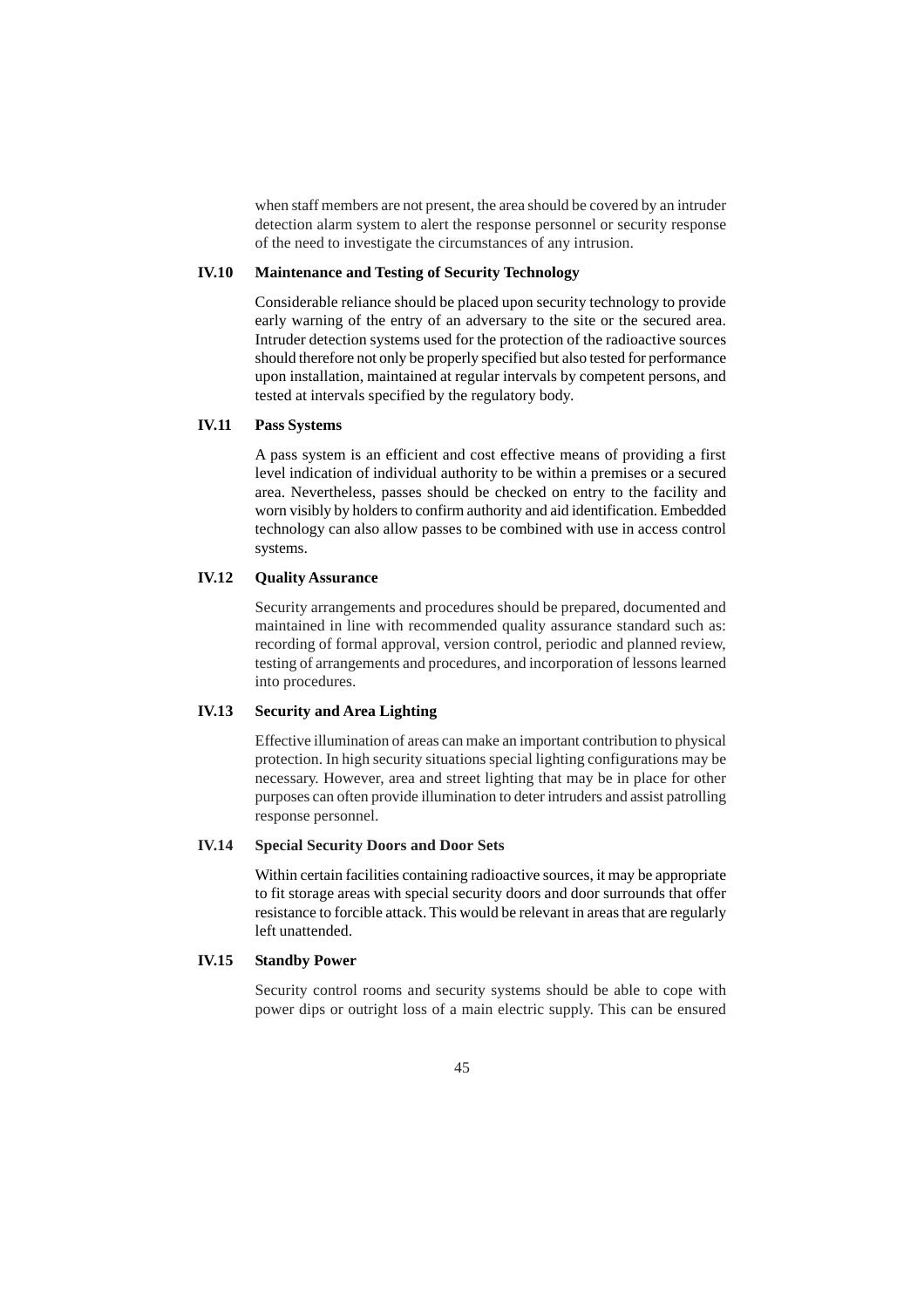through an uninterruptible power supply and a standby generator which automatically starts when a fluctuation in power levels is detected. Battery backup has only limited duration and should, therefore, be viewed as a short term source of standby power.

## **IV.16 Walls**

Unless they are already in place, walls are expensive way to form a perimeter boundary. Walls also have the disadvantage of preventing response personnel from looking out beyond the protected area.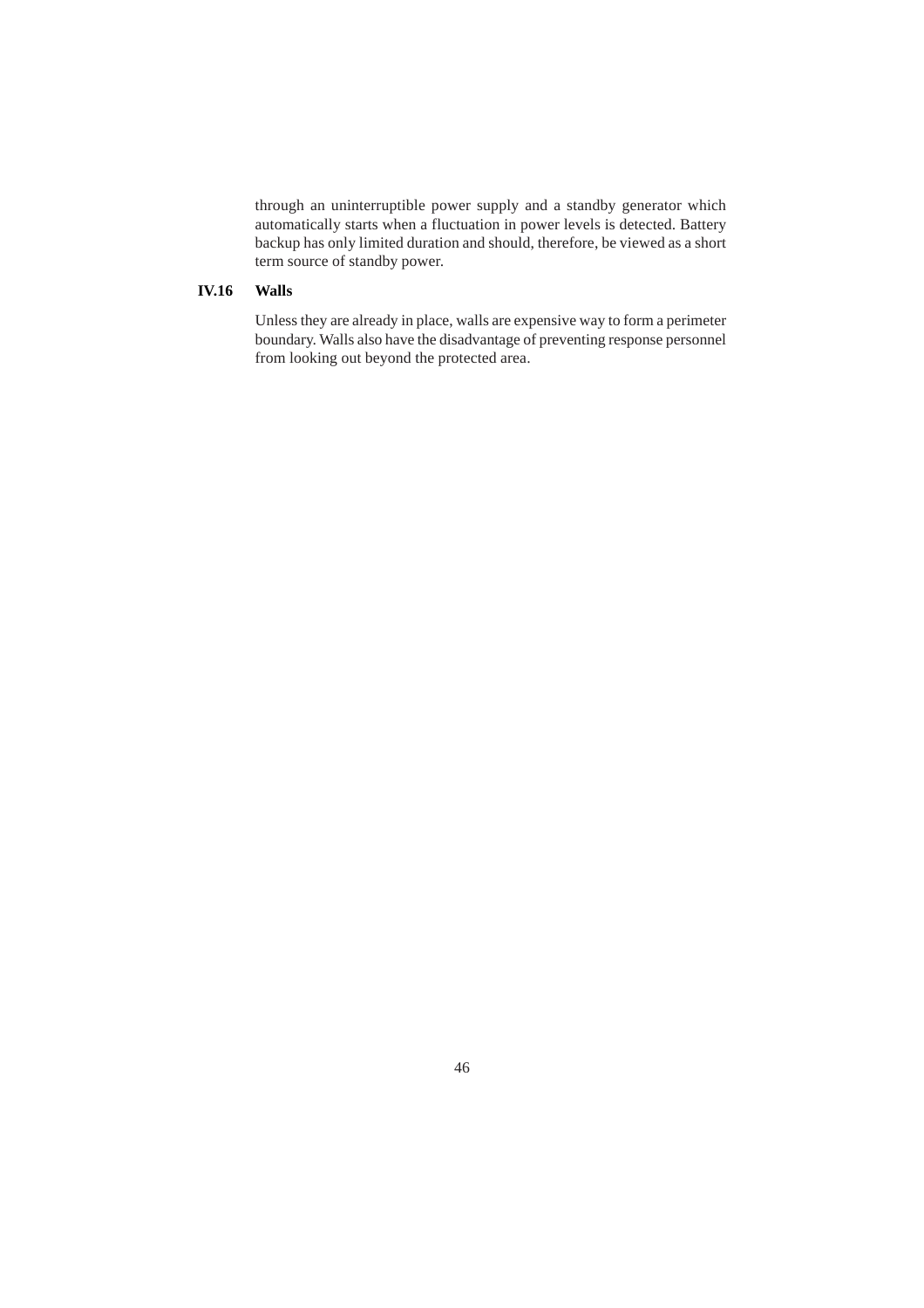## **APPENDIX-V**

#### **PHYSICAL PROTECTION SYSTEMS (PPS)**

#### **V.1 Physical Protection Principles**

The design of the physical protection system (PPS) for a given source or combination of sources is mainly governed by three steps viz. assessment of security risk, establishment of performance objectives for the PPS commensurate with the security risk, and identification of a combination of security measures that meet the performance objectives. The security risk is associated with all the security levels and can be estimated by carrying out threat assessment and vulnerability analysis.

#### **V.2 Physical Protection Equipment**

Physical protection can be effectively implemented through human actions supported by equipment. Physical protection equipment include turnstile gates which will regulate the entry and exit of individuals enabling direct surveillance, entrance doors operated by electronic recognition of security cards, provision of intrusion alarms, video cameras, etc. Physical protection equipment are many and varied. An effective physical protection system makes a judicious combination of human surveillance and physical protection equipment.

#### **V.3 Design and Evaluation of PPS**

The design and evaluation of physical protection system (PPS) need to take into account the current national threat assessment and may include the development and applications of design basis threat (DBT). PPS should be such that it is effective in countering assessed threat and its security status is heightened during times of increased threat. Such an assessment is normally conducted by the Governmental Agencies such as Ministry of Home, Intelligence Bureau, Ministry of External Affairs, Law Enforcement Agencies, Customs and Coast Guard, Regulatory Authorities and other agencies with security related responsibilities. A DBT describes the attributes and helps in establishing performance requirements for the design of physical protection system for specific types of radiation facilities. The threat assessment should consider an insider threat, which could be from one or more persons and should be given particular recognition when designing the physical protection system. A DBT is a tool used to establish performance requirements for the design of physical protection systems for specific types of radiation facilities.

A DBT is used to help the employer and the licencee to assess the effectiveness of the systems to counter adversaries by evaluating the systems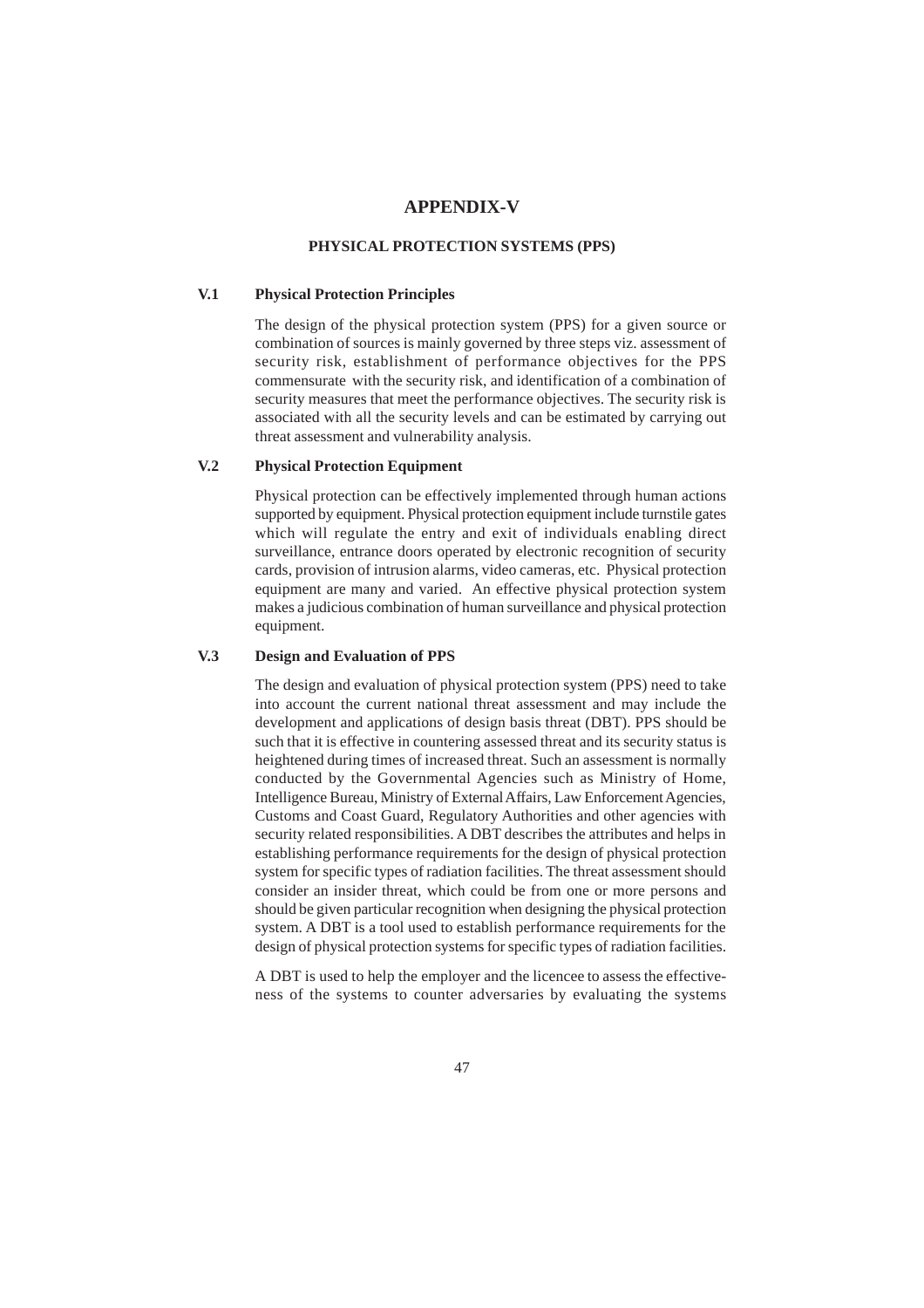performance against adversary capabilities described in the DBT, through a vulnerability assessment (VA). VA is also known as security survey or security assessment and is a method for evaluating the effectiveness of the physical protection system. The VA can be specific or general in nature, and need to be conducted by the licencee. The Competent Authority may verify the VA. The following are the essential elements of VA:

- (i) Establishing a radioactive source inventory, including both used and disused sources, and associated information
- (ii) Considering national threat assessment and also any local considerations
- (iii) Identifying existing security measures and assessing the expected effectiveness of the PPS in protecting against attacks by postulated threat
- (iv) Determining if any, additional security measures are required to ensure an acceptable and proportionate level of protection.

There can be three alternative approaches that user can apply to ensure the achievement of security objective. These are prescriptive approaches, performance based approaches and combined approaches. A prescriptive approach is based on the specific security measures, which have been established for particular category of sources (refer section 3 of this document). It establishes the level of performance of PPS that must be achieved. It considers the understanding of radiation facility in the context of security (i.e. physical attributes of devices housing sources, whether the source is in use /storage, nature of operations in which source is handled, accessibility of source during working and non working hours and mobility or portability of source), categories of sources used in it, performance objectives and designing security system to include security measures. A performance-based approach is based on the national threat (NT) assessment/DBT and allows the user to establish security measures based on vulnerability analysis. It is used to assess how a PPS performs against the DBT. It uses the principle of 'timely detection' to determine its effectiveness and then evaluate and upgrade the PPS. A combined approach includes measures drawn from both prescriptive and performance based approaches. For example, a performance based approach can be applied for the sources with the highest potential consequences of malicious use and a prescriptive approach for lower potential consequences sources.

The following security principles should be considered in designing the security system:

(i) The impact of deterrence can be quantified only by the frequency of attempted malicious acts. So the design of a security system cannot be based entirely on deterrence.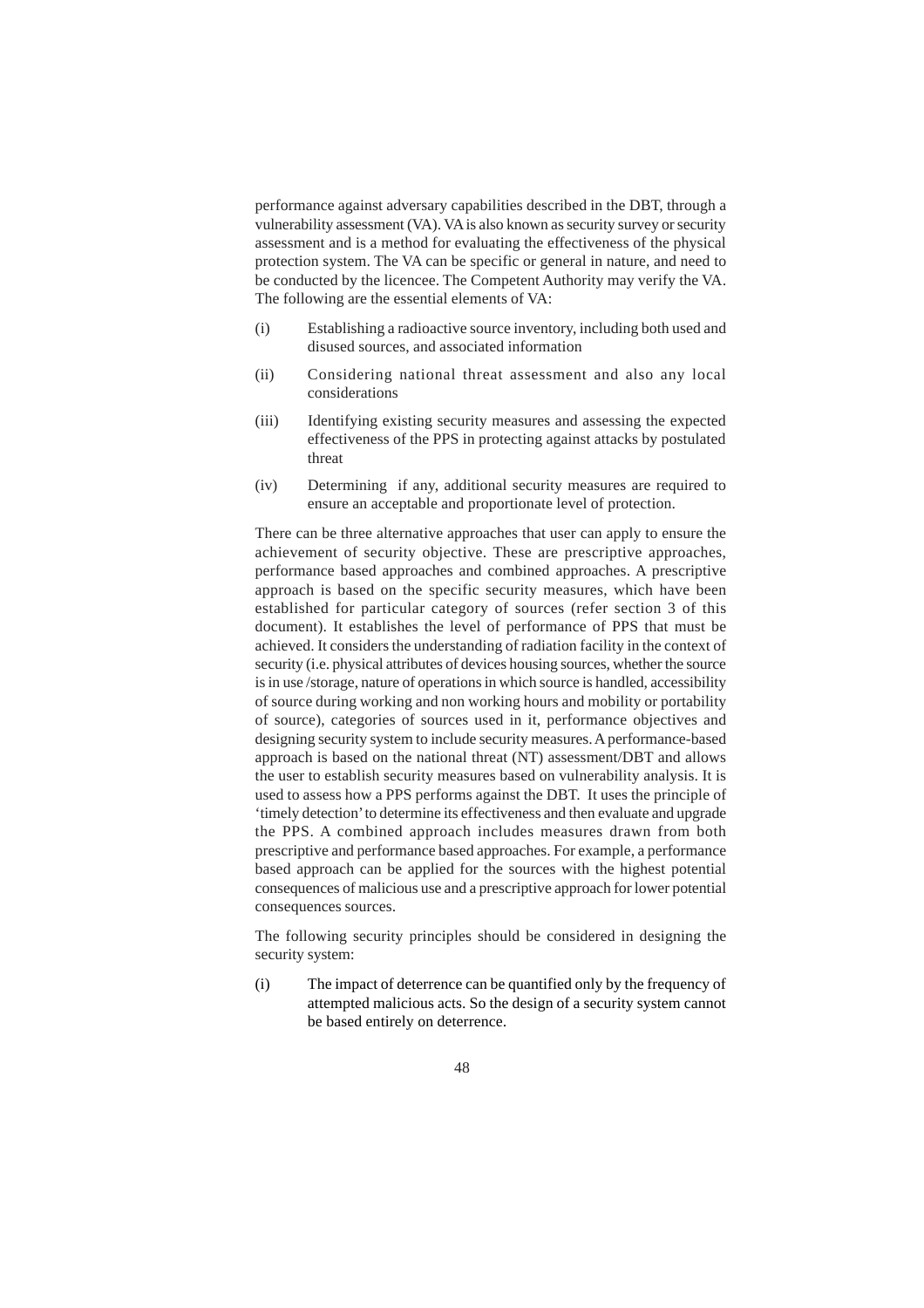- (ii) Detection should precede delay. Hence the detection systems should be installed so that the attempts to commit a malicious act such as stealing a source are detected at early stages of the attempt. Detection would be effective only with human interfacing.
- (iii) The delay factor of the security system can be effective only if the delay time is greater than the time taken by the detection system plus the time required for the response actions to be activated. The combined effect of detection, delay and response is termed 'timely detection'.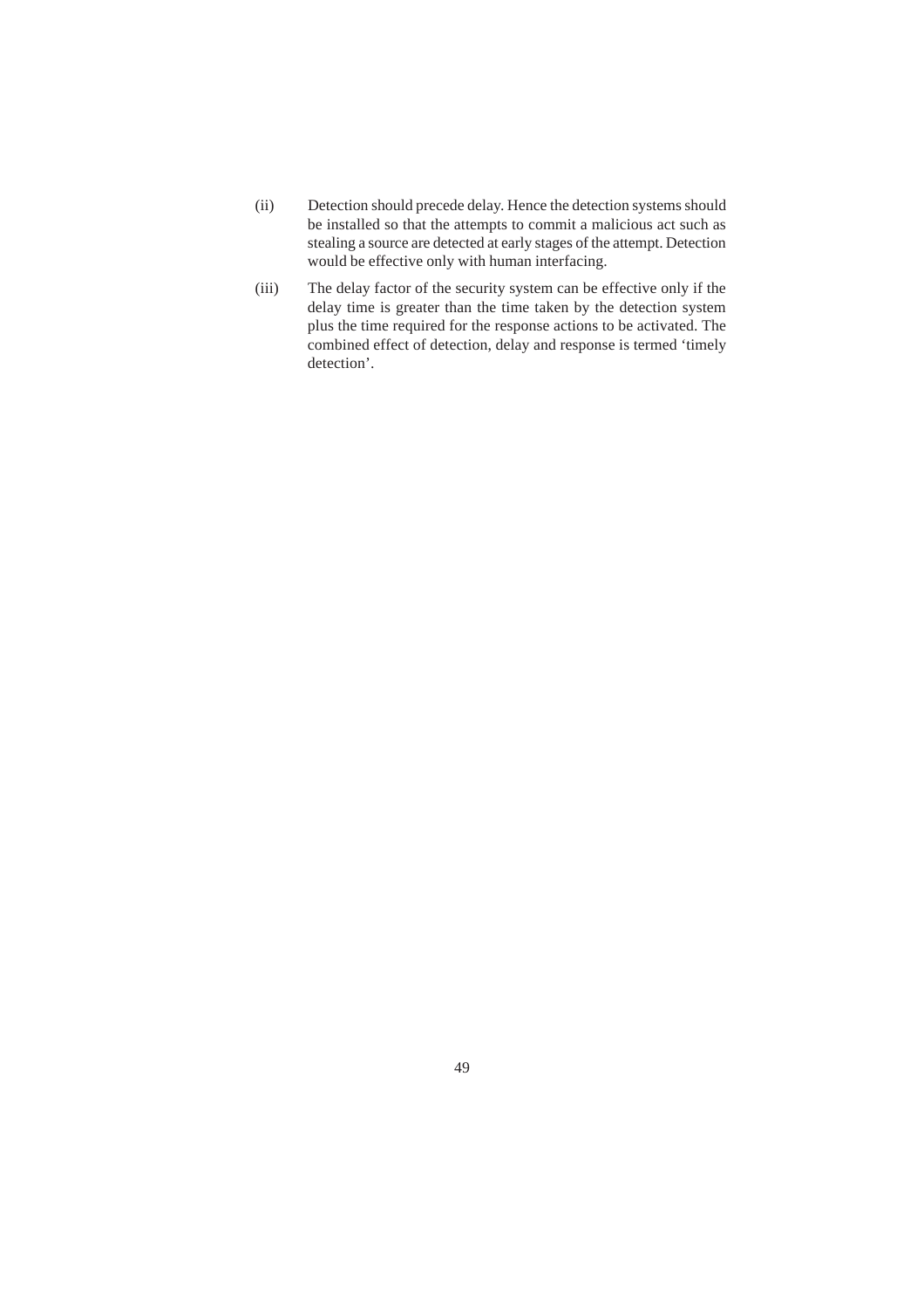#### **APPENDIX-VI**

#### **SPECIMEN FORMAT FOR REGISTRATION OF SECURITY PLAN FOR CATEGORY-1 SOURCES**

Sub: Proposal for registration of security plan with District Law and Enforcement Authority

As per the requirements specified in section 4.5.1 of the AERB Safety Guide on 'Security of Radioactive Sources in Radiation Facilities', (AERB/RF-RS/SG-1), published by the Atomic Energy Regulatory Board (AERB), which is the Competent Authority for radiation protection in the country, the security plan need to be registered with the District Law and Enforcement Authority. Herewith please find the details of our radiation facility along with the proposed security plan for registration.

- 1. Name and address of the Radiation Facility:
- 2. Name and Designation of Head of the Radiation Facility:
- 3. Contact details including Tele./Fax. and E-mail:
- 4. Description of the sources and their use :
- 5. Physical security arrangement to the Radiation Facility : (Copy of the security plan attached)

The District Law and Enforcement Authority is requested to kindly register our facility with your office and endorse the enclosed security plan for further submission to the Competent Authority (Atomic Energy Regulatory Board).

#### **Signature Name & Designation of the Head of the Radiation Facility**

#### **Official Use by District Law and Enforcement Authority**

The above radiation facility has been registered with our office and the copy of the security plan is reviewed by us and same is endorsed for further action by the Competent Authority (AERB).

Authorised Signatory

District Law and Enforcement Authority

(Seal with date)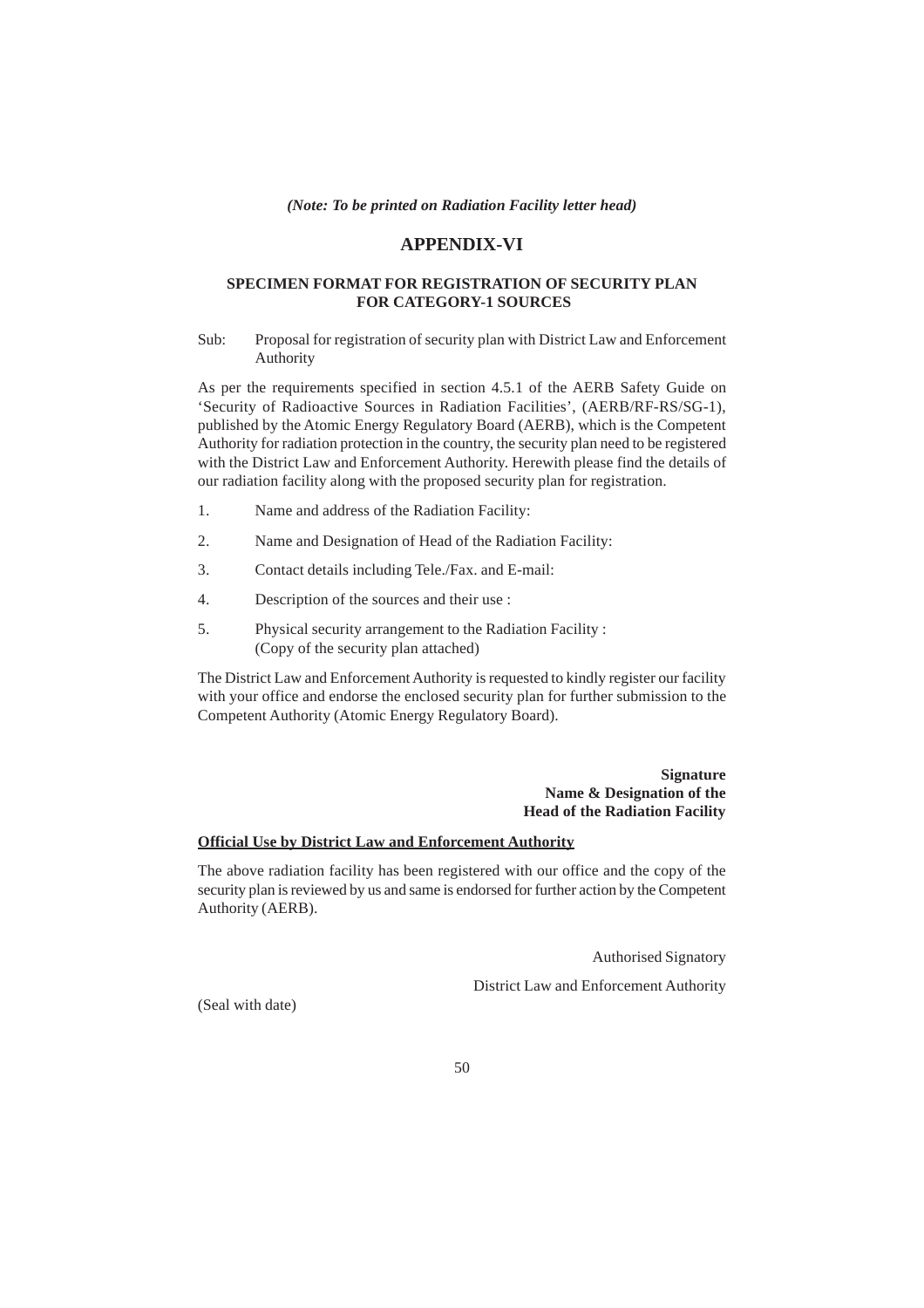### **APPENDIX-VII**

### **KEY ISSUES TO BE CONSIDERED IN A SECURITY PLAN**

A security plan should include all relevant information required to evaluate and to understand the security concept being used for the source. The following topics would typically need to be included.

- (a) A description of the sources and their use and security level(s).
- (b) A description of the environment, building and/or facility where the source is used or stored, and if appropriate a diagram of the facility layout and security system.
- (c) The location of the building or facility relative to areas accessible to the public.
- (d) The perceived security threats and the basis of such perception.
- (e) The objectives of the security plan for the specific application, including:
	- (i) the specific concern to be addressed: theft, destruction, or malevolent use;
	- (ii) the kind of control needed to prevent undesired consequences including the auxiliary equipment that might be needed; and
	- (ii) the equipment or premises that will be secured.
- (f) The technical measures to be used, including:
	- (i) the measures to secure, provide surveillance, provide access control, detect, delay, respond and communicate; and
	- (ii) the design features to evaluate the quality of the measures against the assumed threat.
- (g) The administrative measures to be used, including:
	- (i) the security roles and responsibilities of management, staff and others;
	- (ii) routine and non-routine operations, including accounting for the sources(s);
	- (iii) maintenance and testing of equipment;
	- (iv) determination of the trustworthiness of personnel;
	- (v) the application of information security;
	- (vi) methods for access authorization;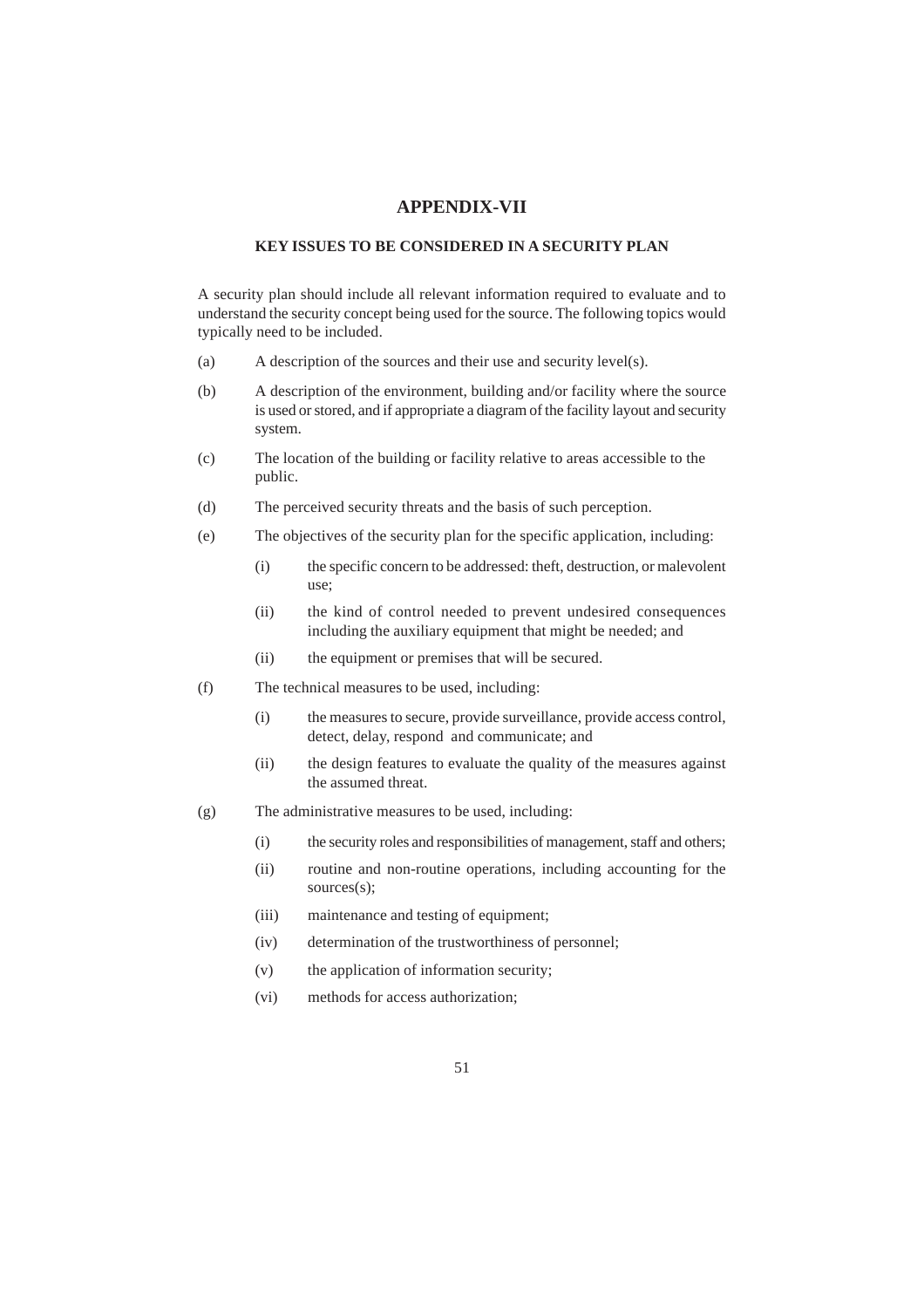- (vii) security related aspects of the emergency plans, including event reporting;
- (viii) training; and
- (ix) key control procedures
- (h) References to existing regulations or standards
- (i) Periodic updating of the security plan to ensure its continued effectiveness
- (j) Procedure for reporting security related events
- (k) Periodic evaluation of security systems for their functional performance
- (l) Methods to ensure continued functionality of the security systems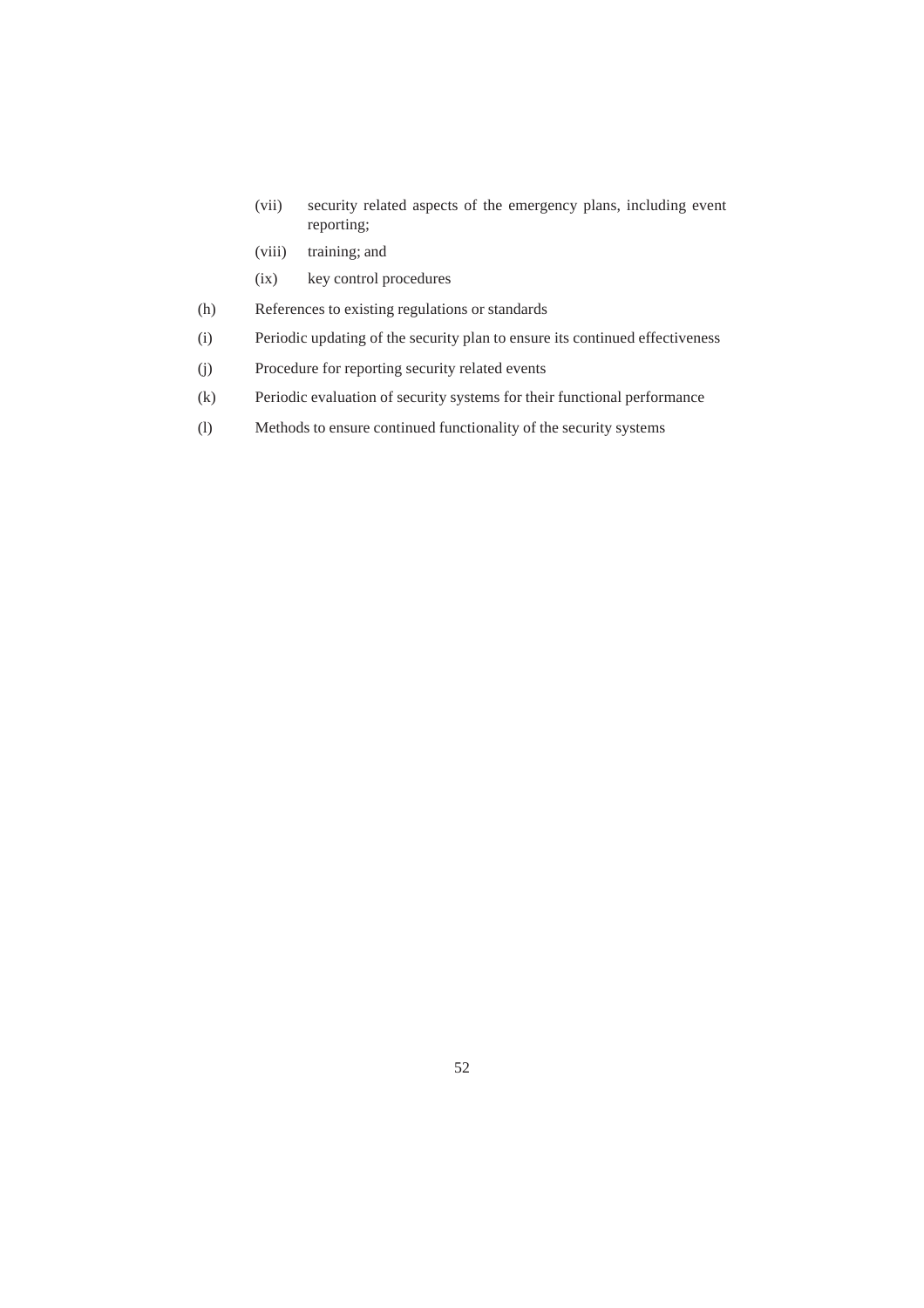## **APPENDIX-VIII**

## **GUIDELINES TO PREPARE SECURITY PLAN FOR GAMMA IRRADIATOR FACILITY/TELETHERAPY FACILITY (SOURCE CATEGORY 1 AND SECURITY LEVEL A)**

The security plan should be prepared addressing the issues in **Appendix-VII**. As regards the four security functions, the security plan should indicate the specific measure(s), which would be implemented to meet the security objectives. Given below are the security objectives against each of which, some security measures have been suggested. Specific details of these measures should be furnished in the security plan. It may be noted that these guidelines by no means are comprehensive.

## **Detection**

| 1. | Security objective: | Provide immediate detection of unauthorised access<br>to the secured area/source location.                                                                                   |
|----|---------------------|------------------------------------------------------------------------------------------------------------------------------------------------------------------------------|
|    | Security measures:  | Electronic intrusion detection system and/or<br>continuous surveillance by operating personnel.                                                                              |
| 2. | Security objective: | Provide immediate detection of any attempted<br>unauthorised removal of the source.                                                                                          |
|    | Security measures:  | Electronic tamper detection equipment and/or<br>continuous surveillance by operating personnel.<br>During source replacement, special care should be<br>taken.               |
| 3. | Security objective: | Provide immediate assessment of detection.                                                                                                                                   |
|    | Security measures:  | Remote monitoring of CCTV or assessment by<br>operator/response personnel. Any significant change<br>in the ambient radiation level should be treated as an<br>alert signal. |
| 4. | Security objective: | Provide immediate communication to response<br>personnel.                                                                                                                    |
|    | Security measures:  | Rapid, dependable diverse means of communication<br>such as phones, cell phones, pagers, radio links.                                                                        |
| 5. | Security objective: | Provide a means to detect loss through verification.                                                                                                                         |
|    | Security measures:  | Daily checking through physical checks, CCTV,<br>tamper indicating devices, etc.                                                                                             |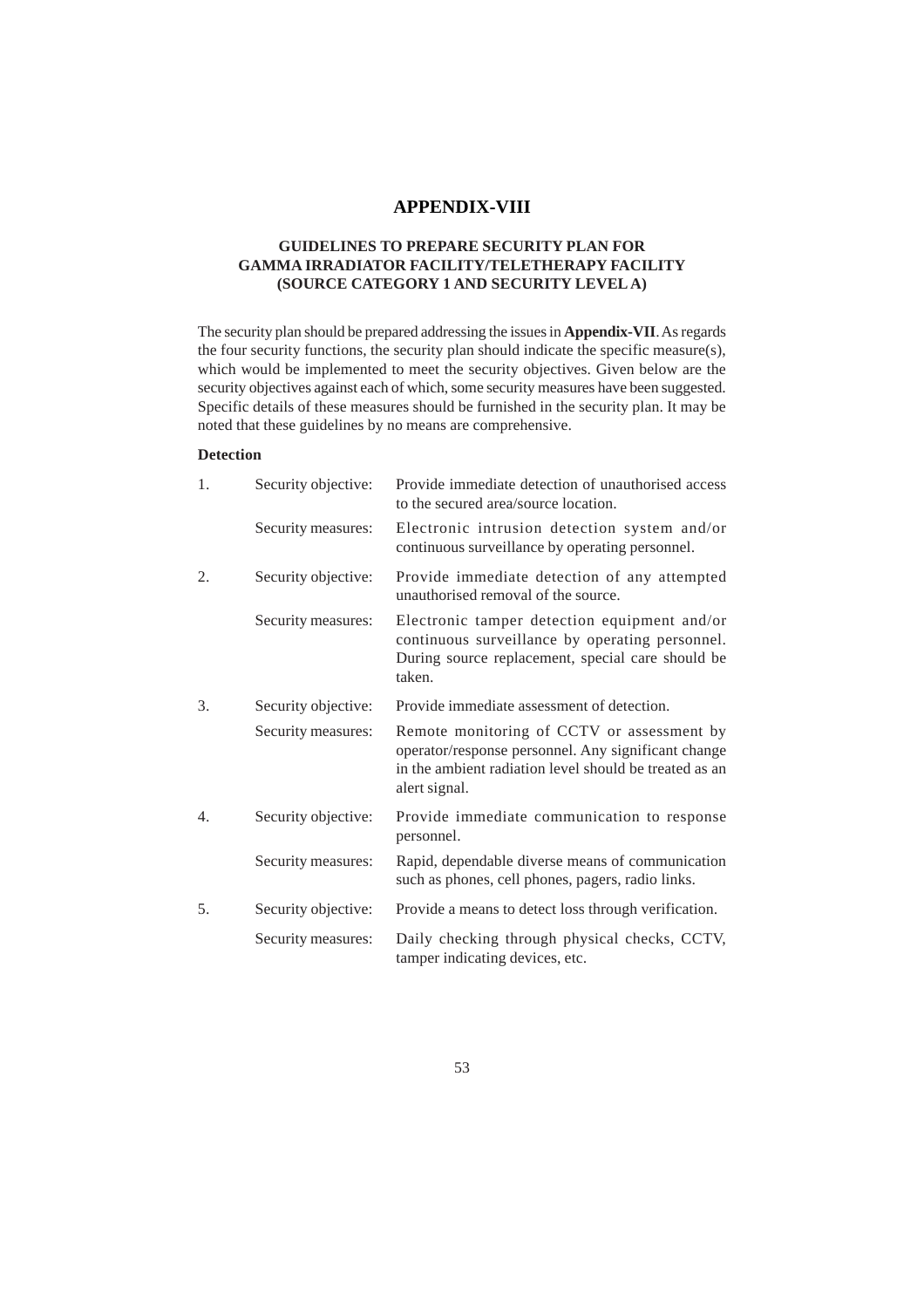## **Delay**

| 1.              | Security objective:        | Provide delay after detection sufficient for response<br>personnel to interrupt the unauthorised removal.                                              |
|-----------------|----------------------------|--------------------------------------------------------------------------------------------------------------------------------------------------------|
|                 | Security measures:         | System of at least two layers of barriers (e.g. walls,<br>cages) which together provide delay sufficient to<br>enable response personnel to interdict. |
| <b>Response</b> |                            |                                                                                                                                                        |
| 1.              | Security objective:        | Respond to assessed alarm in time and with sufficient<br>resources to interrupt and prevent the unauthorised<br>removal.                               |
|                 | Security measures:         | Capability for timely response with size, equipment<br>and training to interdict.                                                                      |
|                 | <b>Security Management</b> |                                                                                                                                                        |
| 1.              | Security objective:        | Provide access controls to source location that permits<br>access to authorised persons only.                                                          |
|                 | Security measures:         | Identification and verification, e.g. lock controlled by<br>swipe card reader and personal identification number<br>(PIN), or key and key control.     |
| 2.              | Security objective:        | Ensure trustworthiness for individuals involved in the<br>management of sources.                                                                       |
|                 | Security measures:         | Background checks for all personnel authorised for<br>unescorted access to the source location and for access<br>to sensitive information.             |
| 3.              | Security objective:        | Identify and protect sensitive information.                                                                                                            |
|                 | Security measures:         | Procedures to identify sensitive information and<br>protect it from unauthorised disclosure.                                                           |
| 4.              | Security objective:        | Provide a security plan.                                                                                                                               |
|                 | Security measures:         | A security plan which conforms to regulatory<br>requirements and provides for response to increased<br>threat levels.                                  |
| 5.              | Security objective:        | Ensure a capability to manage security events covered<br>by security contingency plans.                                                                |
|                 | Security measures:         | Procedures for responding to security-related<br>scenarios.                                                                                            |
| 6.              | Security objective:        | Establish security event reporting system.                                                                                                             |
|                 | Security measures:         | Procedures for timely reporting of security events.                                                                                                    |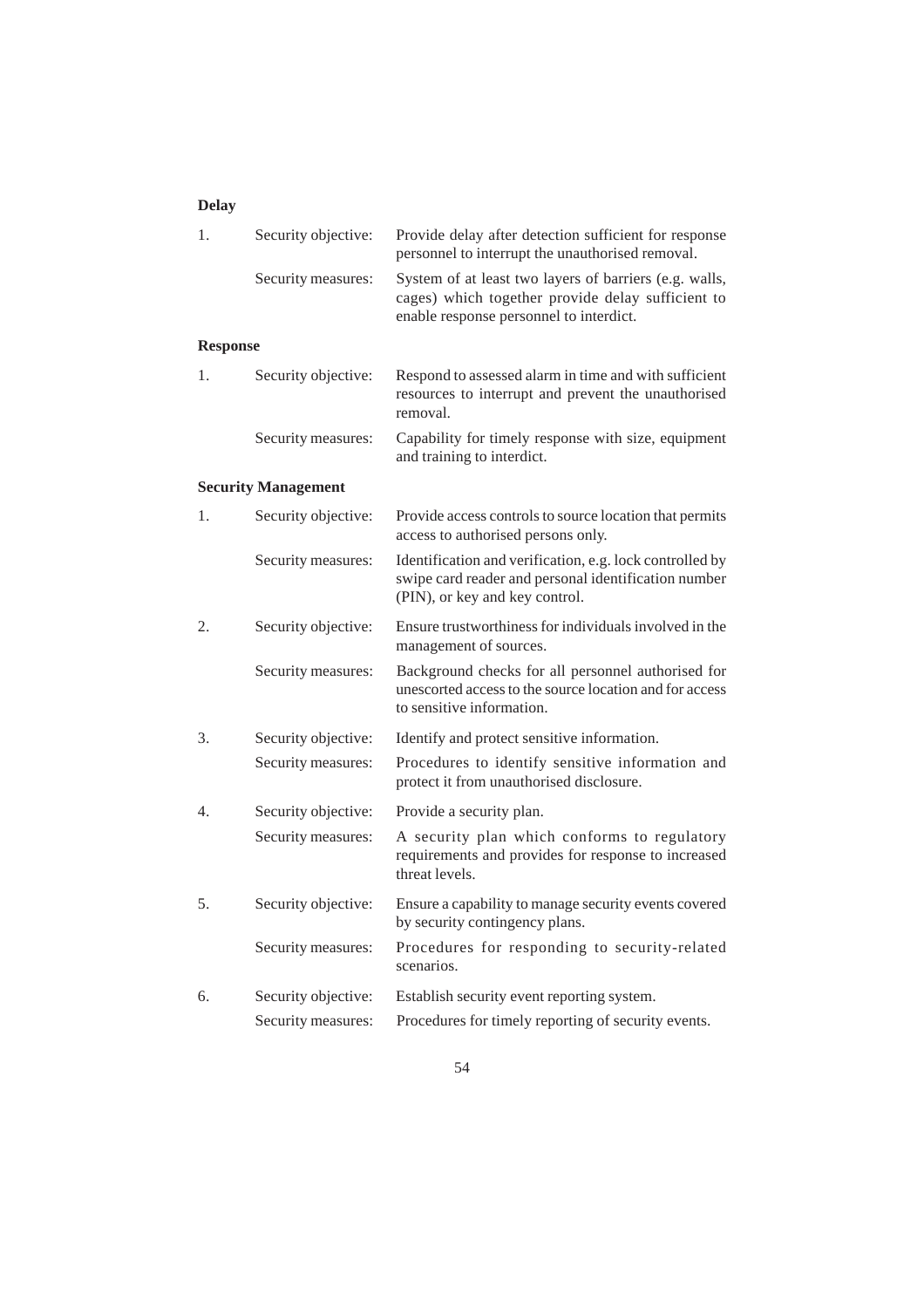## **APPENDIX-IX**

## **GUIDELINES TO PREPARE SECURITY PLAN FOR INDUSTRIAL GAMMA RADIOGRAPHY/HDR BRACHYTHERAPY FACILITY (SOURCE CATEGORY 2 AND SECURITY LEVEL-B)**

The security plan should be prepared addressing the issues in **Appendix VII**. As regards the four security functions, the security plan should indicate the specific measure(s), which would be implemented to meet the security objectives. Given below are the security objectives against each of which, some security measures have been suggested. Specific details of these measures should be furnished in the security plan. It may be noted that these guidelines by no means are comprehensive.

### **Detection**

| 1. | Security objective: | Provide immediate detection of unauthorised access<br>to the secured area/source location.                                                                                                                |
|----|---------------------|-----------------------------------------------------------------------------------------------------------------------------------------------------------------------------------------------------------|
|    | Security measures:  | Electronic intrusion detection system and/or<br>continuous surveillance by operating personnel.                                                                                                           |
| 2. | Security objective: | Provide immediate detection of any attempted<br>unauthorised removal of the source.                                                                                                                       |
|    | Security measures:  | Tamper detection equipment and/or continuous<br>surveillance by operating personnel.                                                                                                                      |
| 3. | Security objective: | Provide immediate assessment of detection.                                                                                                                                                                |
|    | Security measures:  | Remote monitoring of CCTV or assessment by<br>operator/response personnel. Movement of the<br>radiography device/source outside the controlled area<br>should be constantly monitored by trained persons. |
| 4. | Security objective: | Provide immediate communication to response<br>personnel.                                                                                                                                                 |
|    | Security measures:  | Rapid, dependable means of communication such as<br>phones, cell phones, pagers, radio links.                                                                                                             |
| 5. | Security objective: | Provide a means to detect loss through verification.                                                                                                                                                      |
|    | Security measures:  | Weekly checking through physical checks, tamper<br>indicating devices, etc.                                                                                                                               |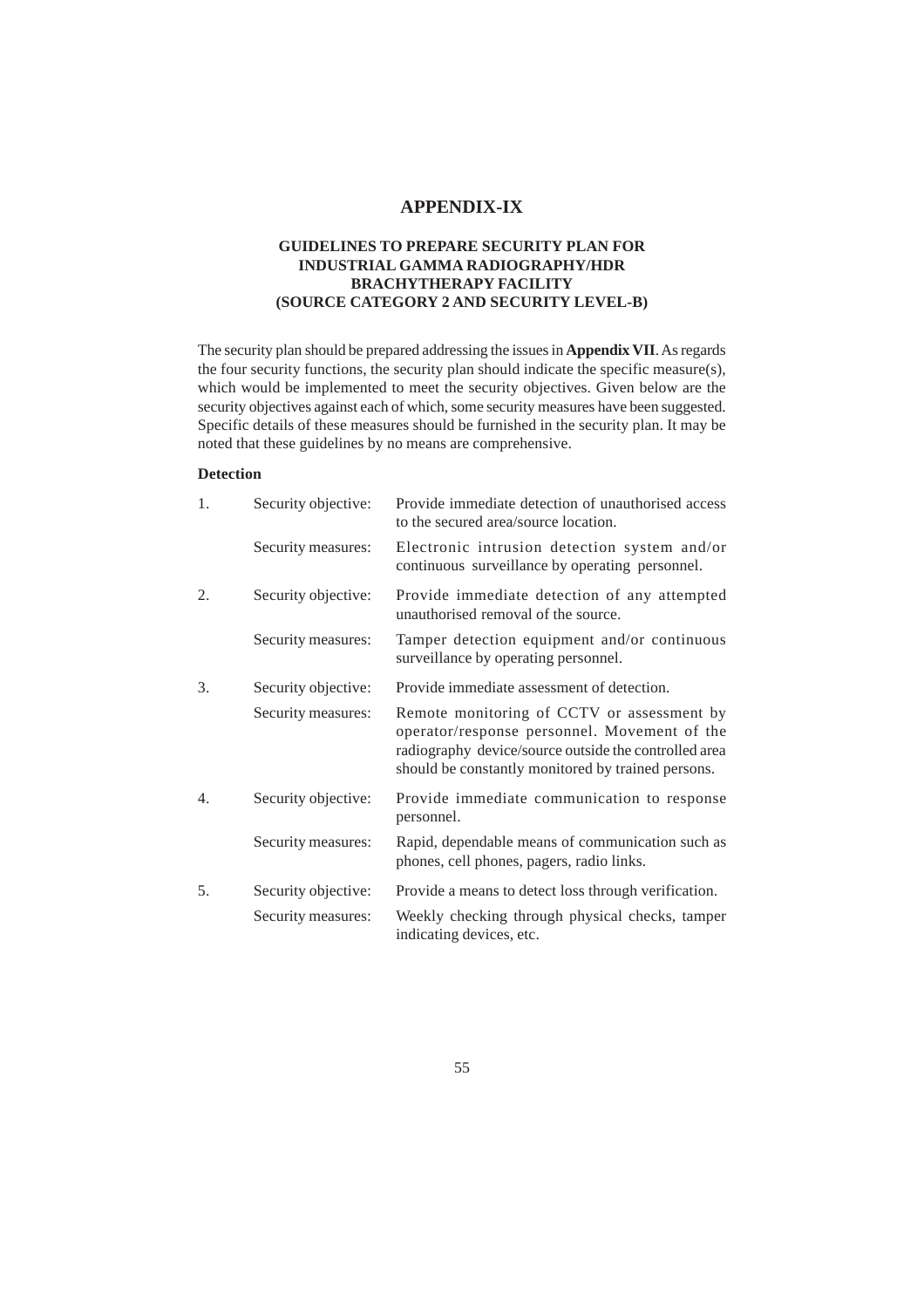## **Delay**

| 1. | Security objective: | Provide delay after detection sufficient for response<br>personnel to interrupt the unauthorised removal.                                                                                      |
|----|---------------------|------------------------------------------------------------------------------------------------------------------------------------------------------------------------------------------------|
|    | Security measures:  | System of two layers of barriers (e.g. walls, cages).<br>The gate pass for taking a source out of the radiation<br>facility should require multiple authorisations from<br>different agencies. |

## **Response**

| 1. | Security objective: Provide immediate initiation of response.                           |
|----|-----------------------------------------------------------------------------------------|
|    | Security measures: Capability for timely response with size, equipment<br>and training. |

## **Security Management**

| 1. | Security objective: | Provide access controls to source location that permits<br>access to authorised persons only.                                              |
|----|---------------------|--------------------------------------------------------------------------------------------------------------------------------------------|
|    | Security measures:  | One identification measure, e.g., lock controlled by<br>swipe card reader or personal identification number,<br>or key and key control.    |
| 2. | Security objective: | Ensure trustworthiness for individuals involved in the<br>management of sources.                                                           |
|    | Security measures:  | Background checks for all personnel authorised for<br>unescorted access to the source location and for access<br>to sensitive information. |
| 3. | Security objective: | Identify and protect sensitive information.                                                                                                |
|    | Security measures:  | Procedures to identify sensitive information and<br>protect it from unauthorised disclosure.                                               |
| 4. | Security objective: | Provide a security plan.                                                                                                                   |
|    | Security measures:  | A security plan which conforms to regulatory<br>requirements and provides for response to increased<br>threat levels.                      |
| 5. | Security objective: | Ensure a capability to manage security events covered<br>by security contingency plans.                                                    |
|    | Security measures:  | Procedures for responding to security-related<br>scenarios.                                                                                |
| 6. | Security objective: | Establish security event reporting system.                                                                                                 |
|    | Security measures:  | Procedures for timely reporting of security events.                                                                                        |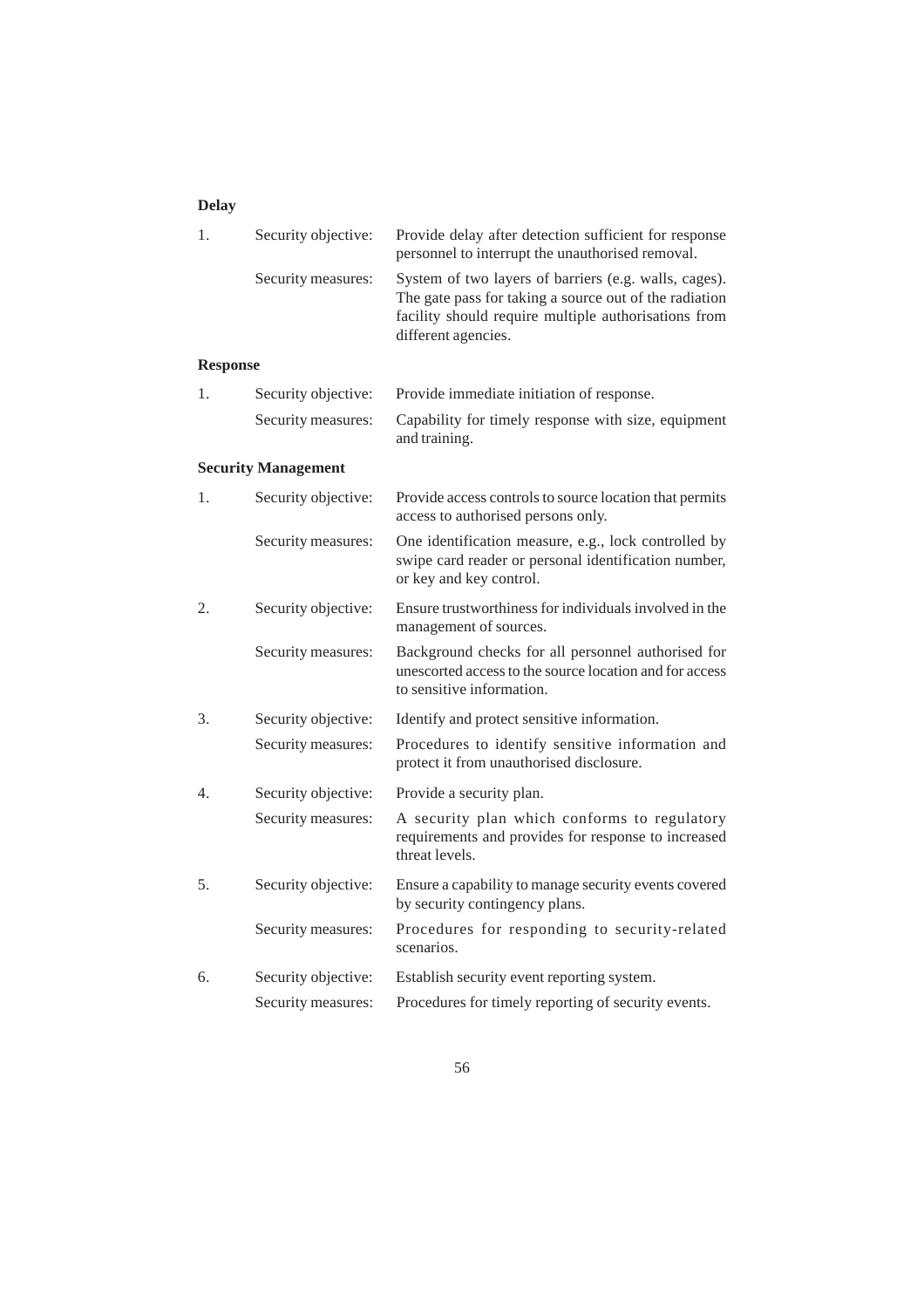## **APPENDIX-X**

## **GUIDELINES TO PREPARE SECURITY PLAN FOR FACILITY HANDLING WELL LOGGING SOURCES/FIXED NUCLEONIC GAUGES (SOURCE CATEGORY 3 AND SECURITY LEVEL-C)**

The security plan should be prepared addressing the issues in **Appendix-VII**. As regards the four security functions, the security plan should indicate the specific measure(s), which would be implemented to meet the security objectives. Given below are the security objectives against each of which, some security measures have been suggested. Specific details of these measures should be furnished in the security plan. It may be noted that these guidelines by no means are comprehensive.

## **Detect**

| 1.              | Security objective:        | Provide immediate detection of any attempted<br>unauthorised removal of the source           |
|-----------------|----------------------------|----------------------------------------------------------------------------------------------|
|                 | Security measures:         | Tamper detection equipment and/or continuous<br>surveillance by operating personnel          |
| 2.              | Security objective:        | Provide immediate assessment of detection                                                    |
|                 | Security measures:         | Assessment by operator / response personnel                                                  |
| 3.              | Security objective:        | Provide a means to detect loss through verification                                          |
|                 | Security measures:         | Monthly checking through physical checks, tamper<br>indicating devices, etc.                 |
| <b>Delay</b>    |                            |                                                                                              |
| 1.              | Security objective:        | Impede the unauthorised removal                                                              |
|                 | Security measures:         | One barrier (e.g. cage, source housing) or observation<br>by operating personnel             |
| <b>Response</b> |                            |                                                                                              |
| 1.              | Security objective:        | Implement appropriate action in the event of<br>unauthorised removal of source               |
|                 | Security measures:         | Procedures for identifying necessary action in<br>accordance with contingency plans          |
|                 | <b>Security Management</b> |                                                                                              |
| 1.              | Security objective:        | Provide access controls to source location that permits<br>access to authorised persons only |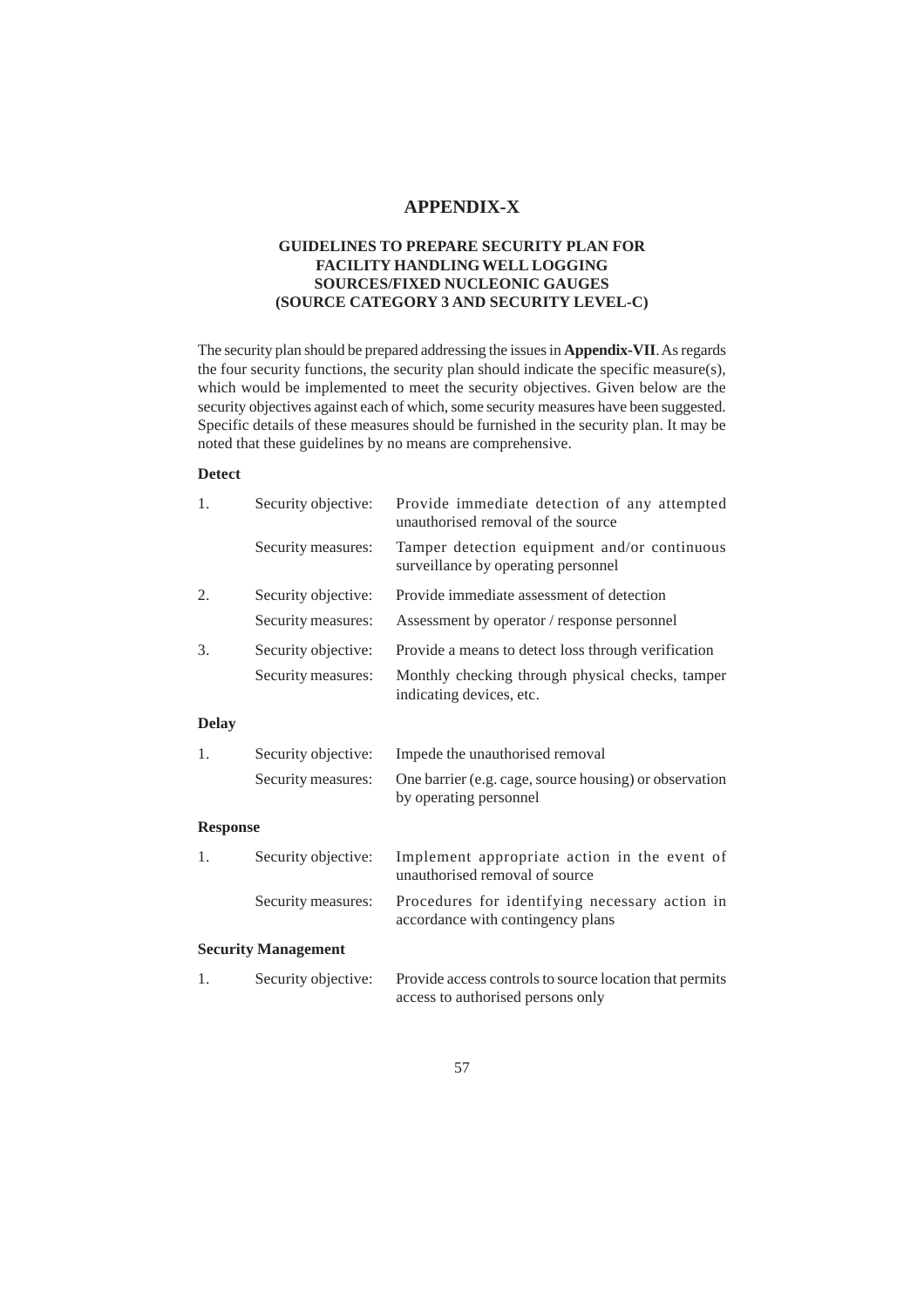|    | Security measures:  | One identification measure                                                                                                            |
|----|---------------------|---------------------------------------------------------------------------------------------------------------------------------------|
| 2. | Security objective: | Ensure trustworthiness for individuals involved in the<br>management of sources                                                       |
|    | Security measures:  | Background checks for all personnel authorised for<br>unescorted access to the source location and access to<br>sensitive information |
| 3. | Security objective: | Identify and protect sensitive information                                                                                            |
|    | Security measures:  | Procedures to identify sensitive information and<br>protect it from unauthorised disclosure                                           |
|    |                     |                                                                                                                                       |
| 4. | Security objective: | Provide a security plan.                                                                                                              |
|    | Security measures:  | A security plan which conforms to regulatory<br>requirements and provides for response to increased<br>threat levels                  |
| 5. | Security objective: | Ensure capability to manage security events covered<br>by security contingency plans                                                  |
|    | Security measures:  | Procedures for responding to security-related scenarios                                                                               |
| 6. | Security objective: | Establish security event reporting system                                                                                             |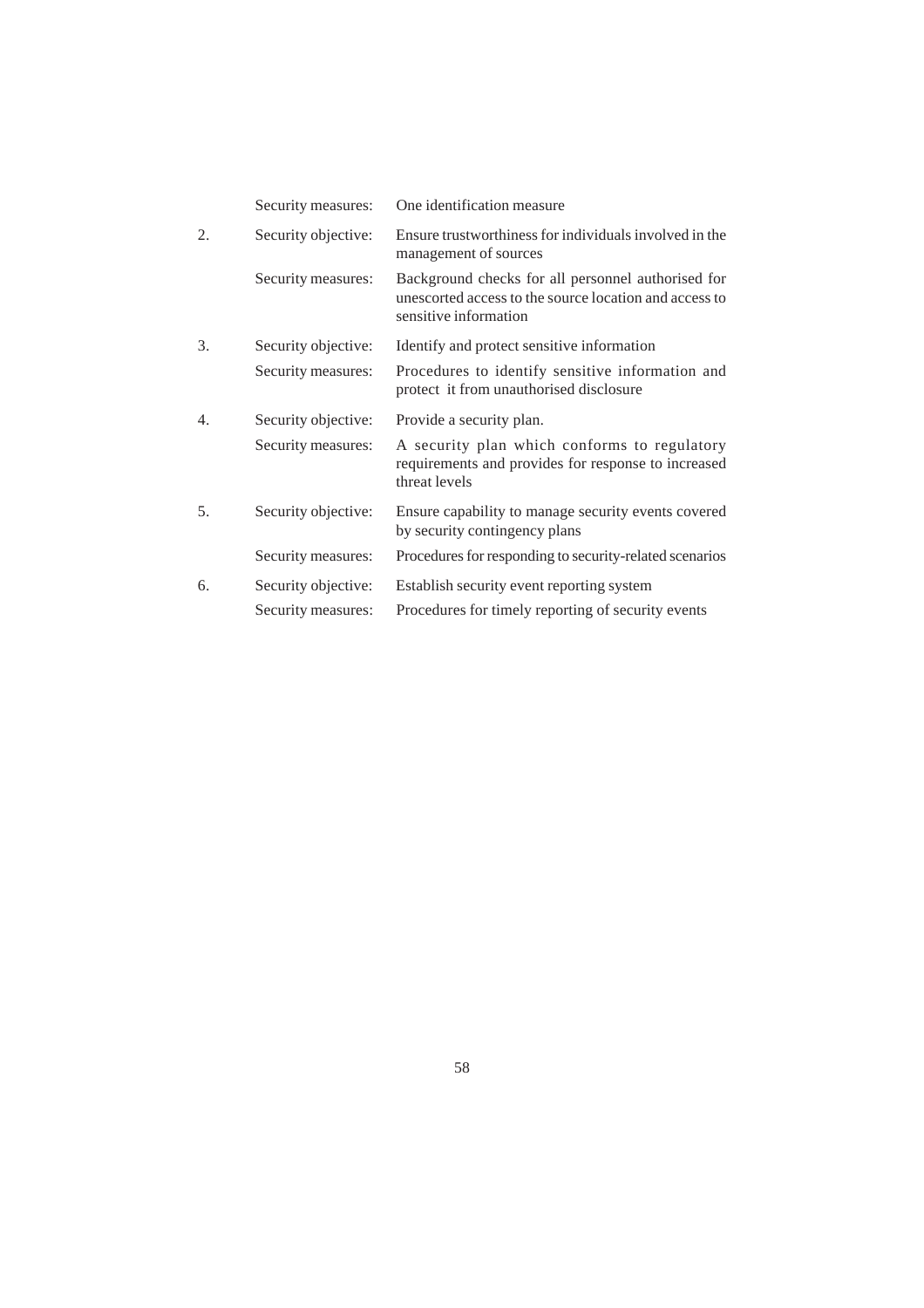## **APPENDIX-XI**

## **GUIDELINES TO PREPARE SECURITY PLAN FOR FACILITY HANDLING PORTABLE GAUGES/ TECHNETIUM GENERATORS (SOURCE CATEGORY 4 AND SECURITY LEVEL-D)**

The security plan should be prepared addressing the issues in **Appendix-VII**. The security plan should also indicate the prudent measure(s) in place to ensure security of assets and their periodic verification. Given below are the security objectives against each of which, some security measures have been suggested.

The natural interest of the owner to protect the asset and to ensure safe use and storage is the appropriate basis for the security provided.

## **Security Management:**

| 1. | Security objective: | Ensure safe use of the source and adequately protect<br>it as an asset                                                                    |
|----|---------------------|-------------------------------------------------------------------------------------------------------------------------------------------|
|    | Security measures:  | Apply the relevant safety standards as well as<br>appropriate industrial standards. Verify the presence<br>of the source at set intervals |
| 2. | Security objective: | Ensure reliability of personnel                                                                                                           |
|    | Security measures:  | The personnel in-charge of managing sources of Level<br>D should be approved as legitimate authorised<br>personnel                        |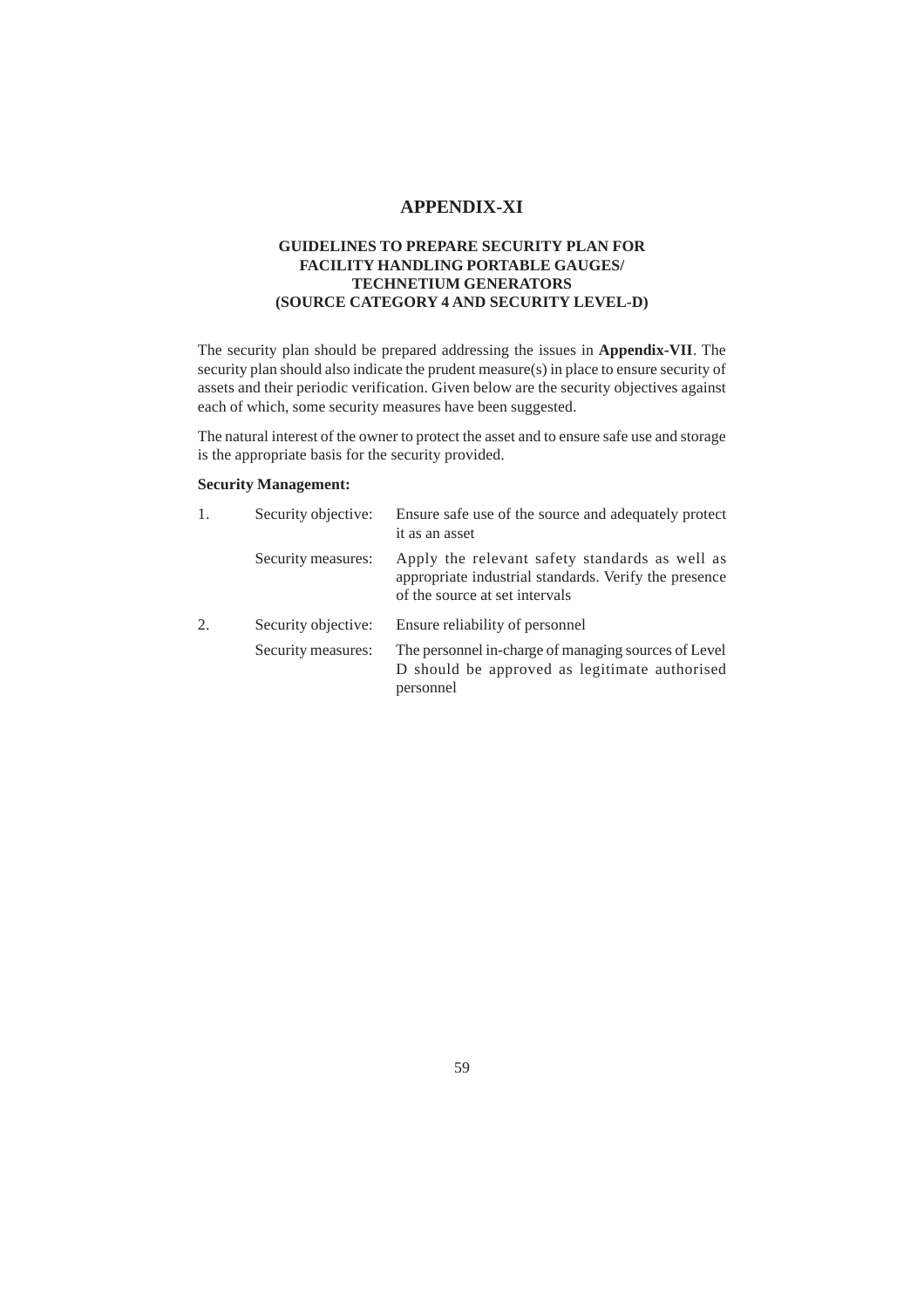## **BIBLIOGRAPHY**

- 1. The Industrial Radiography (Radiation Surveillance) Procedures, 1980.
- 2. Radiation Protection Rules, 1971.
- 3. Atomic Energy (Radiation Protection) Rules, 2004.
- 4. FOOD AND AGRICULTURE ORGANISATION OF THE UNITED NATIONS, INTERNATIONAL ATOMIC ENERGY AGENCY, INTERNATIONAL LABOUR ORGANISATION, NUCLEAR ENERGY AGENCY OF THE ORGANISATION FOR ECONOMIC CO-OPERATION AND DEVELOPMENT, PAN AMERICAN HEALTH ORGANISATION, WORLD HEALTH ORGANISATION, International Basic Safety Standards for Protection against Ionizing Radiation and for the Safety of Radiation Sources, Safety Series No. 115, IAEA, Vienna (1996).
- 5. INTERNATIONAL ATOMIC ENERGY AGENCY, Code of Conduct on the Safety and Security of Radioactive Sources, IAEA, Vienna (2004).
- 6. INTERNATIONAL ATOMIC ENERGY AGENCY, Categorisation of Radioactive Sources, Safety Guide No. RS-G-1.9, IAEA, Vienna (2005).
- 7. ATOMIC ENERGY REGULATORY BOARD, Security of Radioactive Material during Transport, Safety Guide No. AERB/NRF-TS/SG-10, Mumbai, India (2008).
- 8. INTERNATIONAL ATOMIC ENERGY AGENCY, Security of Radioactive Sources, Nuclear Security Series No. 11, IAEA,Vienna (2009).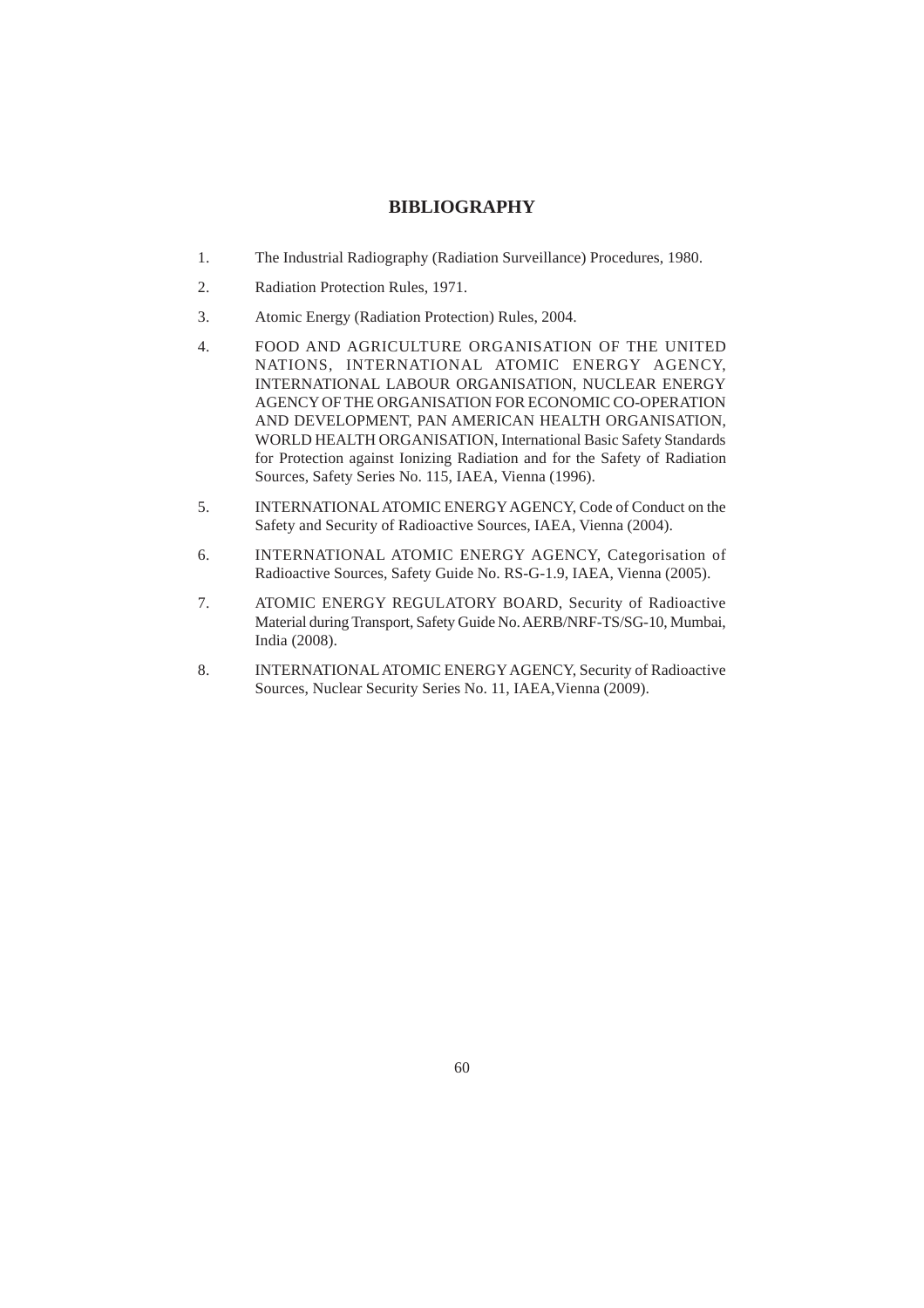## **LIST OF PARTICIPANTS**

## **COMMITTEE TO DEVELOP GUIDE ON SECURITY OF RADIOACTIVE SOURCES IN RADIATION FACILITIES (CDGSRS)**

| Dates of meeting | January 19, 2007  |
|------------------|-------------------|
|                  | February 14, 2007 |
|                  | March 22, 2007    |
|                  | April 17, 2007    |
|                  | May 1, 2007       |
|                  | June 14, 2007     |
|                  |                   |

## **Members and Invitees of CDGSRS:**

| Dr. A.N. Nandakumar<br>(Convenor)       |                           | AERB (Former)        |
|-----------------------------------------|---------------------------|----------------------|
| Shri S.P. Agarwal                       | $\mathbb{R}^{\mathbb{Z}}$ | AERB (Former)        |
| Shri T.K. Jayakumar                     | $\mathbb{Z}^{\mathbb{Z}}$ | <b>BRIT</b> (Former) |
| Dr. Pradeep Kumar                       | t.                        | <b>BARC</b>          |
| Shri R. Kannan                          | t in                      | AERB (Former)        |
| Dr. P.K. Dash Sharma                    | t in                      | AERB                 |
| Dr. A.U. Sonawane<br>(Member Secretary) | t in                      | AERB                 |
| Shri K. Muralidhar (Invitee)            | $\mathbb{R}^n$            | DAE (Former)         |
| Shri Pravin J. Patil (Invitee)          |                           | AERB                 |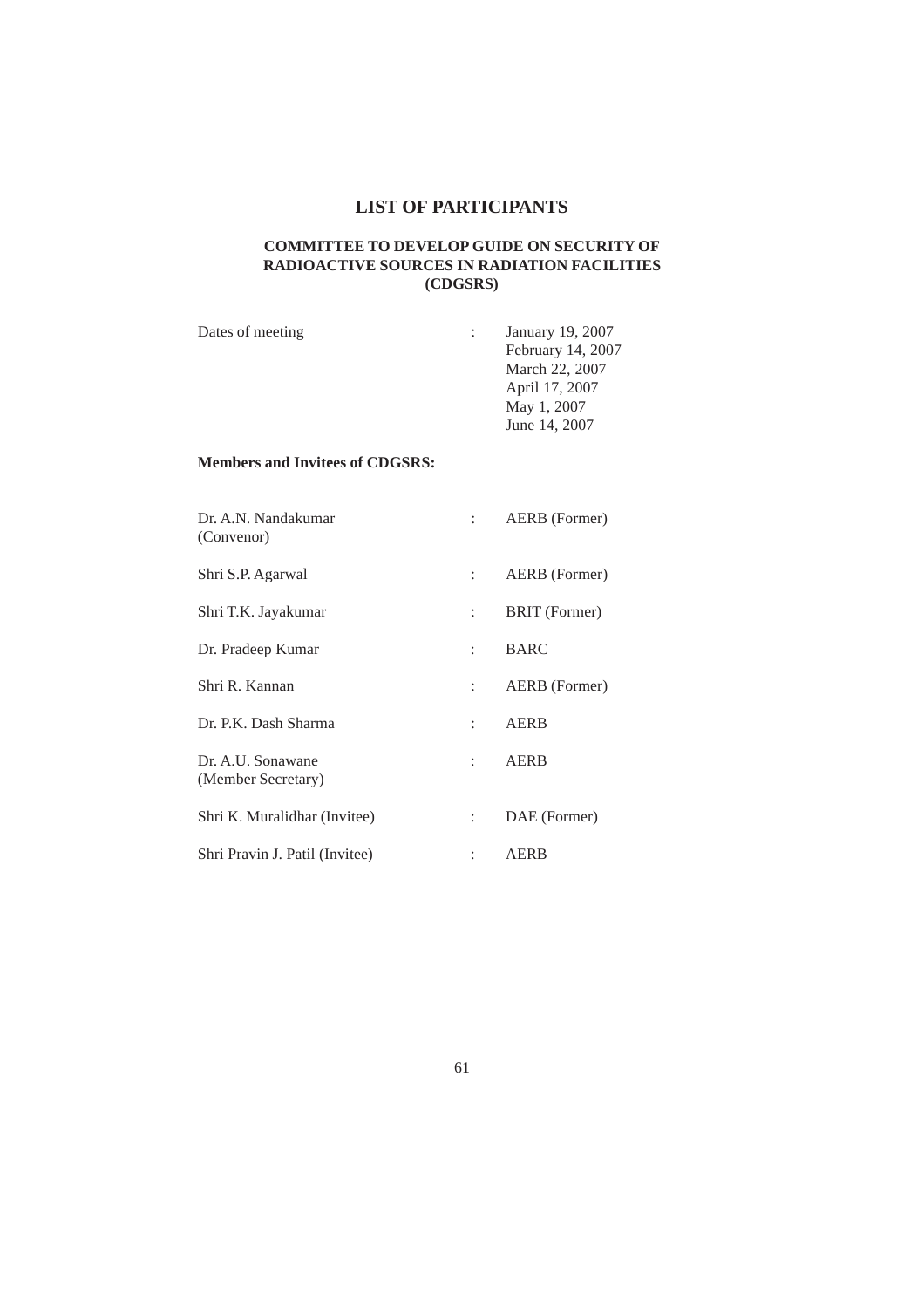## **ADVISORY COMMITTEE ON RADIOLOGICAL SAETY (ACRS)**

| Dates of meeting                        |                   | October 11, 2007               |  |
|-----------------------------------------|-------------------|--------------------------------|--|
| <b>Members and Invitees of ACRS:</b>    |                   |                                |  |
| Dr. U.C. Mishra (Chairman)              | $\mathbb{R}^n$    | <b>BARC</b> (Former)           |  |
| Dr. A.R. Reddy (Vice-Chairman)          | <b>Contractor</b> | DRDO, New Delhi (Former)       |  |
| Dr. Gurusharan Singh                    |                   | <b>BARC</b>                    |  |
| Dr. B.C. Bhatt                          | $\mathbb{R}^n$    | <b>BARC</b> (Former)           |  |
| Dr. S.K. Shrivastava                    | ÷                 | Tata Memorial Hospital, Mumbai |  |
| Dr. (Smt.) Meera Venkatesh              | tion.             | <b>BARC</b>                    |  |
| Shri S.P. Agarwal<br>(Member Secretary) |                   | AERB (Former)                  |  |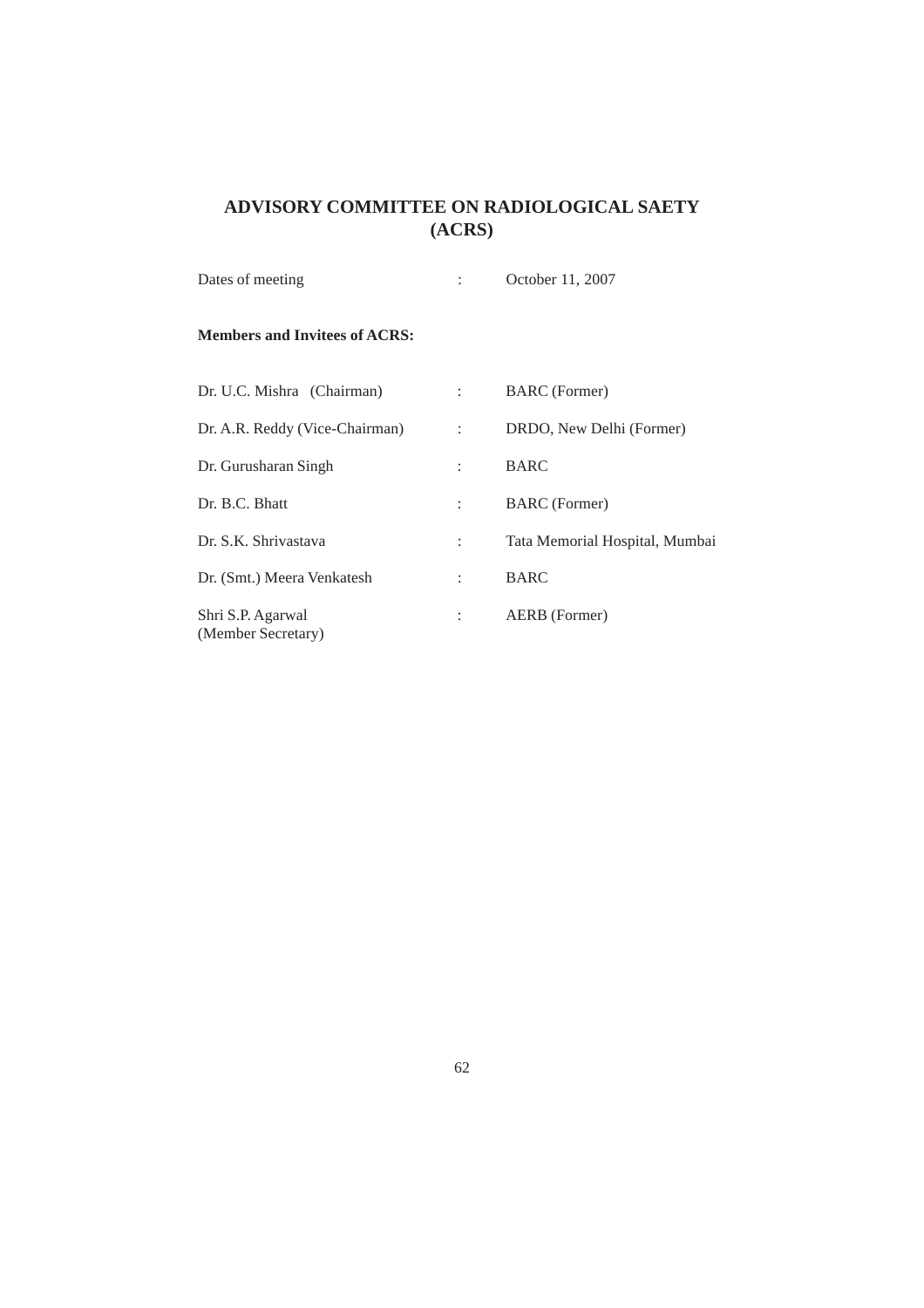# **ADVISORY COMMITTEE ON SECURITY (ACS)**

| Date of meeting | $\mathbb{Z}$ | September 7, 2007 |
|-----------------|--------------|-------------------|
|                 |              | October 11, 2007  |
|                 |              | November 2, 2007  |
|                 |              | June 9, 2010      |
|                 |              | August 11, 2010   |

## **Members and Invitees of ACS:**

| Shri G.P. Srivastava (Chairman)           | $\ddot{\cdot}$       | <b>BARC</b>   |
|-------------------------------------------|----------------------|---------------|
| Shri T.P. Das                             | $\ddot{\cdot}$       | <b>DAE</b>    |
| Dr. A.K. Kohli                            | $\ddot{\phantom{a}}$ | <b>BRIT</b>   |
| Shri G. Nageswara Rao                     | $\ddot{\phantom{a}}$ | <b>NPCIL</b>  |
| Shri W.S. Aruldossa Kanthiah              | $\ddot{\cdot}$       | <b>HWB</b>    |
| Dr. P. Swaminathan                        | $\ddot{\cdot}$       | <b>IGCAR</b>  |
| Shri R.I. Gujarathi                       | $\ddot{\cdot}$       | <b>AERB</b>   |
| Shri R. Venkataraman                      | $\vdots$             | AERB (Former) |
| Shri S.N. Rao                             | $\ddot{\cdot}$       | <b>AERB</b>   |
| Shri S.P. Agarwal                         | $\vdots$             | AERB (Former) |
| Shri S.A. Hussain                         | $\ddot{\cdot}$       | <b>AERB</b>   |
| Shri R. Bhattacharya                      | $\ddot{\cdot}$       | <b>AERB</b>   |
| Shri Fredric Lall<br>(Member Secretary)   | $\ddot{\cdot}$       | <b>AERB</b>   |
| Shri S. Bhattacharya<br>(Co-opted Member) | $\vdots$             | <b>BARC</b>   |
| Shri L.B. Mahale<br>(Permanent Invitee)   | $\ddot{\phantom{a}}$ | <b>AERB</b>   |
| Shri S.K. Pradhan<br>(Parmanent Invitee)  | $\ddot{\cdot}$       | <b>AERB</b>   |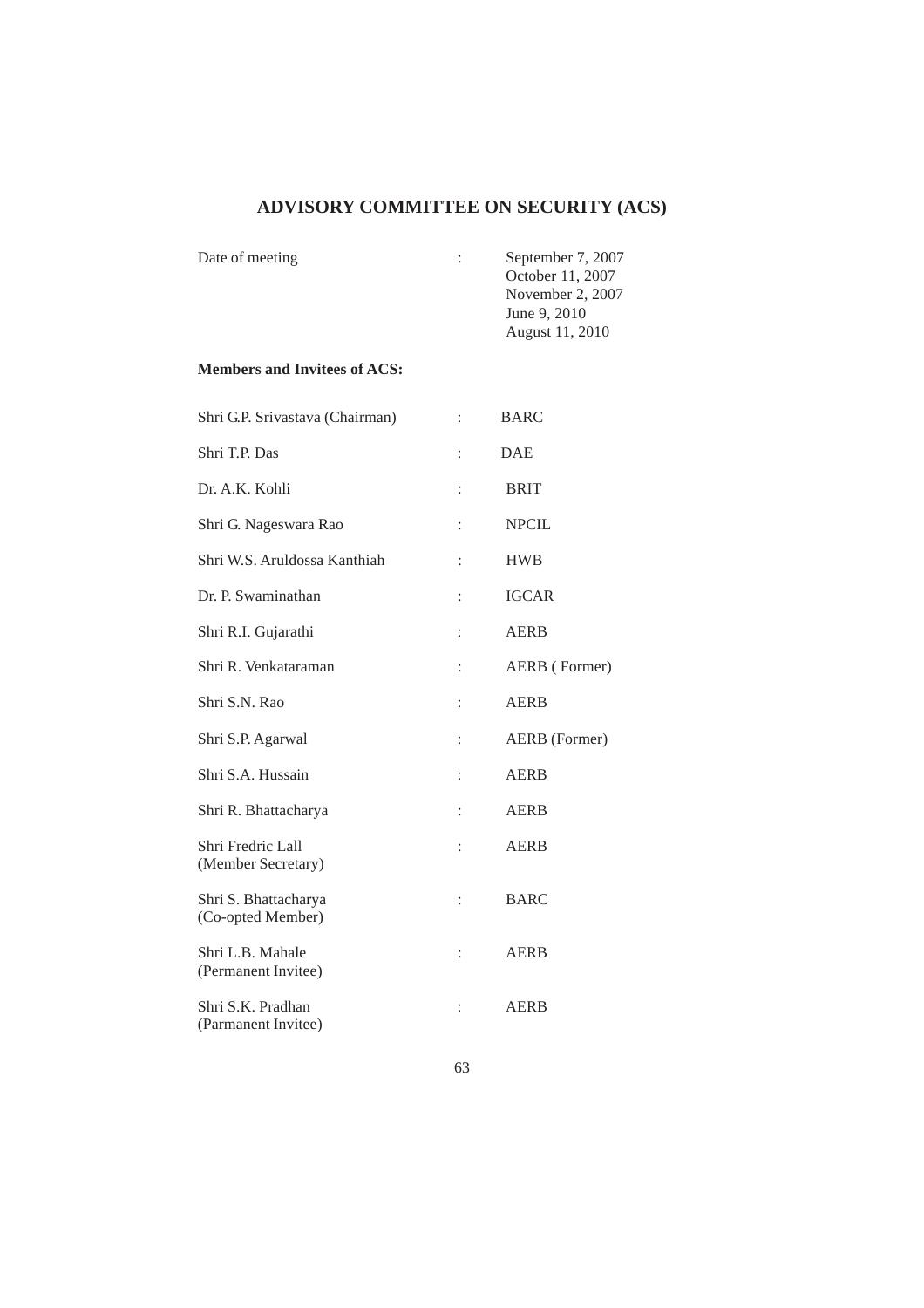## **PROVISIONAL LIST OF REGULATORY DOCUMENTS ON SECURITY OF RADIOACTIVE MATERIALS/SOURCES**

| <b>Safety Series No.</b> | Titles                                                                                                                           |
|--------------------------|----------------------------------------------------------------------------------------------------------------------------------|
| AERB/RF-RS/SG-1          | Security of Radioactive Sources in Radiation Facilities<br>AERB/NRF-TS/SG-10   Security of Radioactive Material During Transport |